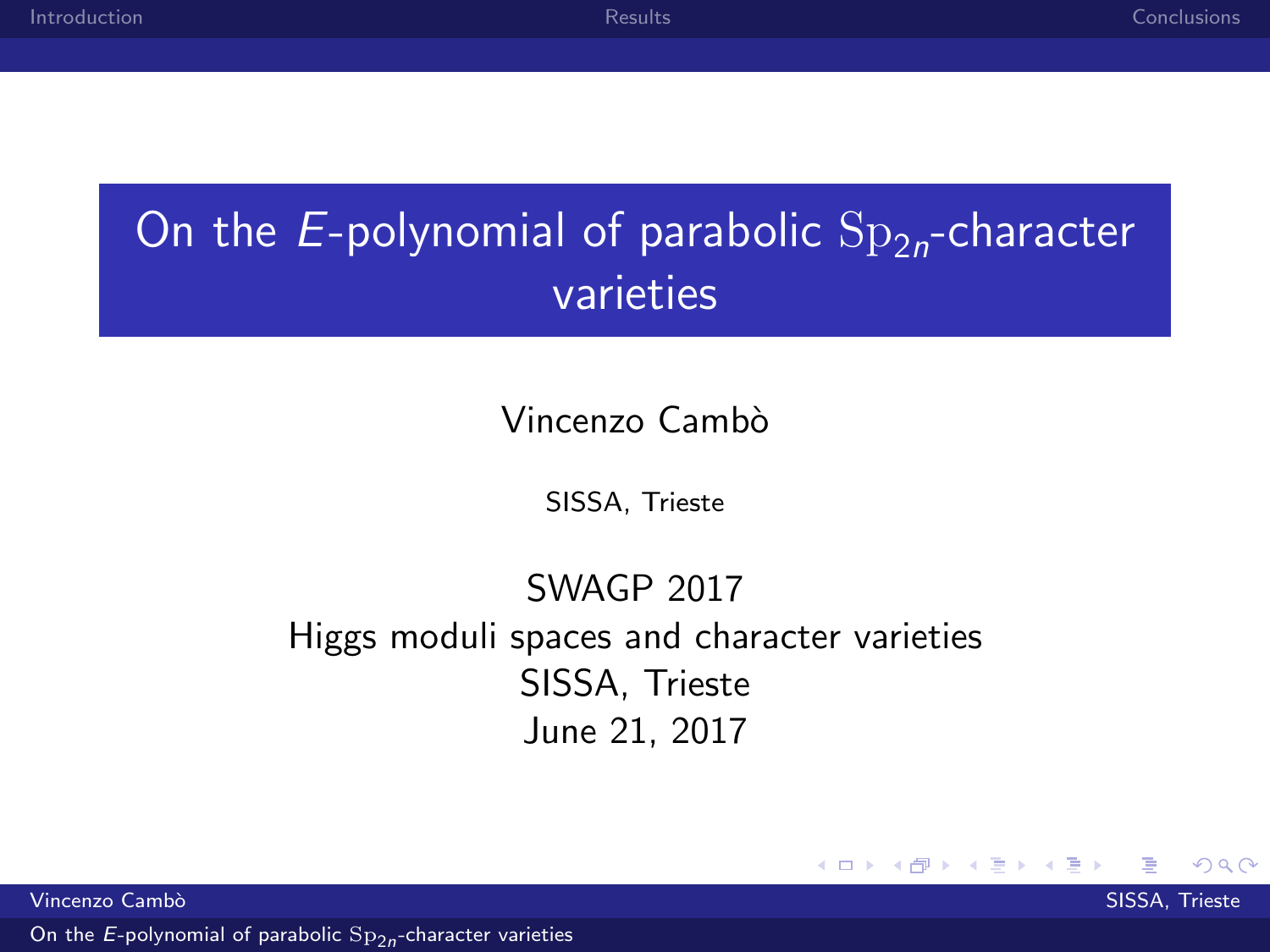### **Outline**







**K ロ ト K 御 ト K 君 ト K 君 ト**  $299$ ∍

Vincenzo Camb`o SISSA, Trieste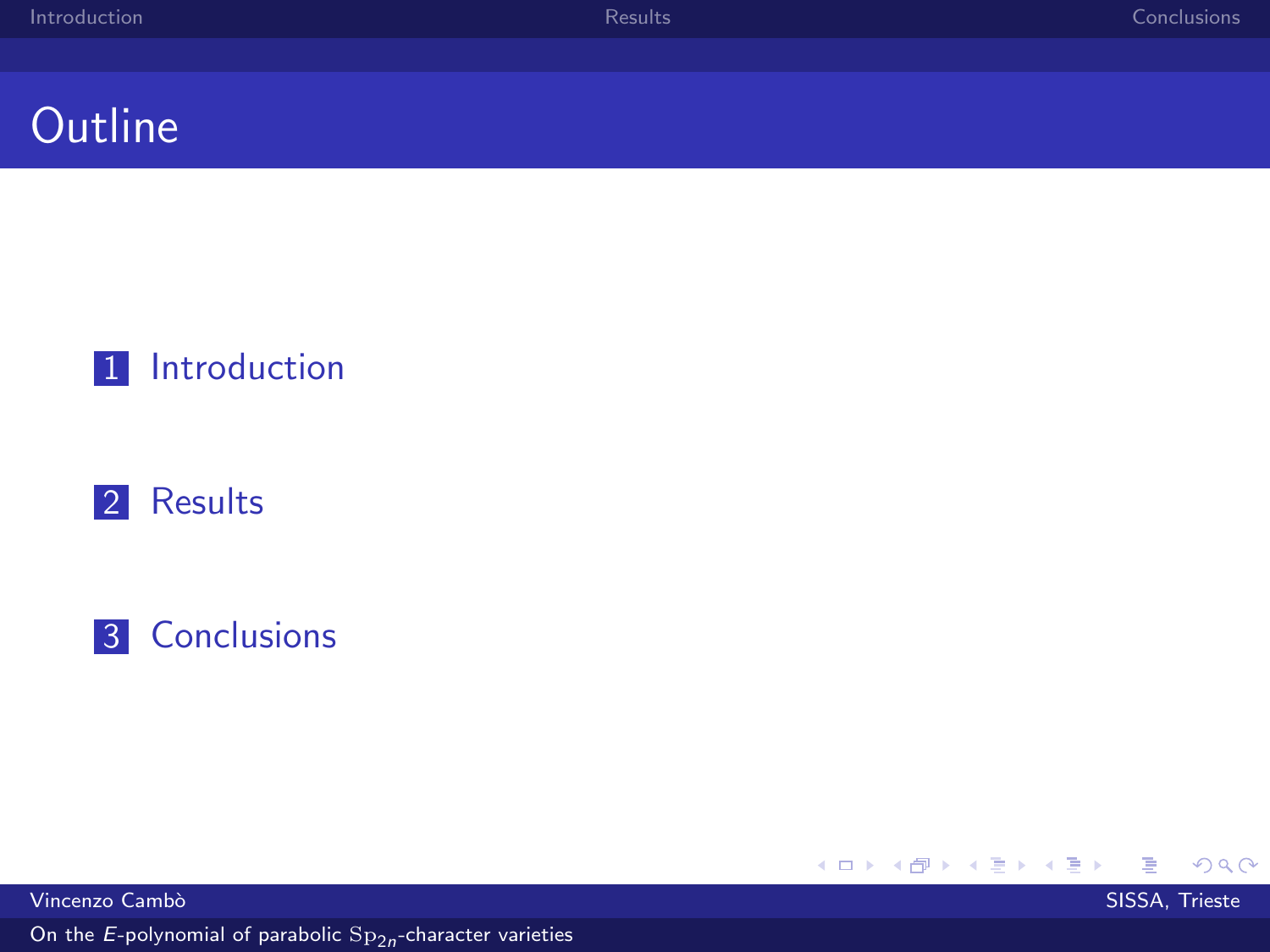$299$ 

#### <span id="page-2-0"></span>**Notations**

 $\Gamma$   $\Sigma$ <sub>g</sub> := Riemann surface of genus  $g \geq 1$ .

メロメ メタメ メミメ メミメ Vincenzo Camb`o SISSA, Trieste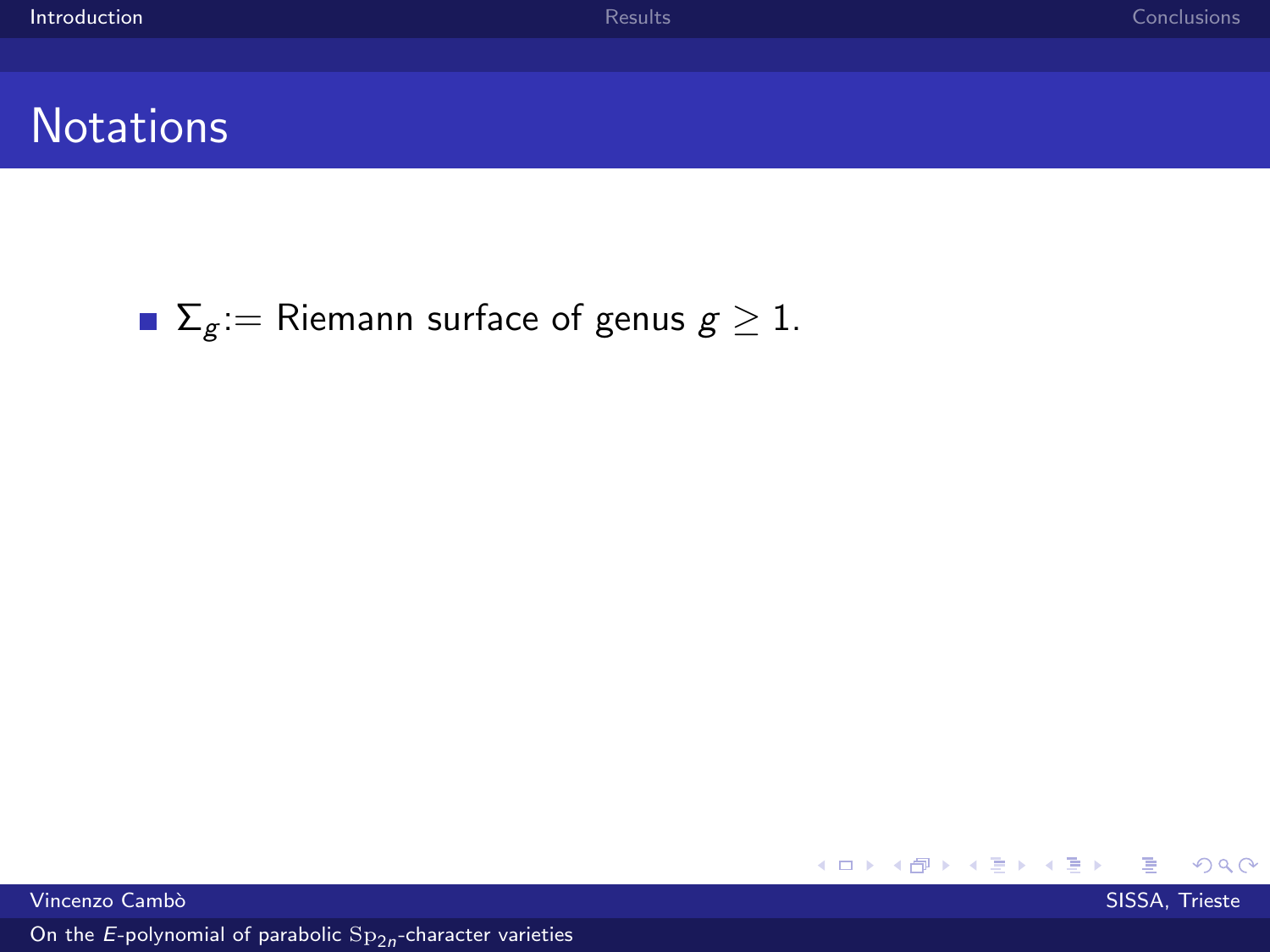$299$ 

### **Notations**

 $\Gamma$   $\Sigma$ <sub>g</sub> := Riemann surface of genus  $g \geq 1$ . **G**:= Sp(2*n*,  $\mathbb{C}$ ).

Vincenzo Cambò in compostante a compostante a compostante a compostante a compostante a SISSA, Trieste a SISSA, Trieste a compostante a compostante a compostante a compostante a compostante a compostante a compostante a co

On the  $E$ [-polynomial of parabolic](#page-0-0)  $\mathrm{Sp}_{2n}$ -character varieties

メロメ メタメ メミメ メミメ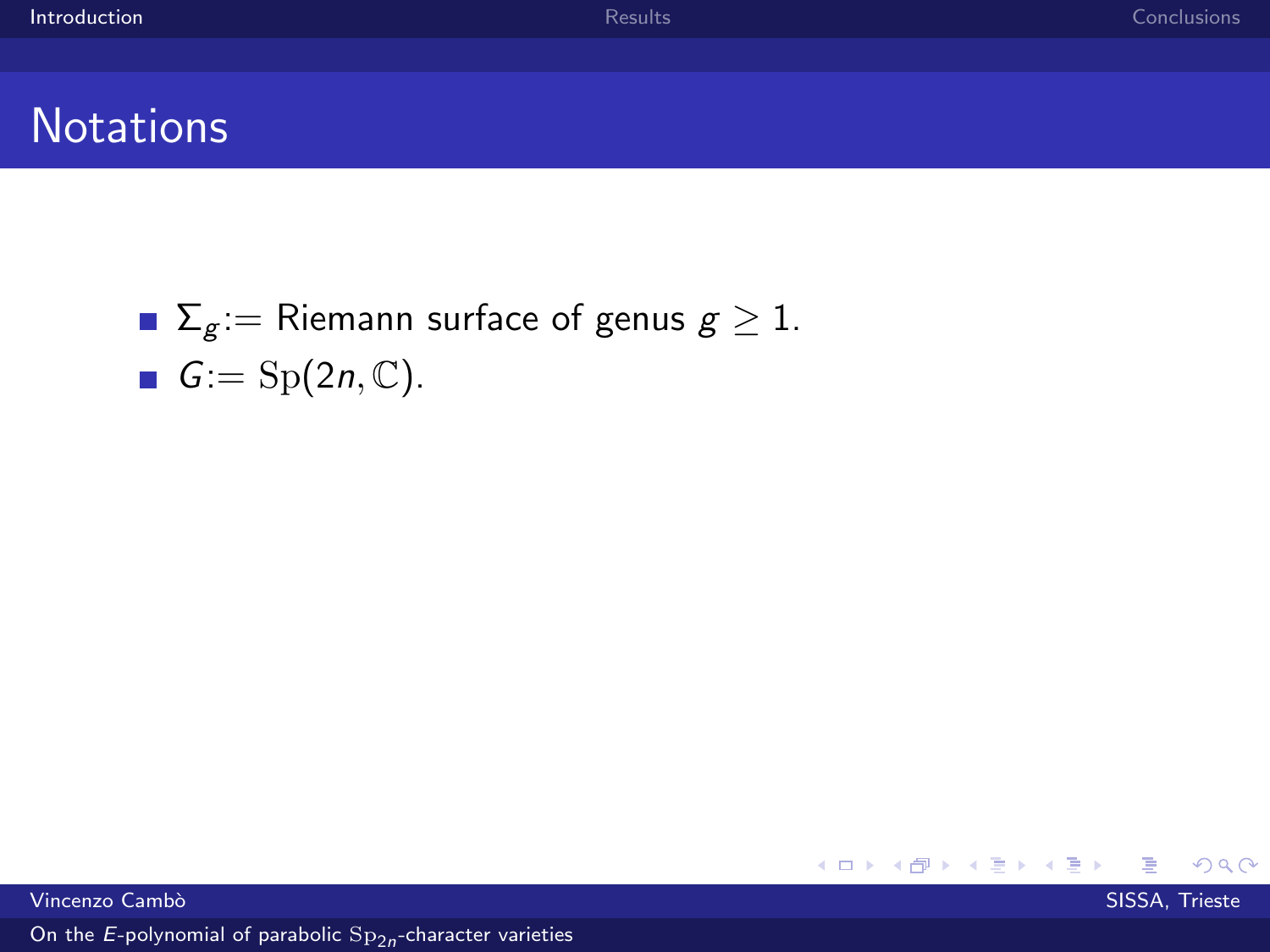$QQ$ 

メロメ メタメ メミメ メミメ

### **Notations**

- $\Gamma$   $\Sigma$ <sub>g</sub> := Riemann surface of genus  $g \ge 1$ .
- $G:=\mathrm{Sp}(2n,\mathbb{C}).$
- $\blacksquare$  T: = maximal torus of diagonal matrices in Sp(2n, C)

Vincenzo Cambò in compostante a compostante a compostante a compostante a compostante a SISSA, Trieste a SISSA, Trieste a compostante a compostante a compostante a compostante a compostante a compostante a compostante a co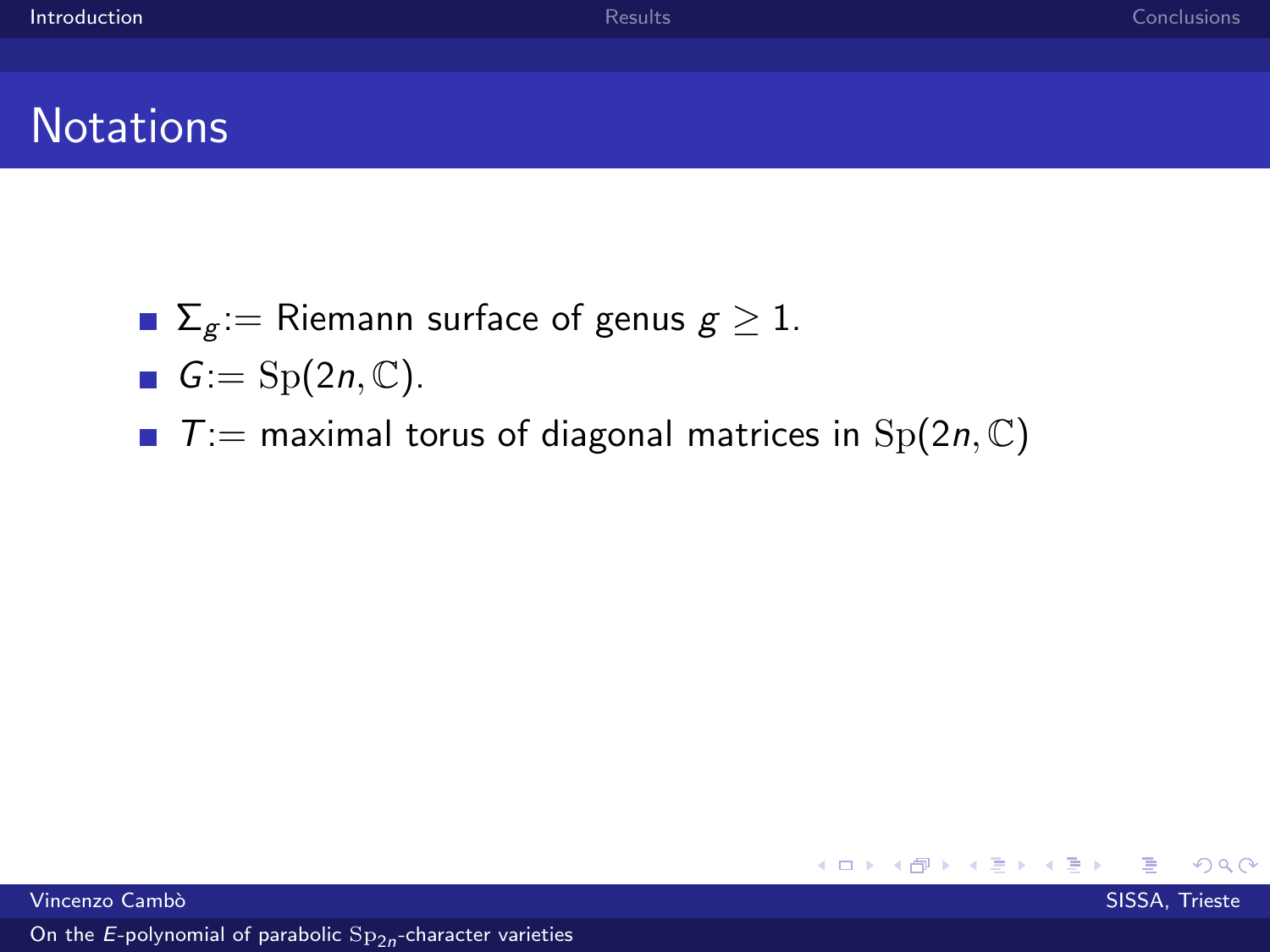### **Notations**

- $\Gamma$   $\Sigma$ <sub>g</sub> := Riemann surface of genus  $g \ge 1$ .
- $G:={\rm Sp}(2n,\mathbb{C}).$
- $\blacksquare$  T: = maximal torus of diagonal matrices in  $Sp(2n, \mathbb{C})$  $(T \cong (\mathbb{C}^{\times})^n)$ .

 $\Omega$ 

メロメ メ都 メメ きょ メモメ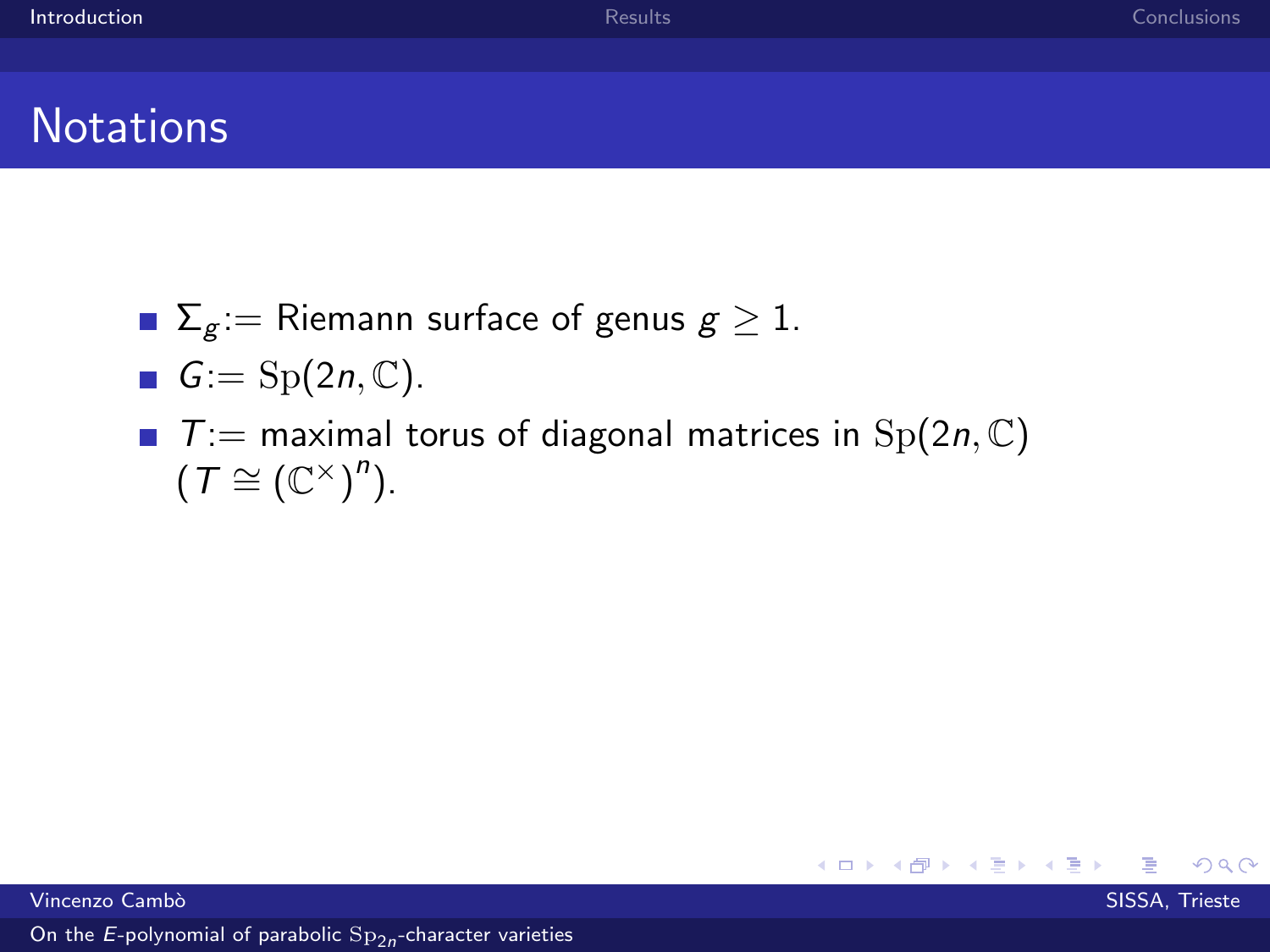### **Notations**

- $\Gamma$   $\Sigma$ <sub>g</sub> := Riemann surface of genus  $g \ge 1$ .
- $G:={\rm Sp}(2n,\mathbb{C}).$
- $\blacksquare$  T: = maximal torus of diagonal matrices in  $Sp(2n, \mathbb{C})$  $(T \cong (\mathbb{C}^{\times})^n)$ .
- $\xi$ : generic regular semisimple element in T of finite order

 $\Omega$ 

K ロ ▶ K 御 ▶ K 君 ▶ K 君 ▶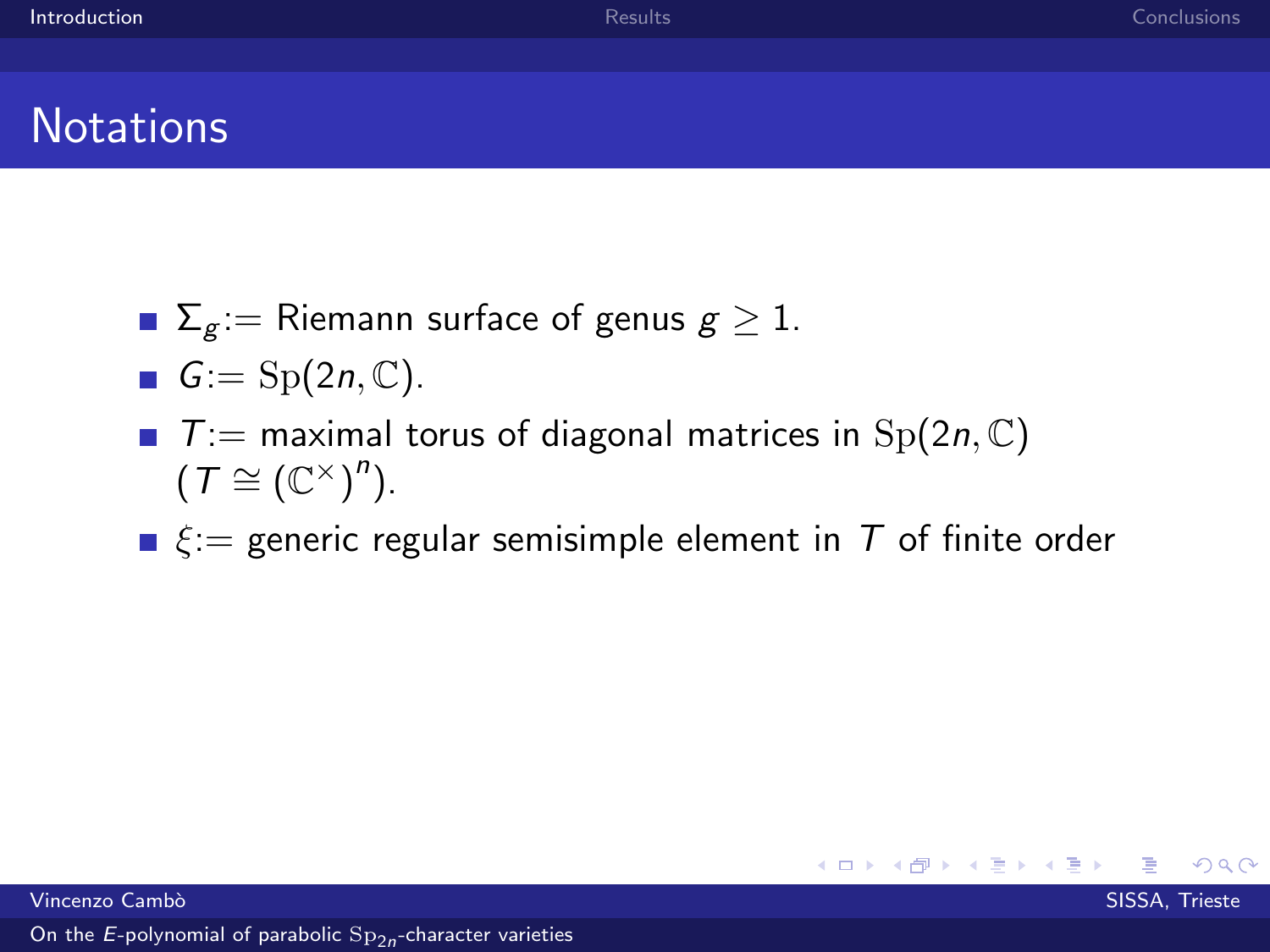### **Notations**

- $\Gamma$   $\Sigma$ <sub>g</sub> := Riemann surface of genus  $g \ge 1$ .
- $G:={\rm Sp}(2n,\mathbb{C}).$
- $\blacksquare$  T: = maximal torus of diagonal matrices in Sp(2n, C)  $(T \cong (\mathbb{C}^{\times})^n)$ .
- $\xi$ : generic regular semisimple element in T of finite order  $(\Rightarrow \mathcal{C}_G(\xi) = \mathcal{T}).$

K ロ ▶ K 御 ▶ K 君 ▶ K 君 ▶

Vincenzo Cambò in compostante a compostante a compostante a compostante a compostante a SISSA, Trieste a SISSA, Trieste a compostante a compostante a compostante a compostante a compostante a compostante a compostante a co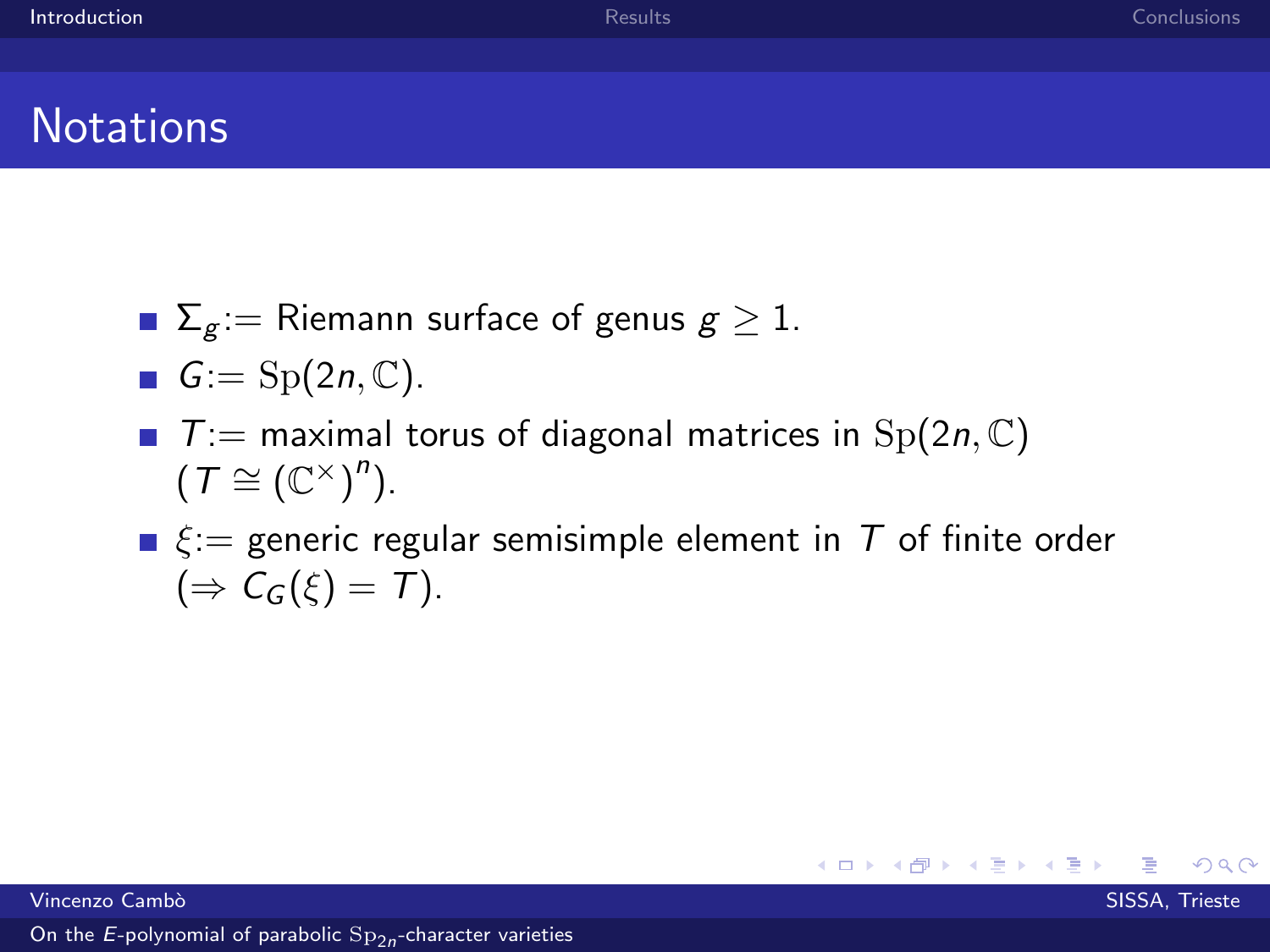### **Notations**

- $\blacksquare$   $\Sigma_g :=$  Riemann surface of genus  $g \geq 1$ .
- $G:={\rm Sp}(2n,\mathbb{C}).$
- $\blacksquare$  T:  $=$  maximal torus of diagonal matrices in Sp(2n, C)  $(T \cong (\mathbb{C}^{\times})^n)$ .
- $\xi$ : generic regular semisimple element in T of finite order  $(\Rightarrow \mathcal{C}_G(\xi) = \mathcal{T}).$

メロメ メ部メ メミメ メミメ

 $\mu_2^n$ := involution matrices in T.

Vincenzo Cambò in compostante a compostante a compostante a compostante a compostante a SISSA, Trieste a SISSA, Trieste a compostante a compostante a compostante a compostante a compostante a compostante a compostante a co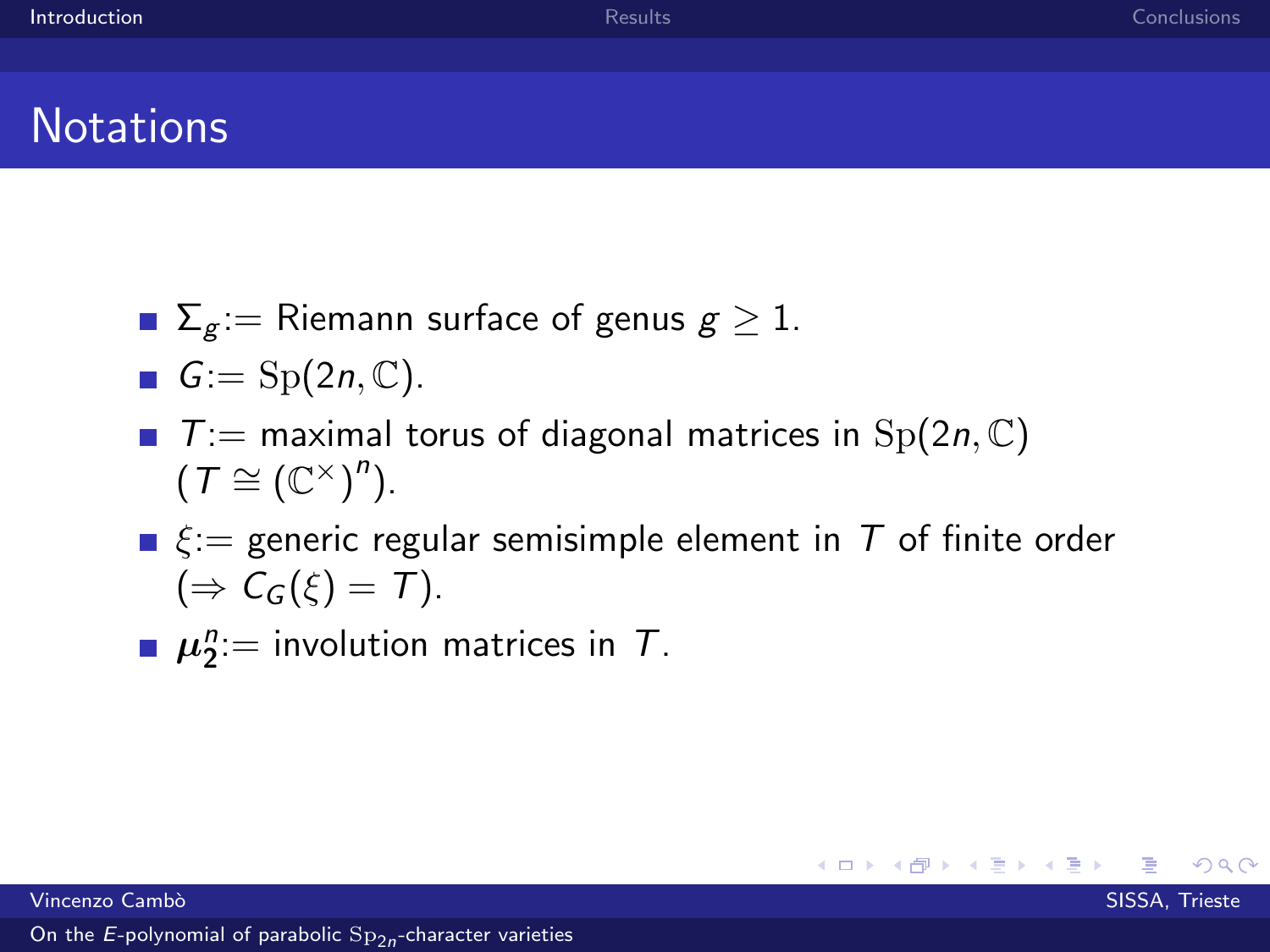### **Notations**

- $\blacksquare$   $\Sigma_g :=$  Riemann surface of genus  $g \geq 1$ .
- $G:={\rm Sp}(2n,\mathbb{C}).$
- $\blacksquare$  T:  $=$  maximal torus of diagonal matrices in Sp(2n, C)  $(T \cong (\mathbb{C}^{\times})^n)$ .
- $\xi$ : generic regular semisimple element in T of finite order  $(\Rightarrow C_G(\xi) = T).$

メロメ メ部メ メミメ メミメ

- $\mu_2^n$ := involution matrices in T.
- $[A : B] :=$  group commutator.

Vincenzo Cambò in compostante a compostante a compostante a compostante a compostante a SISSA, Trieste a SISSA, Trieste a compostante a compostante a compostante a compostante a compostante a compostante a compostante a co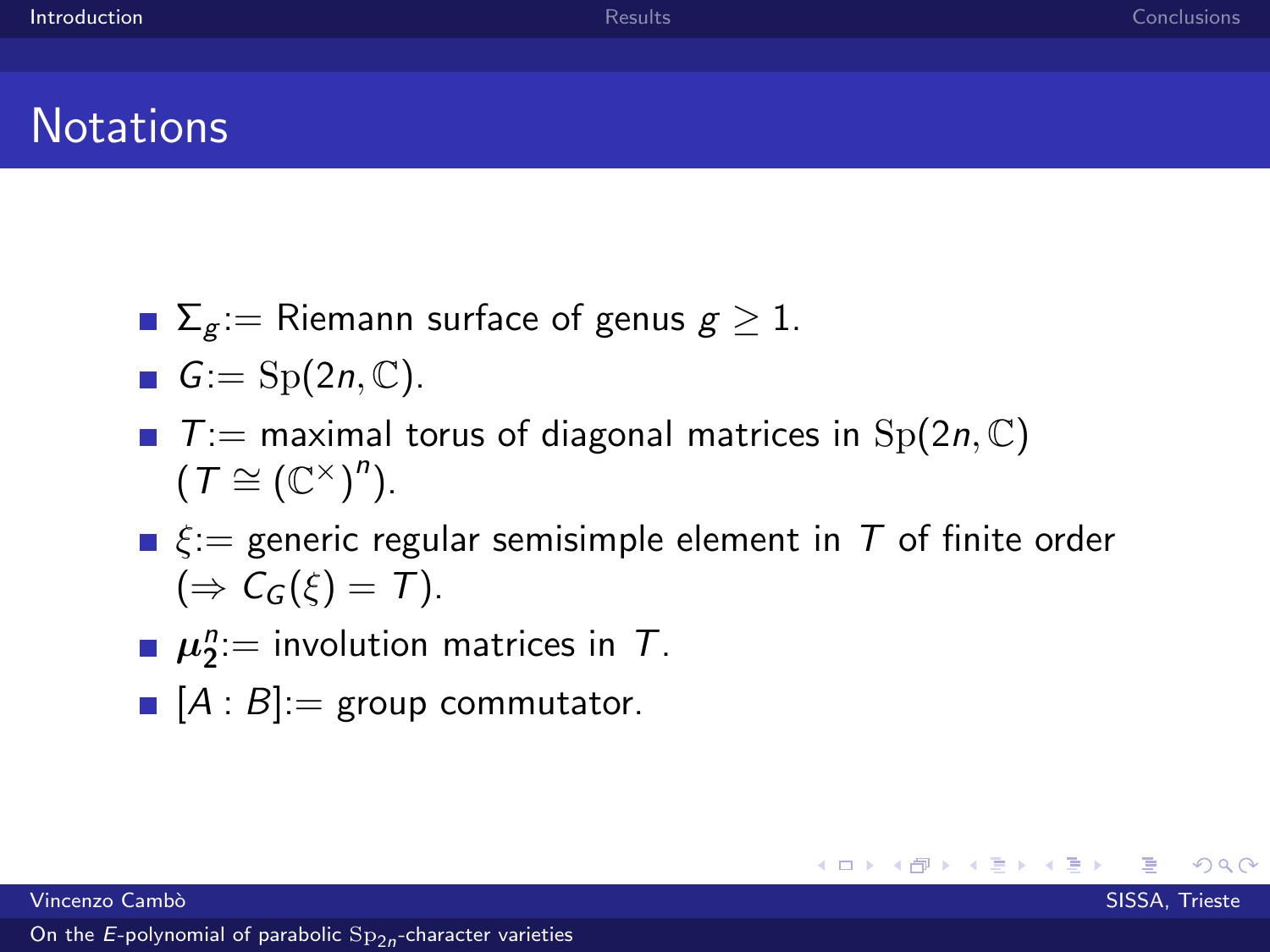### Character varieties

Consider the following algebraic variety:

メロメ メタメ メミメ メ  $299$ э

Vincenzo Cambò in compostante a compostante a compostante a compostante a compostante a SISSA, Trieste a SISSA, Trieste a compostante a compostante a compostante a compostante a compostante a compostante a compostante a co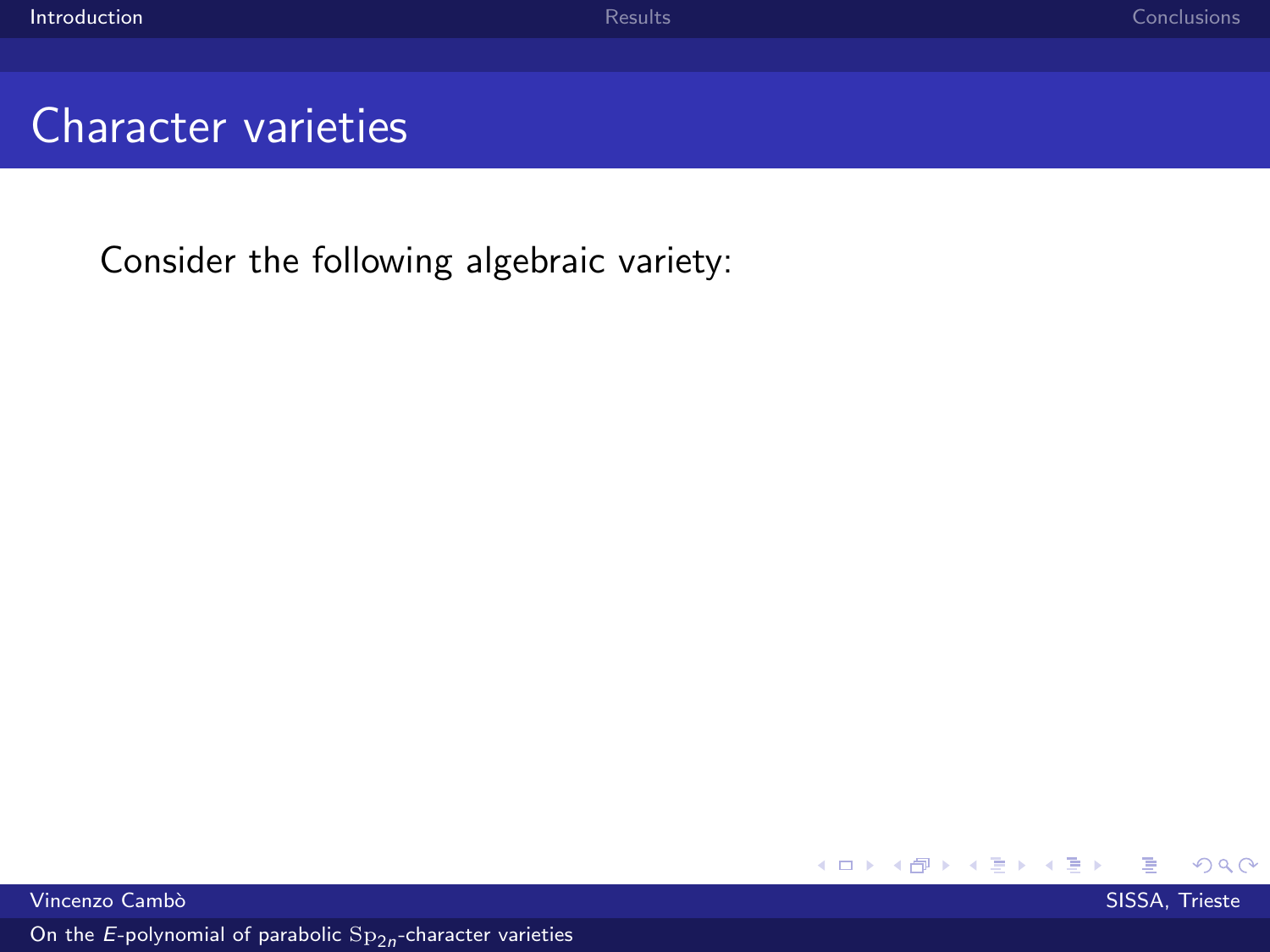#### Character varieties

Consider the following algebraic variety:

$$
\mathcal{U}_n^{\xi} := \left\{ (A_i, B_i)_{i=1}^g \in G^{2g} \mid \prod_{i=1}^g [A_i : B_i] = \xi \right\}
$$

э

 $299$ 

メロメ メタメ メミメ メ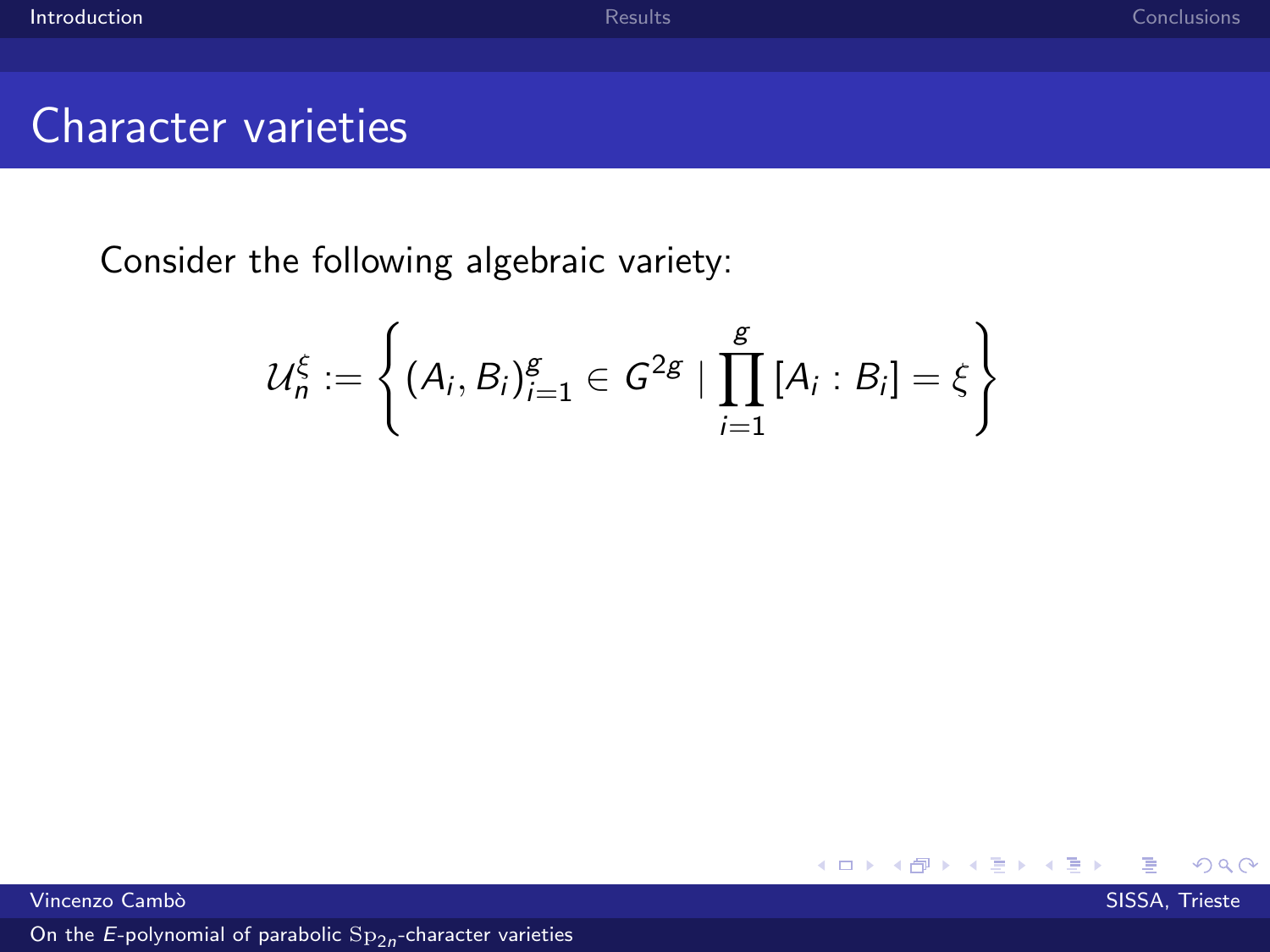#### Character varieties

Consider the following algebraic variety:

$$
\mathcal{U}_n^{\xi} := \left\{ (A_i, B_i)_{i=1}^g \in G^{2g} \mid \prod_{i=1}^g [A_i : B_i] = \xi \right\}
$$

**K ロ ▶ K 御 ▶ K** 

э

T acts on  $\mathcal{U}_n^{\xi}$  by pointwise conjugation.

Vincenzo Cambò in compostante a compostante a compostante a compostante a compostante a SISSA, Trieste a SISSA, Trieste a compostante a compostante a compostante a compostante a compostante a compostante a compostante a co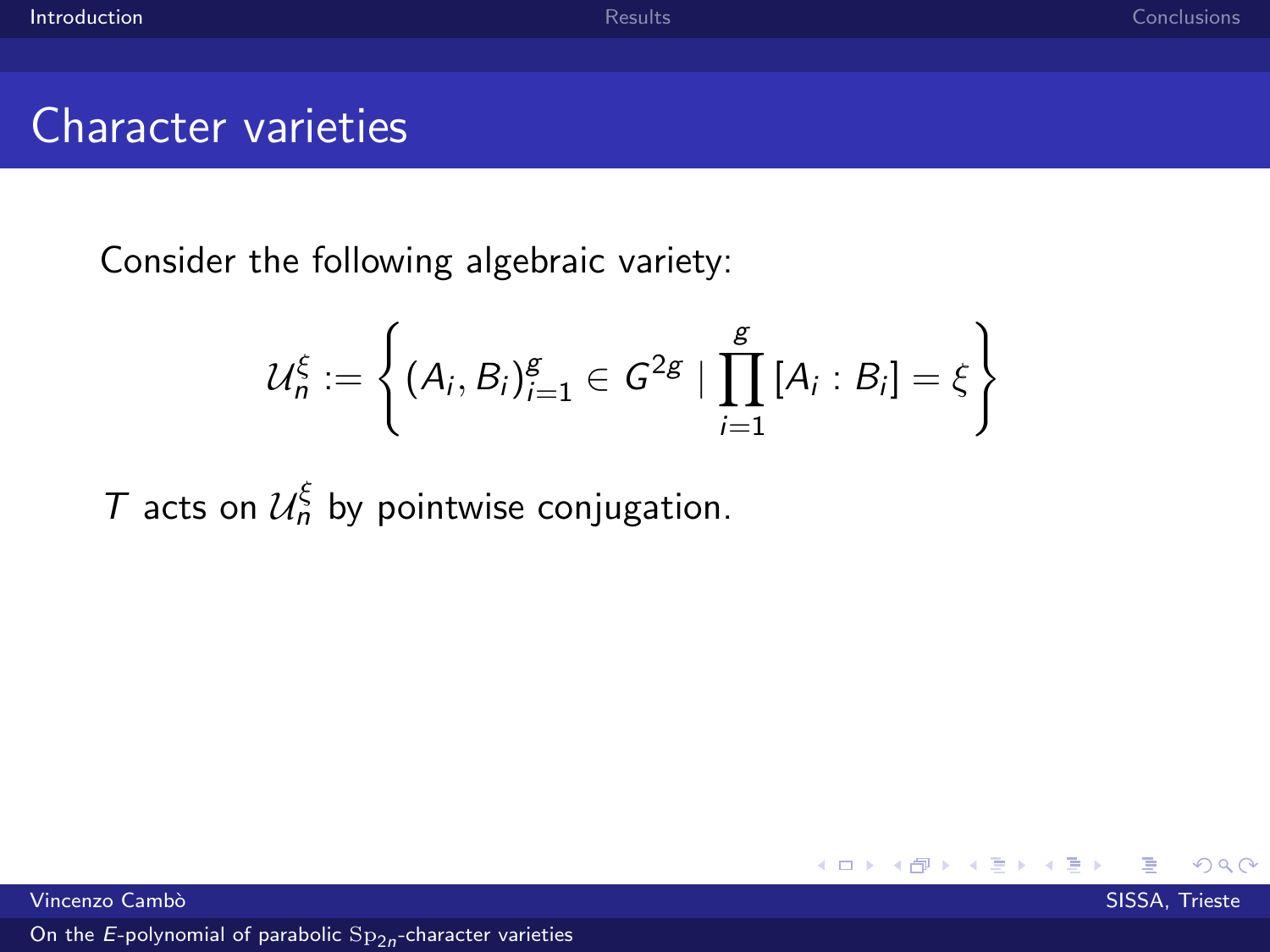#### Character varieties

Consider the following algebraic variety:

$$
\mathcal{U}_n^{\xi} := \left\{ (A_i, B_i)_{i=1}^g \in G^{2g} \mid \prod_{i=1}^g [A_i : B_i] = \xi \right\}
$$

T acts on  $\mathcal{U}_n^{\xi}$  by pointwise conjugation.

#### Definition

A parabolic Sp(2n, C)-character variety of  $\Sigma_{g}$  is the categorical quotient

$$
\mathcal{M}_n^{\xi} := \mathcal{U}_n^{\xi} // \mathcal{T}
$$

メロメ メタメ メミメ

Vincenzo Cambò in compostante a compostante a compostante a compostante a compostante a SISSA, Trieste a SISSA, Trieste a compostante a compostante a compostante a compostante a compostante a compostante a compostante a co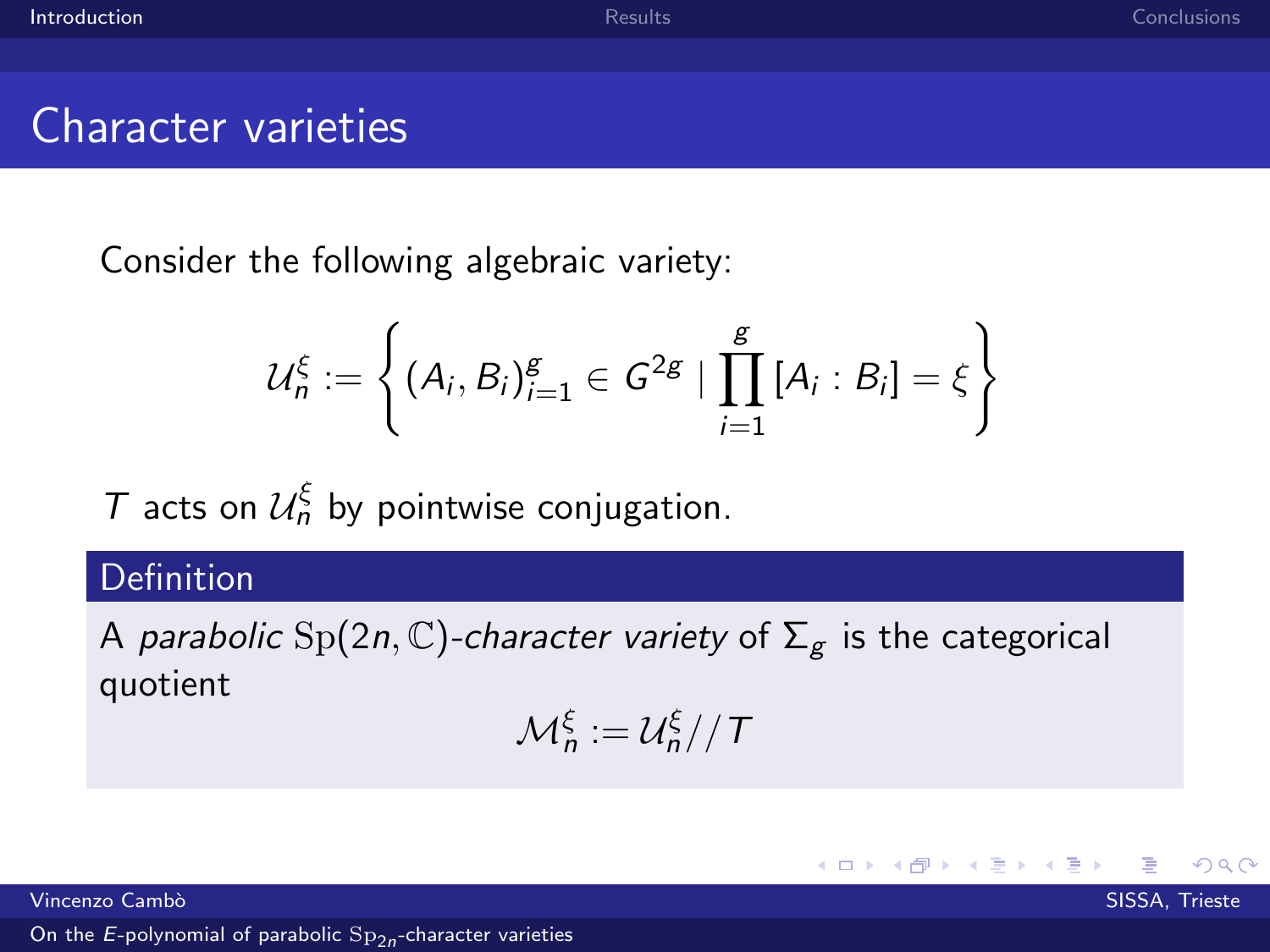### Genericity condition

Let  $\lambda(\xi)$  be the spectrum of  $\xi$ .  $\xi$  satisfies the *genericity condition* means that:

> メロメ メタメ メミメ メ  $\Omega$

Vincenzo Cambò in compostante a compostante a compostante a compostante a compostante a SISSA, Trieste a SISSA, Trieste a compostante a compostante a compostante a compostante a compostante a compostante a compostante a co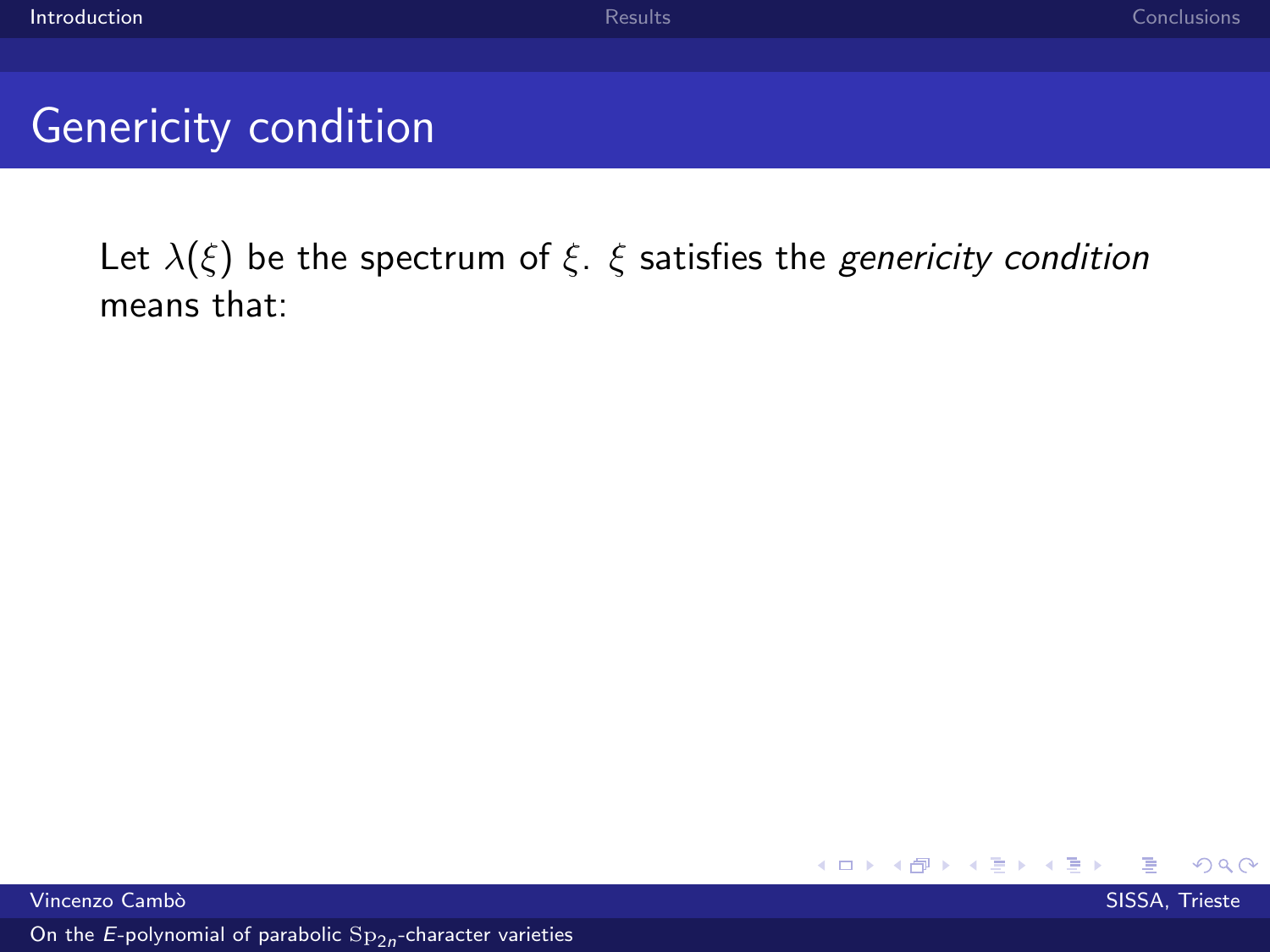### Genericity condition

Let  $\lambda(\xi)$  be the spectrum of  $\xi$ .  $\xi$  satisfies the *genericity condition* means that:

 $\blacksquare \pm 1 \notin \lambda(\xi)$ .

メロメ メ都 メメ きょ メモメ Vincenzo Cambò in compostante a compostante a compostante a compostante a compostante a SISSA, Trieste a SISSA, Trieste a compostante a compostante a compostante a compostante a compostante a compostante a compostante a co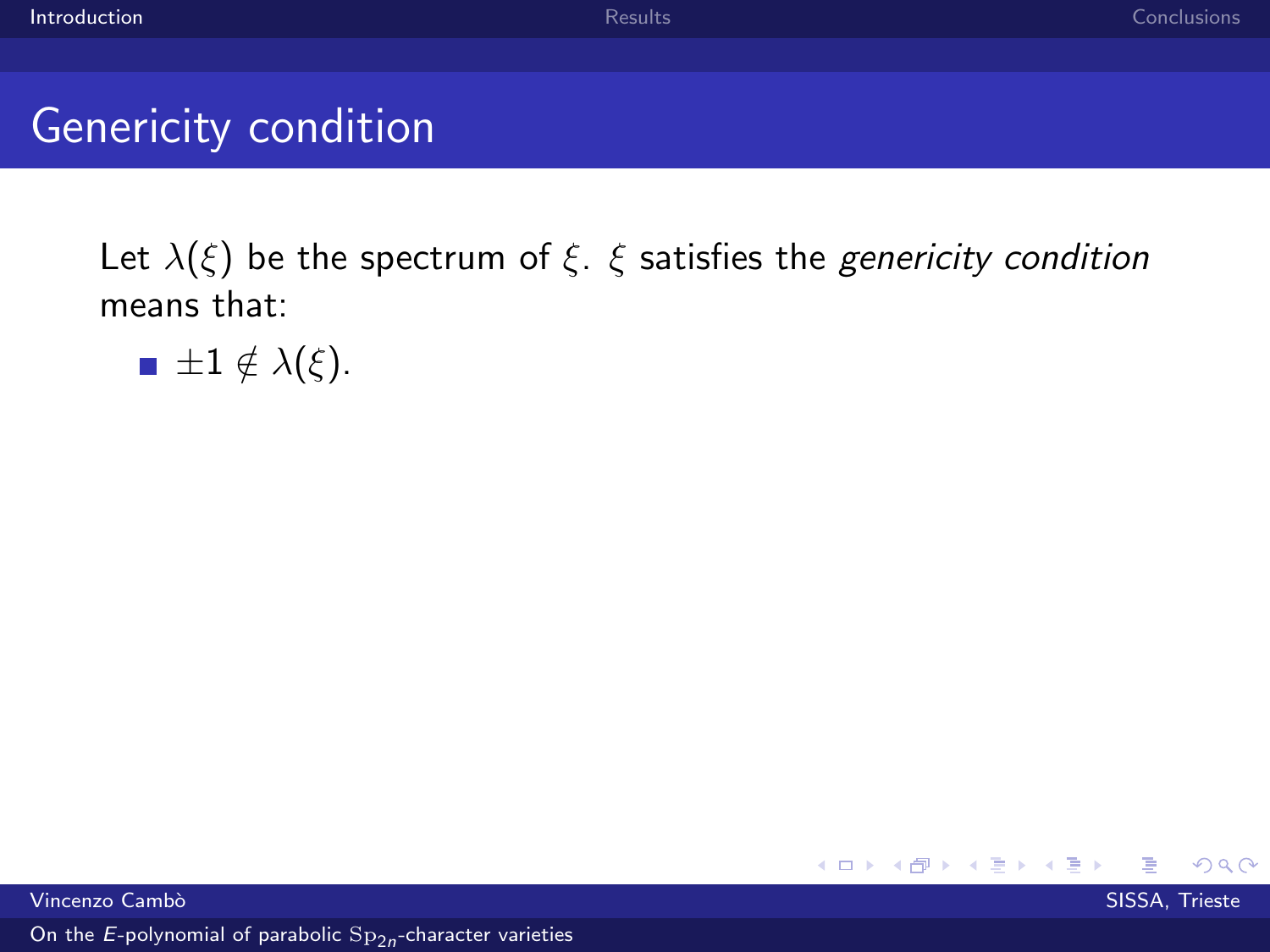### Genericity condition

Let  $\lambda(\xi)$  be the spectrum of  $\xi$ .  $\xi$  satisfies the genericity condition means that:

- $\blacksquare \pm 1 \notin \lambda(\xi)$ .
- For any subset  $S\subset \lambda\left(\xi\right)$ , if  $\prod\,s=1\Rightarrow S=S^{-1},$  where s∈S

$$
\mathsf{S}^{-1}:=\big\{\mathsf{s}^{-1}\mid \mathsf{s}\in \mathsf{S}\big\}.
$$

 $\Omega$ 

メロト メ団 トメ ミトメ

Vincenzo Cambò in compostante a compostante a compostante a compostante a compostante a SISSA, Trieste a SISSA, Trieste a compostante a compostante a compostante a compostante a compostante a compostante a compostante a co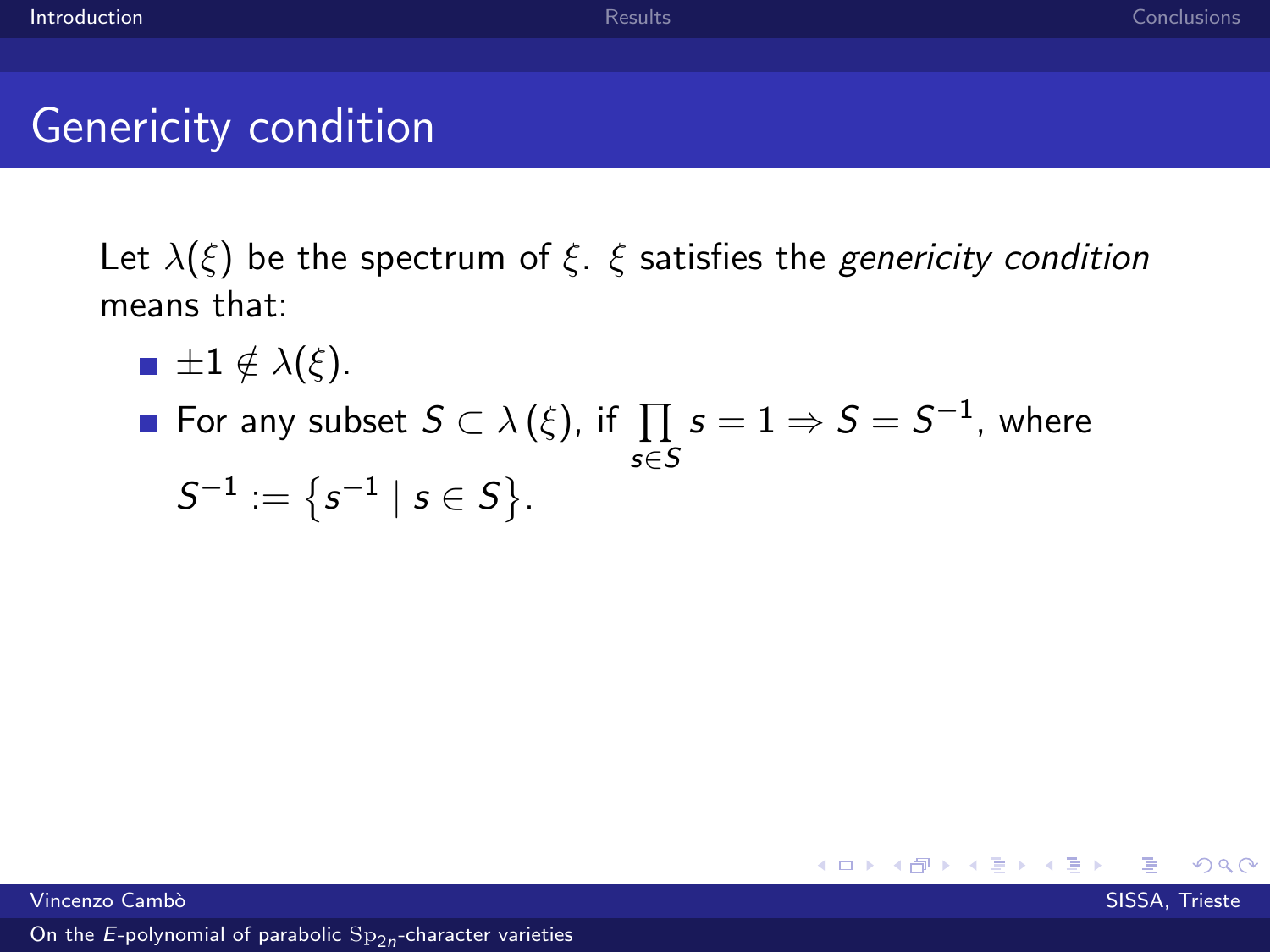$209$ 

### Genericity condition

Let  $\lambda(\xi)$  be the spectrum of  $\xi$ .  $\xi$  satisfies the genericity condition means that:

- $\blacksquare \pm 1 \notin \lambda(\xi)$ .
- For any subset  $S\subset \lambda\left(\xi\right)$ , if  $\prod\,s=1\Rightarrow S=S^{-1},$  where s∈S

$$
S^{-1}:=\big\{s^{-1}\mid s\in S\big\}.
$$

#### Example

If  $\phi$  is a primitive  $(2^n + 1)$ -root of unity, an element  $\xi$  whose spectrum  $\lambda(\xi)$  is equal to  $\left\{\phi^{\pm 2^i}\right\}$ i=0,...,n−1 satisfies the genericity condition.

メロメ メ御う メミメ メミメー

Vincenzo Cambò in compostante a compostante a compostante a compostante a compostante a SISSA, Trieste a SISSA, Trieste a compostante a compostante a compostante a compostante a compostante a compostante a compostante a co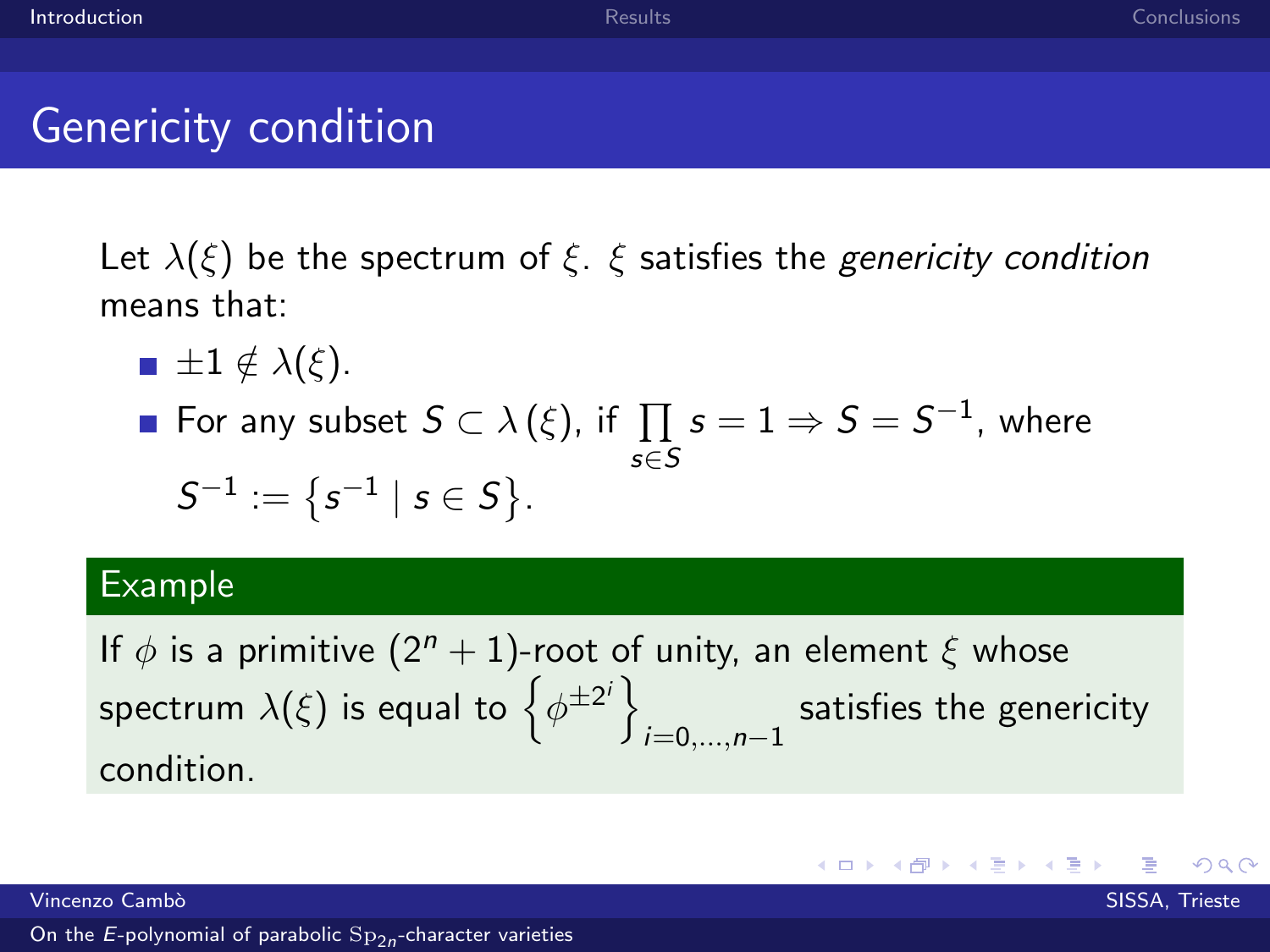### **Motivations**

# Goal: compute the E-polynomial of  $\mathcal{M}^{\xi}_n$ .

 $\Omega$ 

Vincenzo Cambò in compostante a compostante a compostante a compostante a compostante a SISSA, Trieste a SISSA, Trieste a compostante a compostante a compostante a compostante a compostante a compostante a compostante a co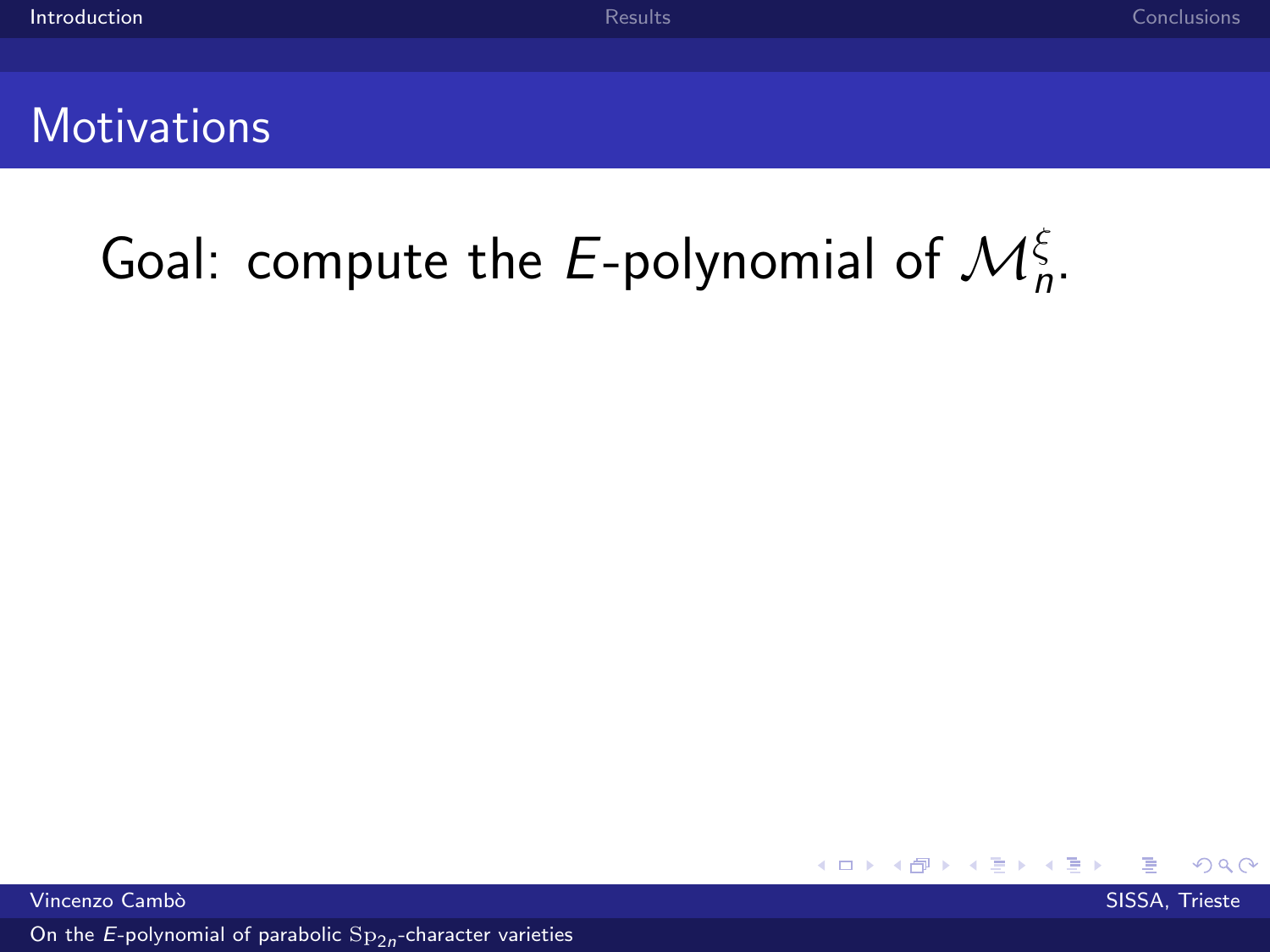### **Motivations**

# Goal: compute the E-polynomial of  $\mathcal{M}^{\xi}_n$ .

 $\mathcal{M}^\xi_n$  is the space of representations  $\rho:\pi_1(\Sigma_g\setminus\{p_0\})\to G$ where  $p_0 \in \Sigma_{\mathcal{E}}$  is a fixed point, and  $\rho(\gamma) \in \mathcal{C}_{\mathcal{E}}$ .

**K ロ ▶ | K 伺 ▶ | K ヨ ▶** 

Vincenzo Cambò in compostante a compostante a compostante a compostante a compostante a SISSA, Trieste a SISSA, Trieste a compostante a compostante a compostante a compostante a compostante a compostante a compostante a co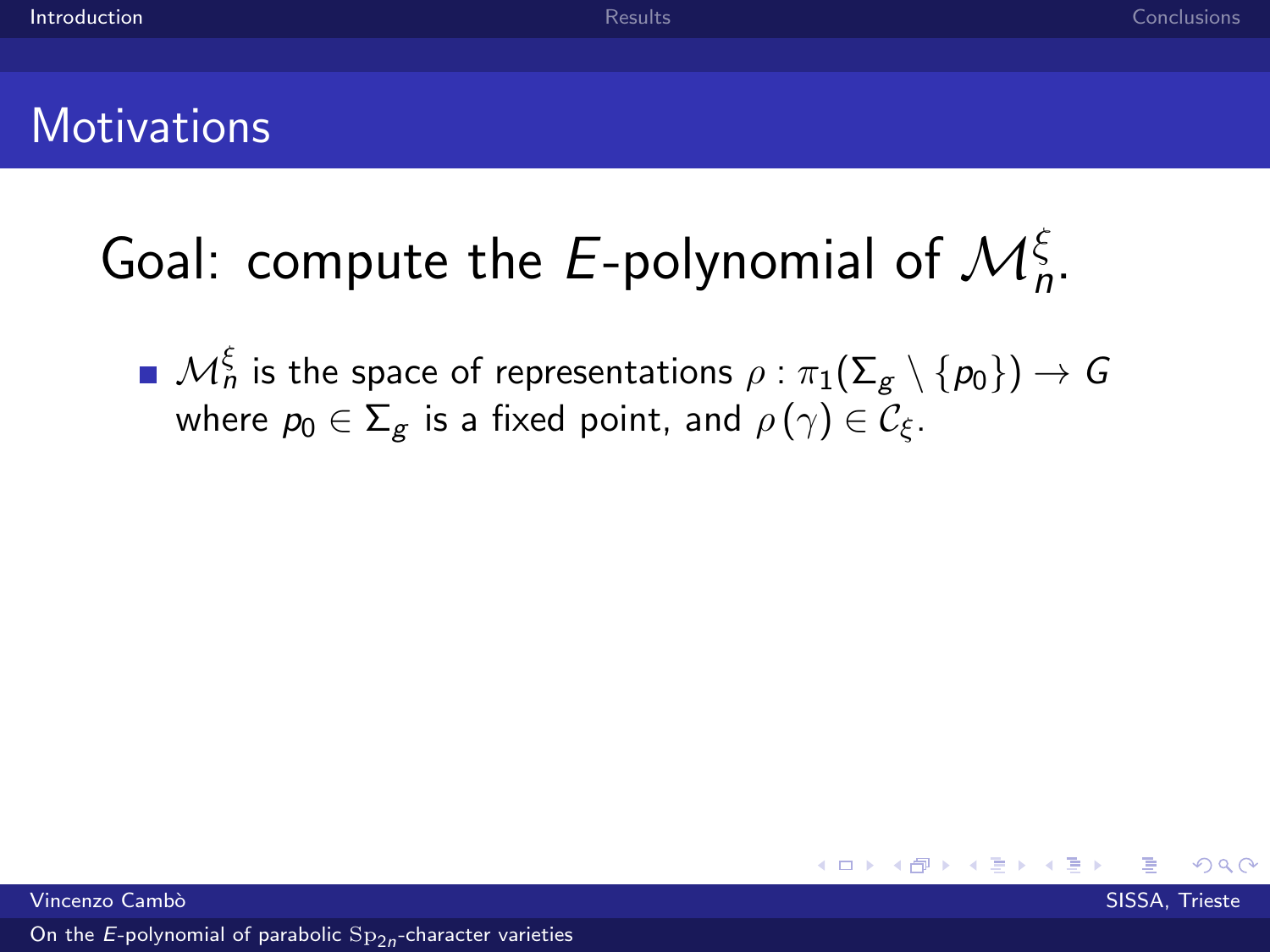### **Motivations**

# Goal: compute the E-polynomial of  $\mathcal{M}^{\xi}_n$ .

- $\mathcal{M}^\xi_n$  is the space of representations  $\rho:\pi_1(\Sigma_g\setminus\{p_0\})\to G$ where  $p_0 \in \Sigma_g$  is a fixed point, and  $\rho(\gamma) \in \mathcal{C}_{\xi}$ .
- $\mathcal{M}^\xi_n$  is homeomorphic to a moduli space of  $\mathsf{G}\text{-}\mathsf{Higgs}$  bundles on  $\Sigma_g$  with parabolic structure at  $p_0$ .

 $\leftarrow$   $\Box$   $\rightarrow$   $\rightarrow$   $\leftarrow$   $\Box$   $\rightarrow$   $\rightarrow$   $\rightarrow$ 

Vincenzo Cambò in compostante a compostante a compostante a compostante a compostante a SISSA, Trieste a SISSA, Trieste a compostante a compostante a compostante a compostante a compostante a compostante a compostante a co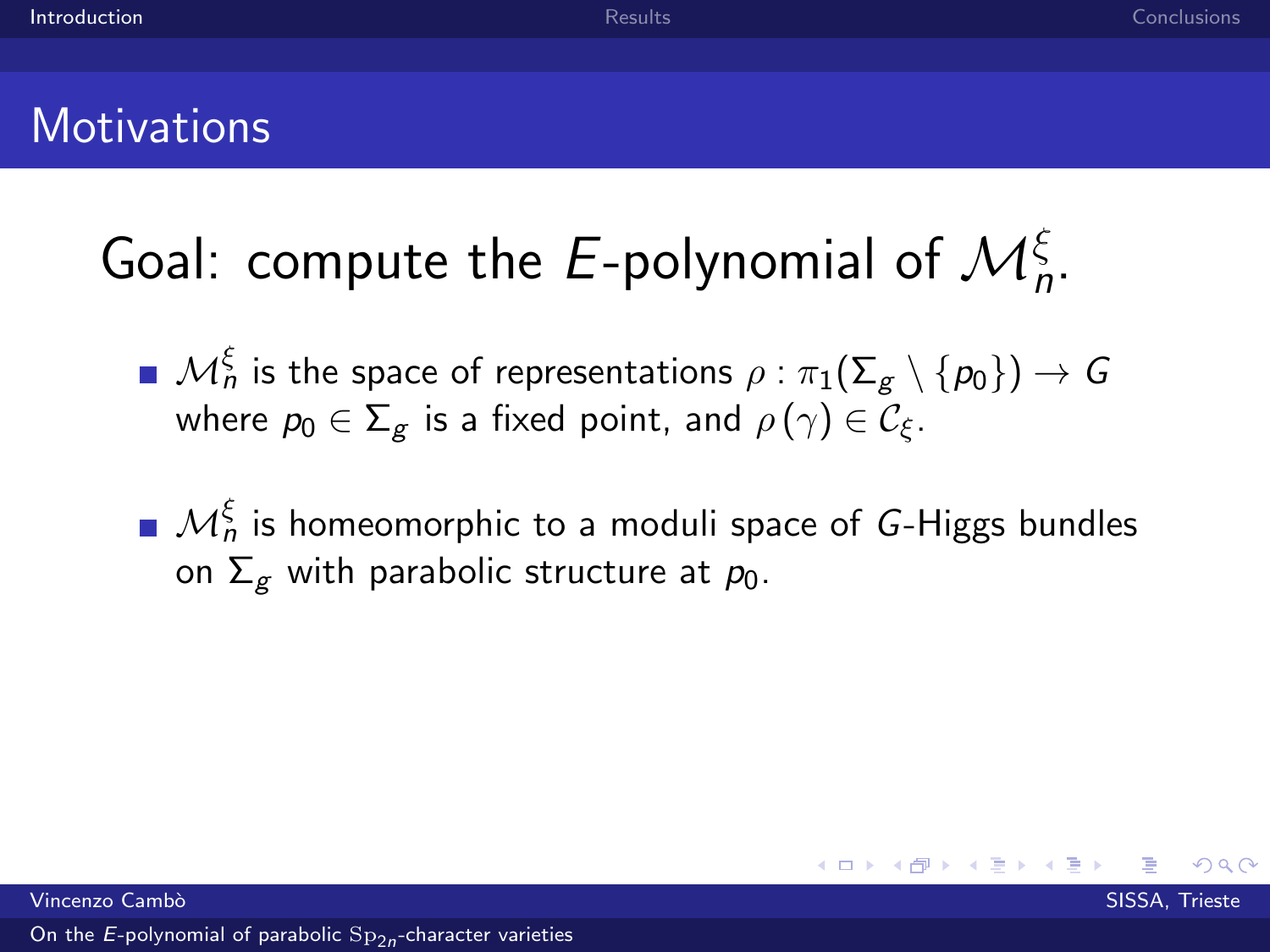### **Motivations**

# Goal: compute the E-polynomial of  $\mathcal{M}^{\xi}_n$ .

- $\mathcal{M}^\xi_n$  is the space of representations  $\rho:\pi_1(\Sigma_g\setminus\{p_0\})\to G$ where  $p_0 \in \Sigma_{\mathcal{E}}$  is a fixed point, and  $\rho(\gamma) \in \mathcal{C}_{\mathcal{E}}$ .
- $\mathcal{M}^\xi_n$  is homeomorphic to a moduli space of  $\mathsf{G}\text{-}\mathsf{Higgs}$  bundles on  $\Sigma_g$  with parabolic structure at  $p_0$ .
- Hausel et al. conjectured Mirror symmetry for character varieties defined over Langlands dual groups in terms of the stringy E-polynomials.

メロメ メ都 メメ きょ メモメ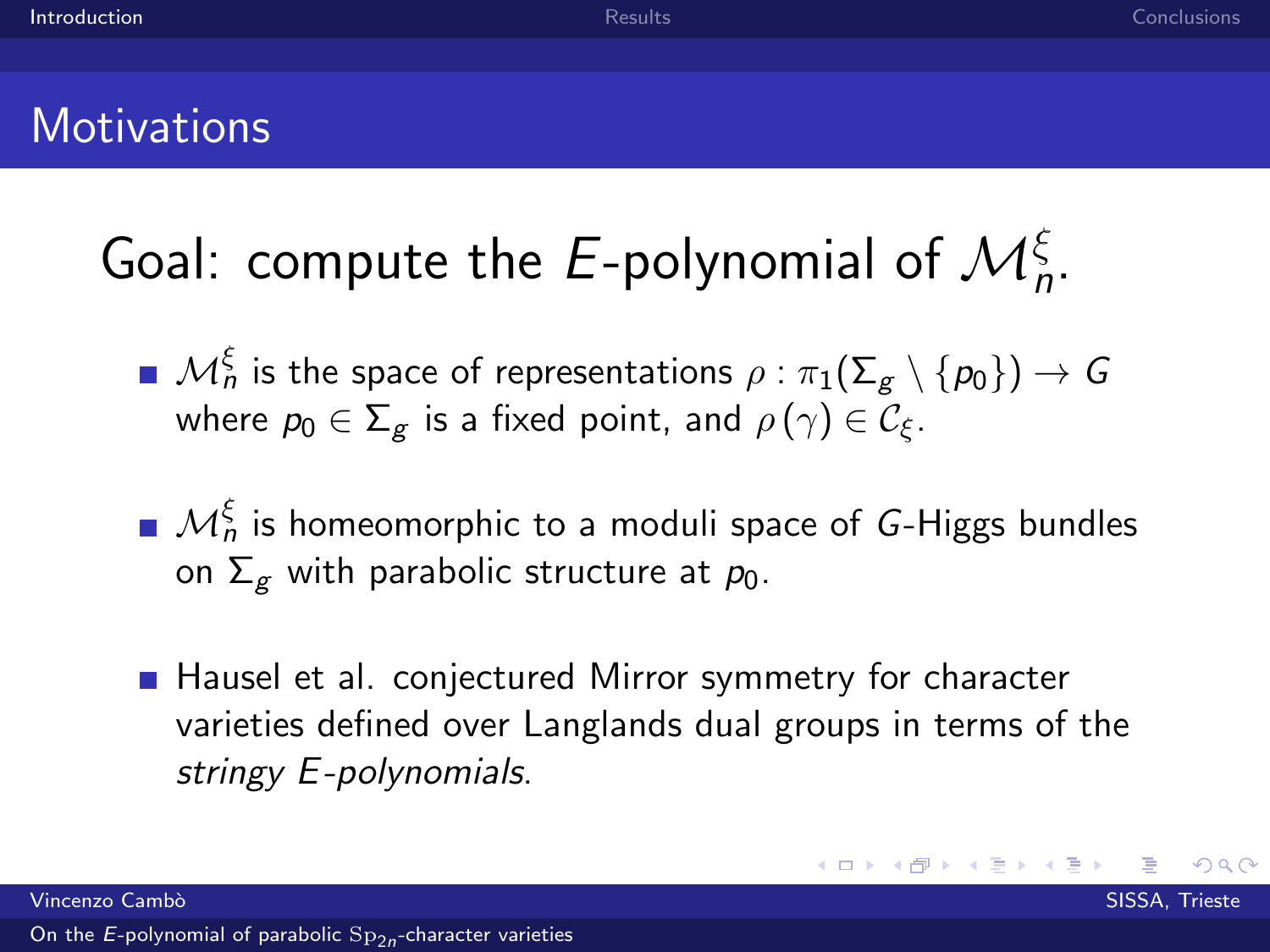#### **History**

## Strategy: counting points over finite fields.

Vincenzo Cambò in compostante a compostante a compostante a compostante a compostante a SISSA, Trieste a SISSA, Trieste a compostante a compostante a compostante a compostante a compostante a compostante a compostante a co

 $\Omega$ 

**K ロ ト K 御 ト K 君 ト**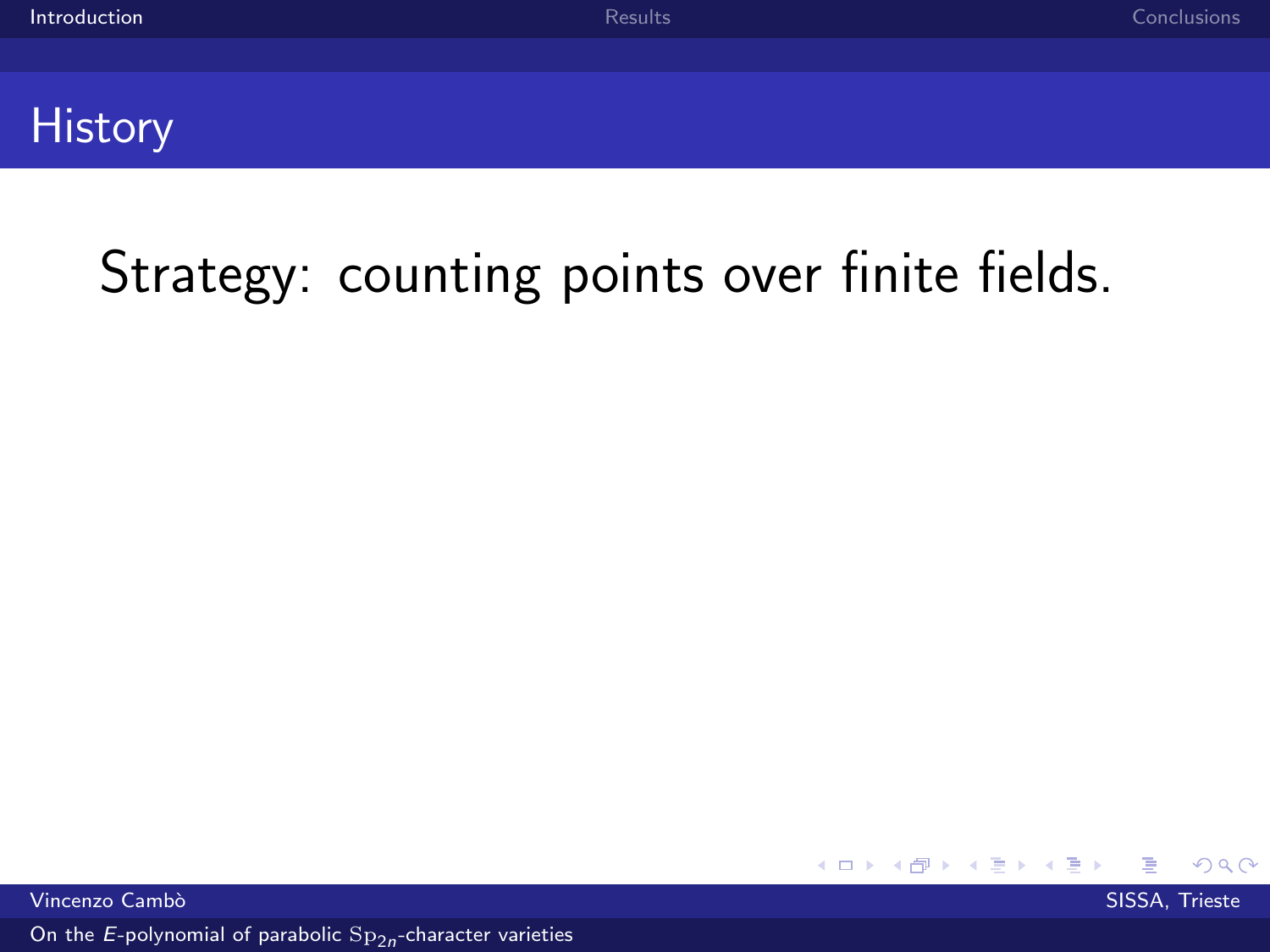#### **History**

## Strategy: counting points over finite fields.

**E** (Hausel and R-Villegas, 2008):  $E$ -polynomials of twisted  $GL(n, \mathbb{C})$ -character varieties.

Vincenzo Cambò in compostante a compostante a compostante a compostante a compostante a SISSA, Trieste a SISSA, Trieste a compostante a compostante a compostante a compostante a compostante a compostante a compostante a co

 $\Omega$ 

**K ロ ▶ K @ ▶ K** 

重き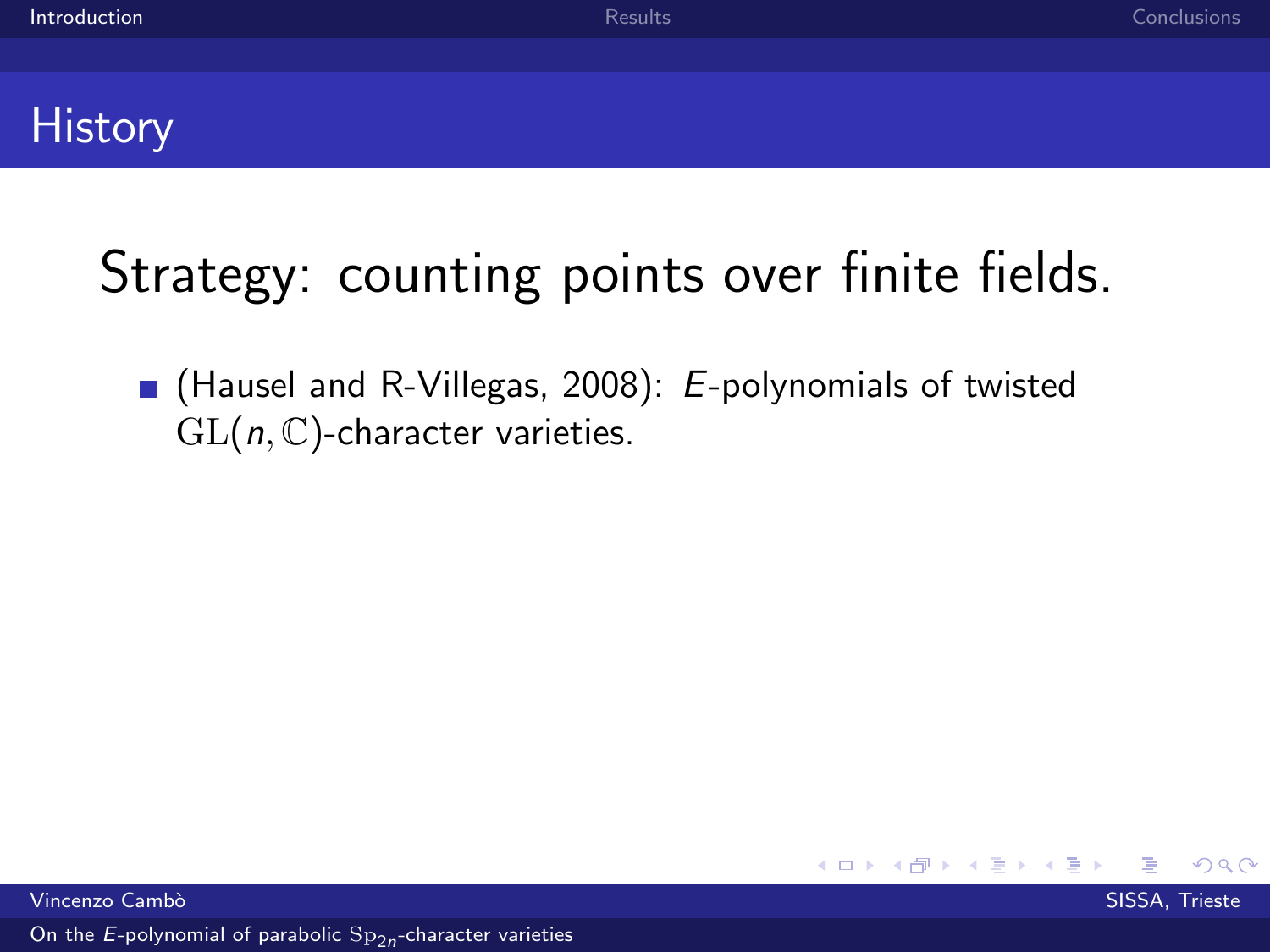### **History**

## Strategy: counting points over finite fields.

- **E** (Hausel and R-Villegas, 2008):  $E$ -polynomials of twisted  $GL(n, \mathbb{C})$ -character varieties.
- $\blacksquare$  (Mereb, 2015): E-polynomials of twisted  $SL(n, \mathbb{C})$ -character varieties.

**≮ロト ⊀ 御 ▶ ⊀ 君 ▶** 

Vincenzo Cambò in compostante a compostante a compostante a compostante a compostante a SISSA, Trieste a SISSA, Trieste a compostante a compostante a compostante a compostante a compostante a compostante a compostante a co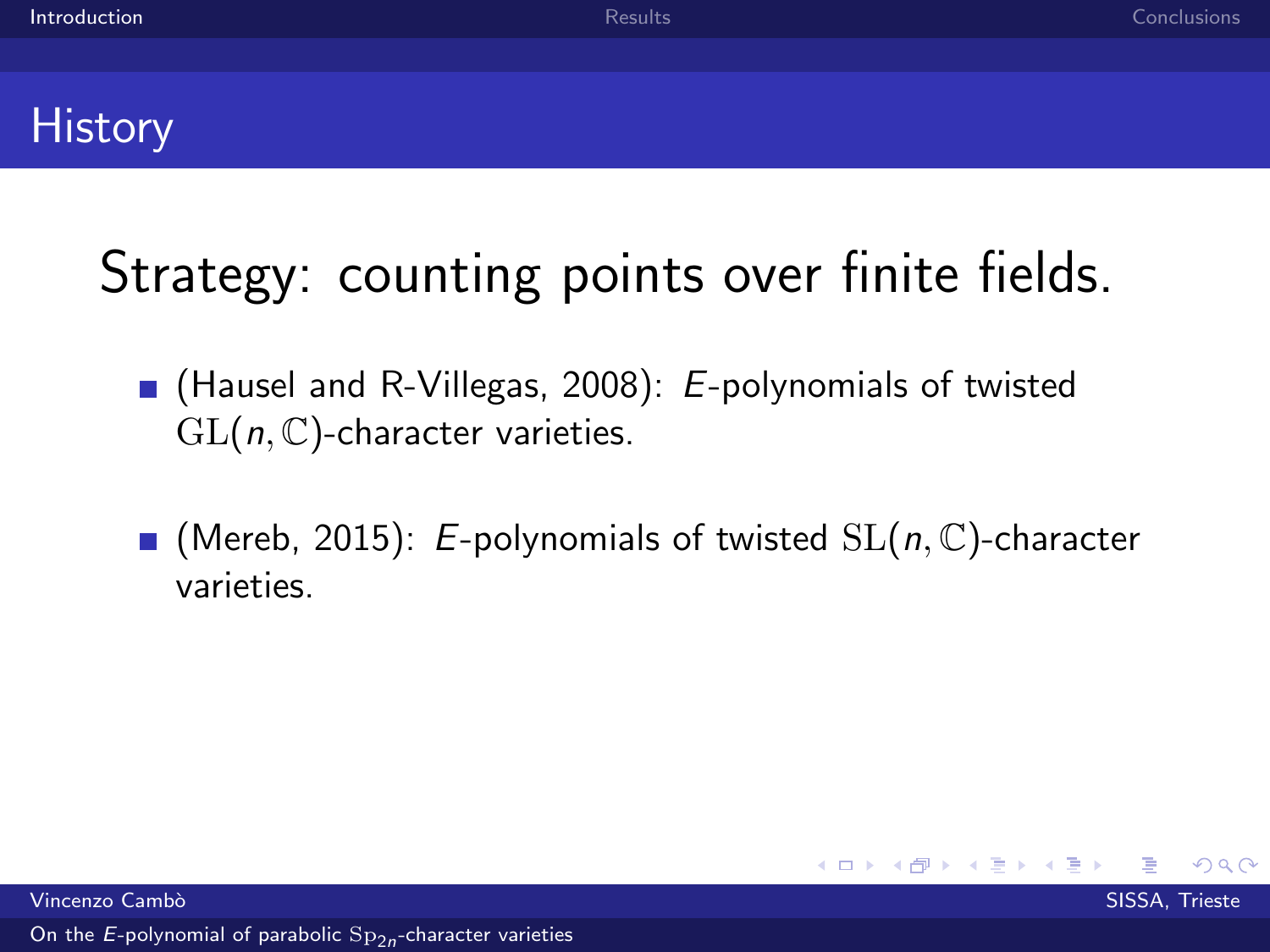### **History**

## Strategy: counting points over finite fields.

- **E** (Hausel and R-Villegas, 2008):  $E$ -polynomials of twisted  $GL(n, \mathbb{C})$ -character varieties.
- $\blacksquare$  (Mereb, 2015): E-polynomials of twisted  $SL(n, \mathbb{C})$ -character varieties.
- $\blacksquare$  (Hausel, Letellier and R-Villegas, 2011): E-polynomials of parabolic  $GL(n, \mathbb{C})$ -character varieties.

K ロ ▶ K 御 ▶ K 君 ▶ K 君 ▶

Vincenzo Cambò in compostante a compostante a compostante a compostante a compostante a SISSA, Trieste a SISSA, Trieste a compostante a compostante a compostante a compostante a compostante a compostante a compostante a co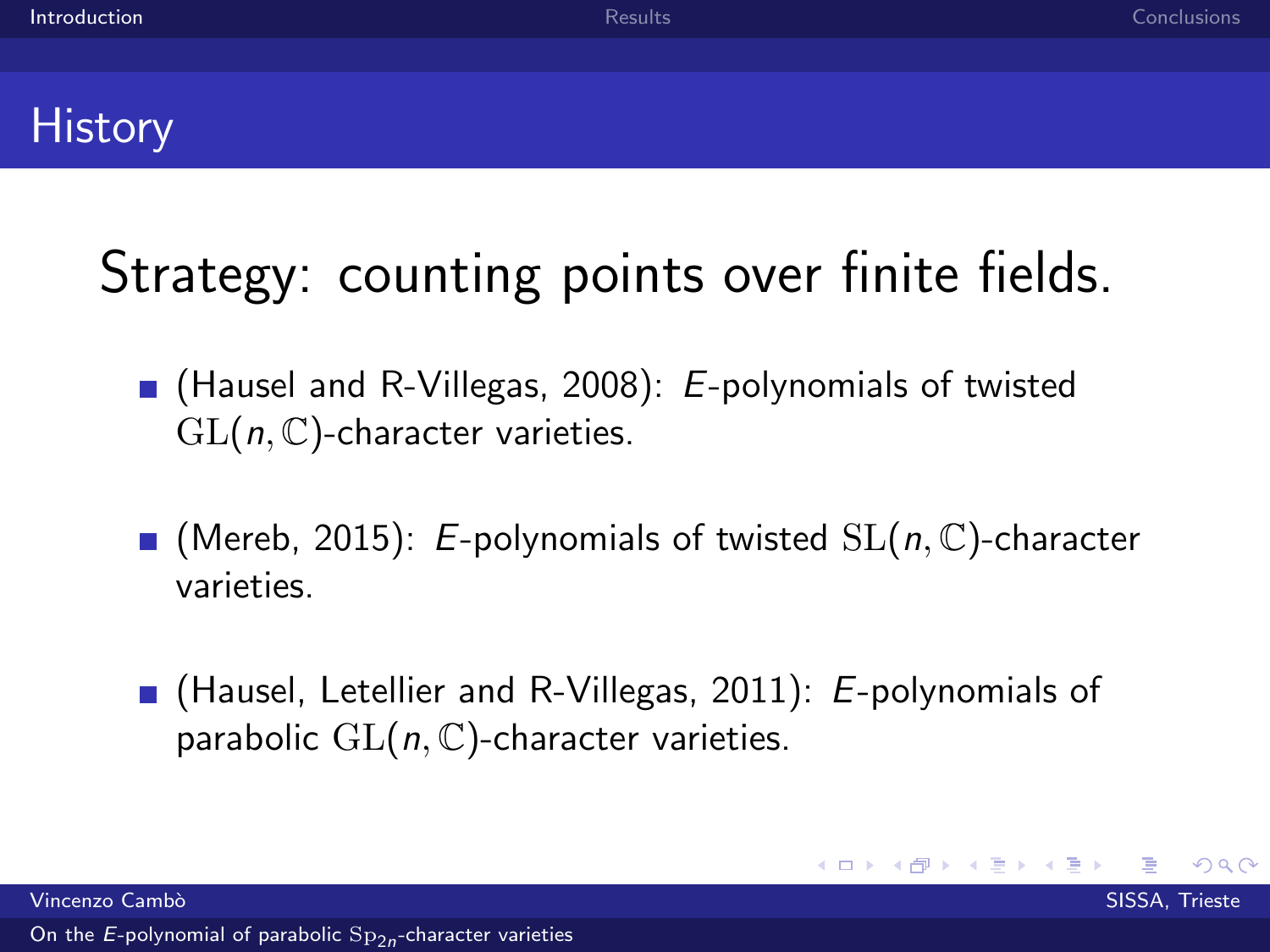$299$ 

## <span id="page-26-0"></span>Geometry of  $\mathcal{M}^{\xi}_{n}$

 $\mathcal{U}_n^\xi$  is smooth and equidimensional.

メロメ メ御メ メモメ メモメ

Vincenzo Cambò in compostante a compostante a compostante a compostante a compostante a SISSA, Trieste a SISSA, Trieste a compostante a compostante a compostante a compostante a compostante a compostante a compostante a co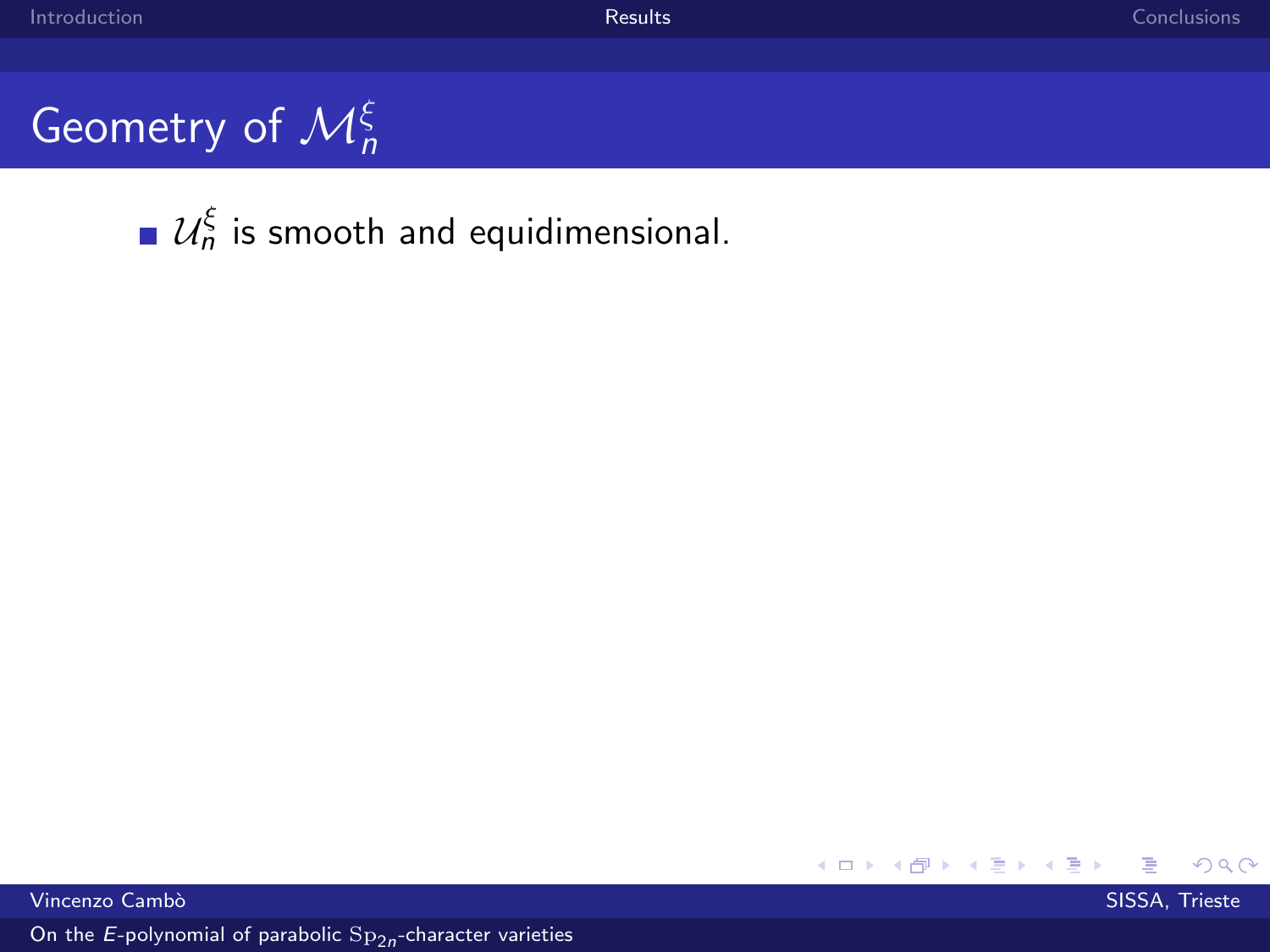$\mathcal{U}_n^\xi$  is smooth and equidimensional.

Let  $X\in \mathcal{U}_n^\xi$ ,  $\mathcal{T}_X$  its stabiliser. Then  $Z(\mathcal{G})\leq \mathcal{T}_X\leq \boldsymbol{\mu}_2^n$ 

**≮ロト ⊀ 倒 ト ⊀ き ト**  $\Omega$ 

Vincenzo Cambò in controllato della controllato della controllato della controllato della controllato SISSA, Trieste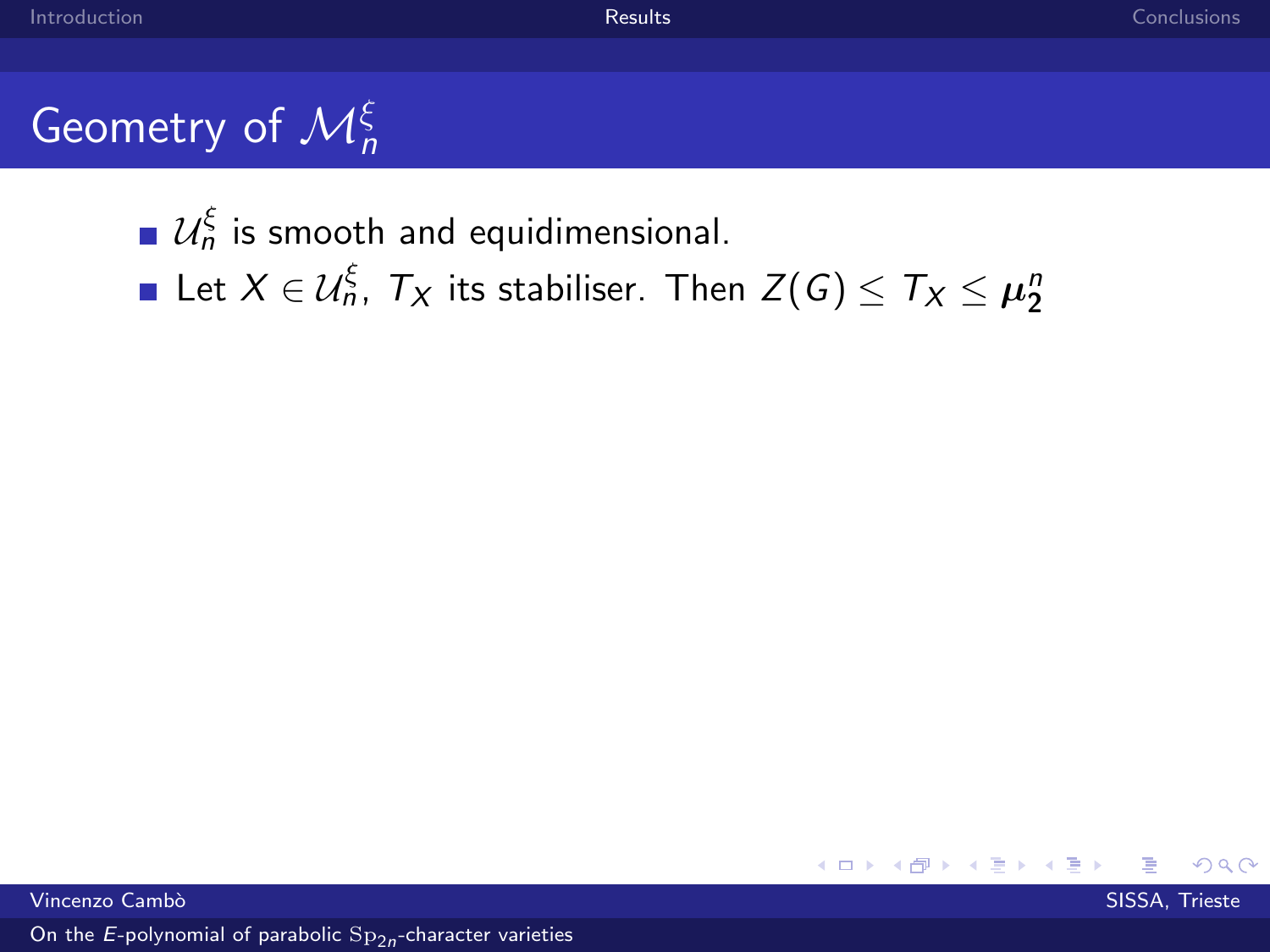$\mathcal{U}_n^\xi$  is smooth and equidimensional.

Let  $X \in \mathcal{U}_n^\xi$ ,  $\mathcal{T}_X$  its stabiliser. Then  $Z(\mathcal{G}) \leq \mathcal{T}_X \leq \boldsymbol{\mu}_2^n$  $\Rightarrow {\cal M}^\xi_n$  is a geometric quotient

 $\Omega$ 

**K ロ ▶ K 御 ▶ K**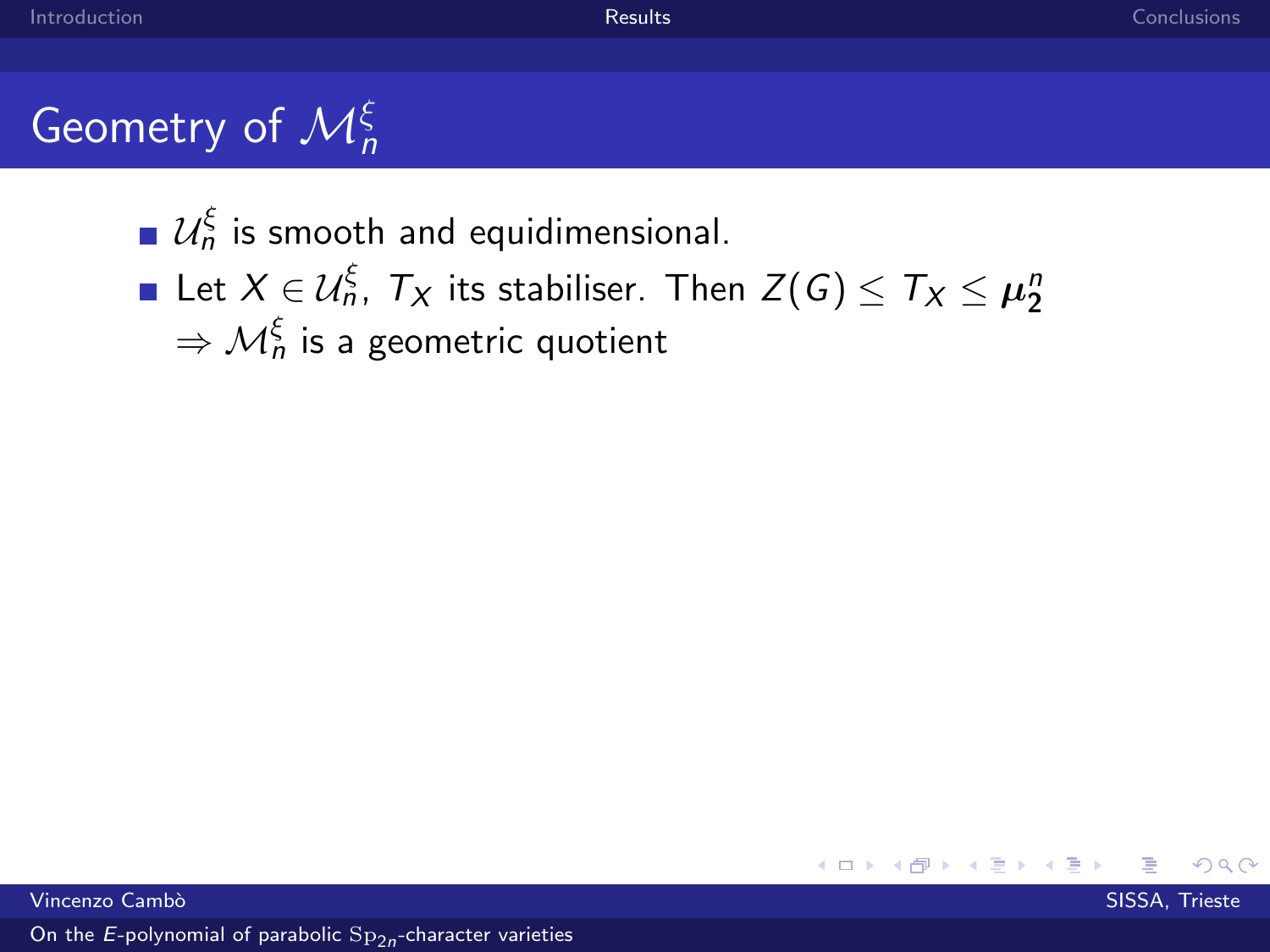$\mathcal{U}_n^\xi$  is smooth and equidimensional.

Let  $X \in \mathcal{U}_n^\xi$ ,  $\mathcal{T}_X$  its stabiliser. Then  $Z(G) \leq \mathcal{T}_X \leq \boldsymbol{\mu}_2^n$  $\Rightarrow {\cal M}^\xi_n$  is a geometric quotient  $\Rightarrow {\cal M}^\xi_n$  is equidimensional.

 $\Omega$ 

**K ロ ▶ K 御 ▶ K**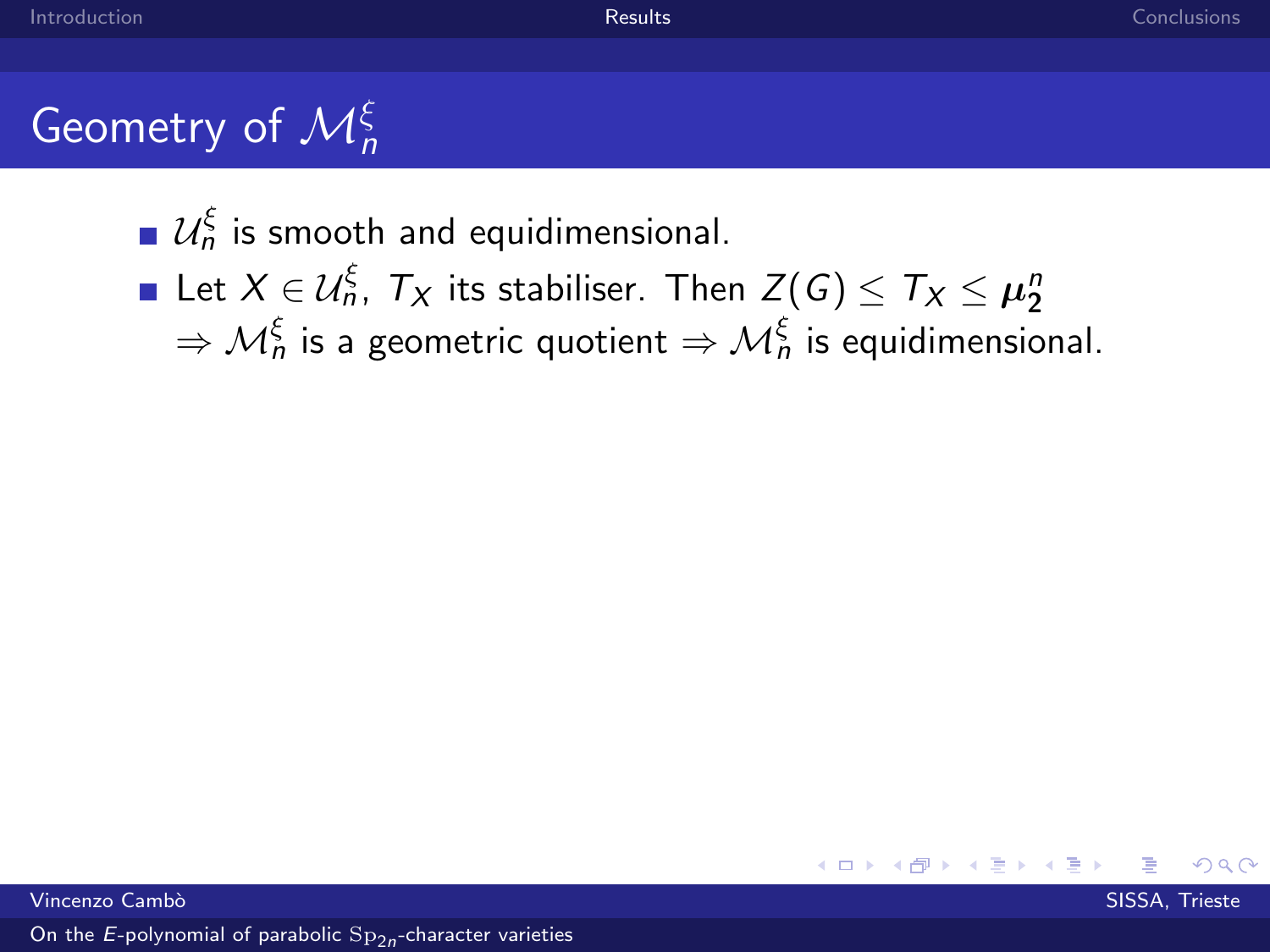## Geometry of  $\mathcal{M}^{\xi}_{n}$

 $\mathcal{U}_n^\xi$  is smooth and equidimensional.

Let  $X \in \mathcal{U}_n^\xi$ ,  $\mathcal{T}_X$  its stabiliser. Then  $Z(G) \leq \mathcal{T}_X \leq \boldsymbol{\mu}_2^n$  $\Rightarrow {\cal M}^\xi_n$  is a geometric quotient  $\Rightarrow {\cal M}^\xi_n$  is equidimensional. For  $Z(G) \leq H \leq \mu_2^n$ , the set

$$
\widetilde{\mathcal{U}}_{n,H}^{\xi} := \left\{ X \in \mathcal{U}_n^{\xi} \mid H = T_X \right\}
$$

**K ロ ▶ K 何 ▶ K** 

is T-stable and locally closed

Vincenzo Cambò in controllato della controllato della controllato della controllato della controllato SISSA, Trieste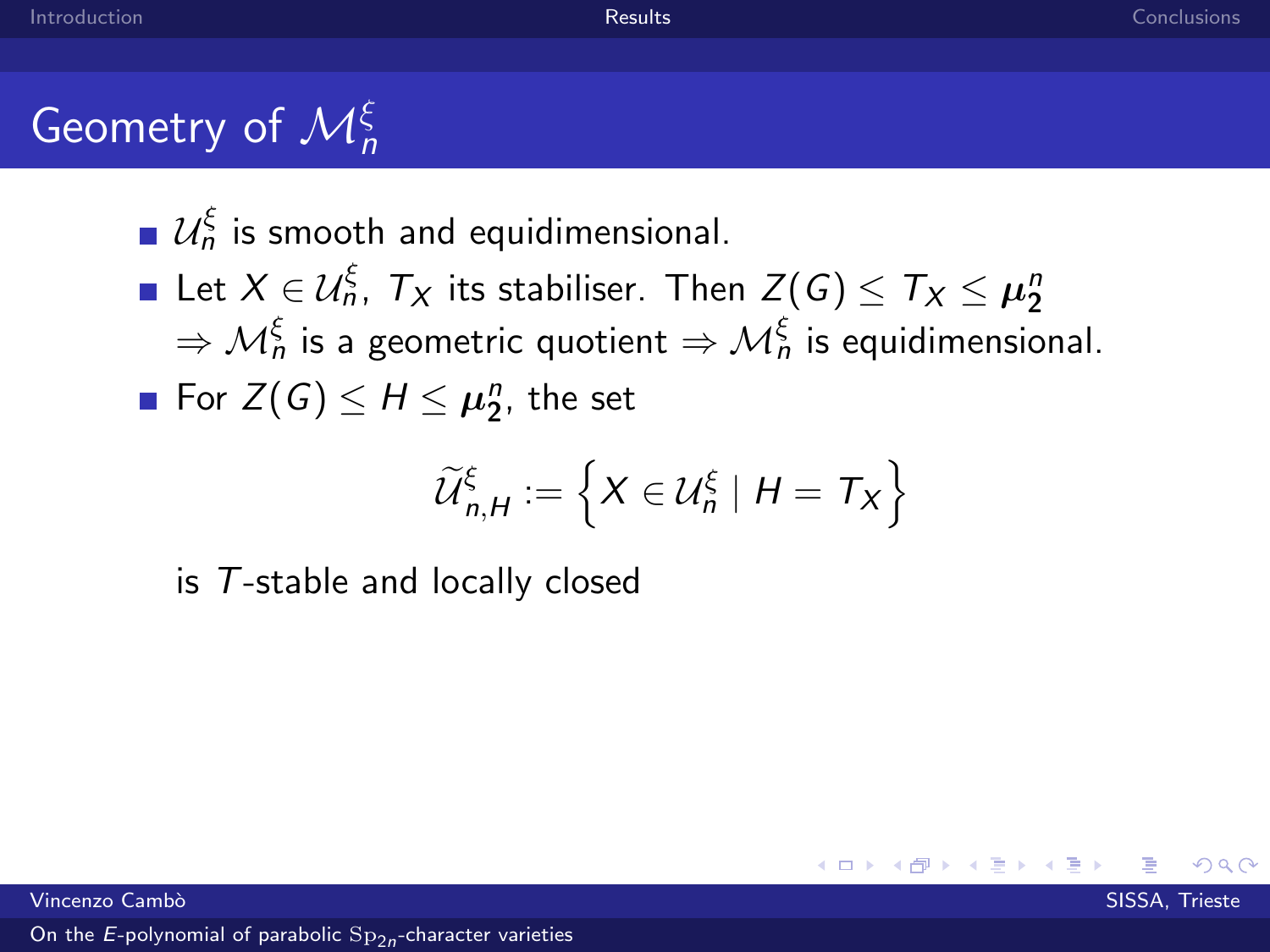## Geometry of  $\mathcal{M}^{\xi}_{n}$

 $\mathcal{U}_n^\xi$  is smooth and equidimensional.

Let  $X \in \mathcal{U}_n^\xi$ ,  $\mathcal{T}_X$  its stabiliser. Then  $Z(G) \leq \mathcal{T}_X \leq \boldsymbol{\mu}_2^n$  $\Rightarrow {\cal M}^\xi_n$  is a geometric quotient  $\Rightarrow {\cal M}^\xi_n$  is equidimensional. For  $Z(G) \leq H \leq \mu_2^n$ , the set

$$
\widetilde{\mathcal{U}}_{n,H}^{\xi} := \left\{ X \in \mathcal{U}_n^{\xi} \mid H = T_X \right\}
$$

is T-stable and locally closed  $\Rightarrow$  the geometric free quotient

$$
\widetilde{\mathcal{M}}_{n,H}^{\xi} := \widetilde{\mathcal{U}}_{n,H}^{\xi}/\left(\left(\frac{T}{H}\right)\right)
$$

**K ロ ト K 御 ト K 走 ト** 

is well defined.

Vincenzo Cambò in controllato della controllato della controllato della controllato della controllato SISSA, Trieste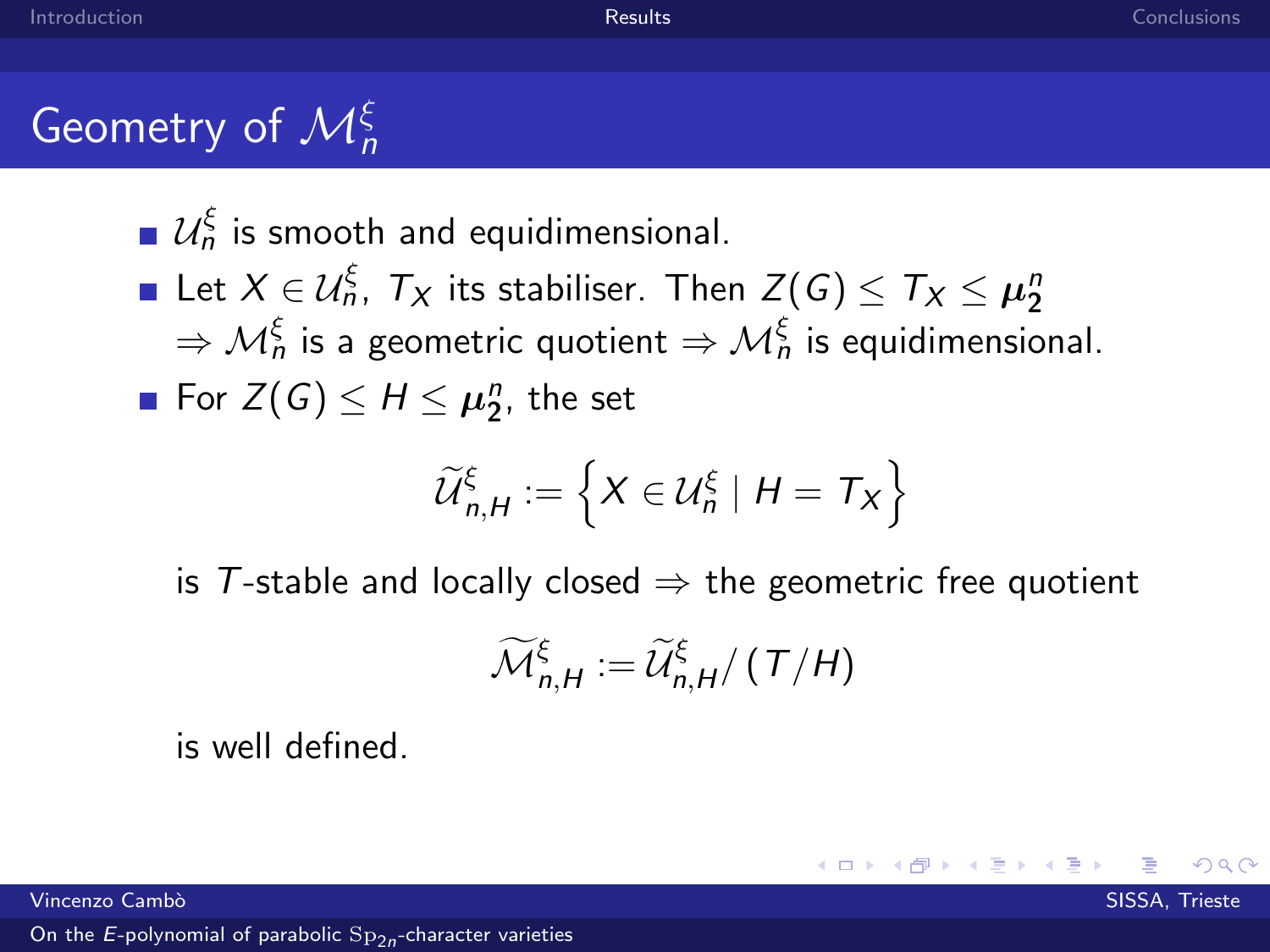## Geometry of  $\mathcal{M}^{\xi}_{n}$

 $\mathcal{U}_n^\xi$  is smooth and equidimensional.

Let  $X \in \mathcal{U}_n^\xi$ ,  $\mathcal{T}_X$  its stabiliser. Then  $Z(G) \leq \mathcal{T}_X \leq \boldsymbol{\mu}_2^n$  $\Rightarrow {\cal M}^\xi_n$  is a geometric quotient  $\Rightarrow {\cal M}^\xi_n$  is equidimensional. For  $Z(G) \leq H \leq \mu_2^n$ , the set

$$
\widetilde{\mathcal{U}}_{n,H}^{\xi} := \left\{ X \in \mathcal{U}_n^{\xi} \mid H = T_X \right\}
$$

is T-stable and locally closed  $\Rightarrow$  the geometric free quotient

$$
\widetilde{\mathcal{M}}_{n,H}^{\xi} := \widetilde{\mathcal{U}}_{n,H}^{\xi}/\left(\left(\frac{T}{H}\right)\right)
$$

is well defined.

$$
\blacksquare \left\{ \widetilde{\mathcal{M}}_{n,H}^{\xi} \right\}_{Z(G) \leq H \leq \mu_2^n} \text{ is a stratification of } \mathcal{M}_n^{\xi}
$$

Vincenzo Cambò in controllato della controllato della controllato della controllato della controllato SISSA, Trieste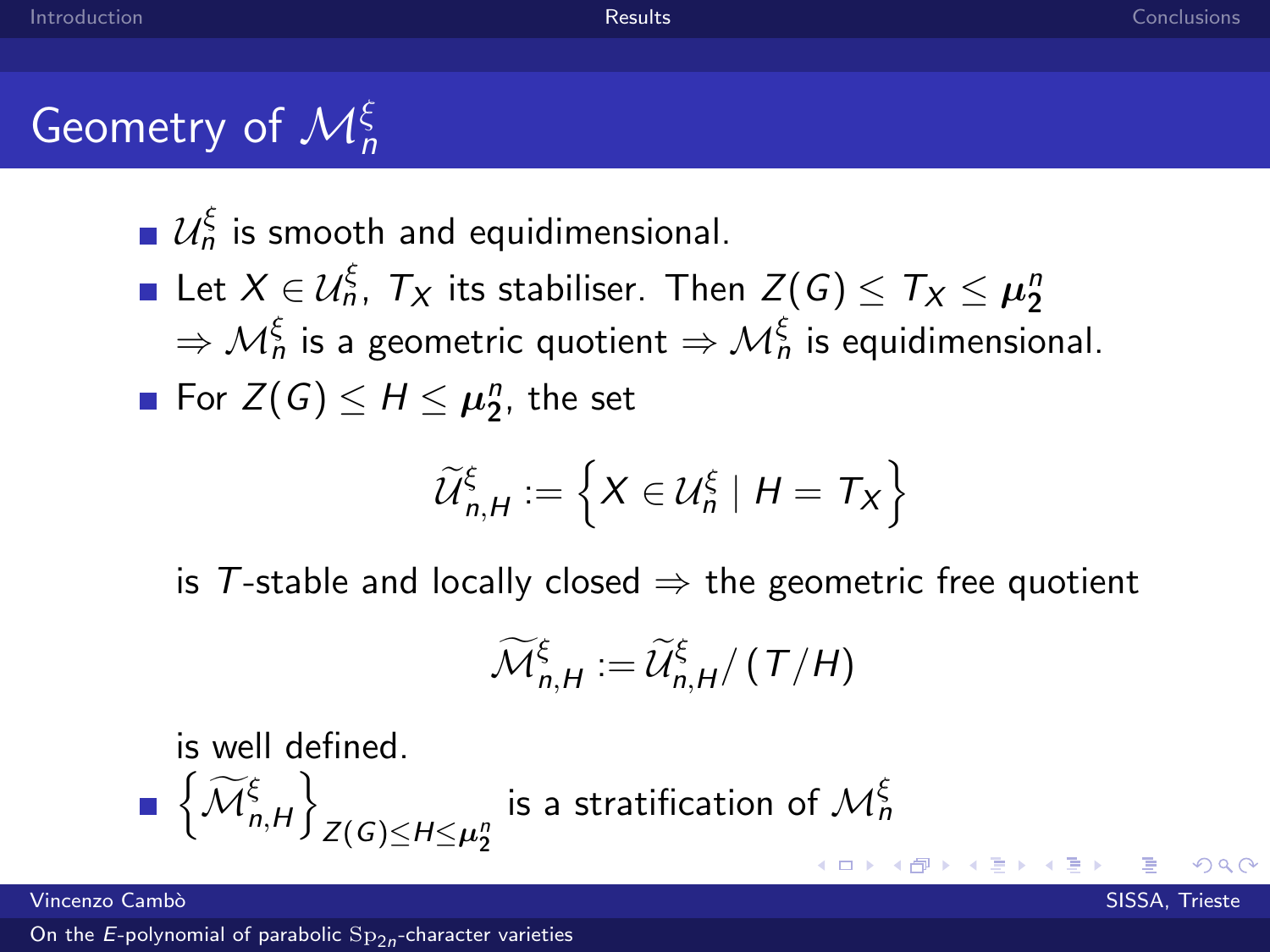For  $Z(G) \leq H \leq \mu_2^n$ , define the closed subset of  $\mathcal{U}_n^\xi$ 

$$
\mathcal{U}_{n,H}^{\xi} := \left\{ X \in \mathcal{U}_n^{\xi} \mid H \subseteq T_X \right\}.
$$

**Vincenzo Cambò** SISSA, Trieste, a componente del componente del componente del segueixa en el segueixa en el su

 $\Omega$ 

メロメ メ御 メメ きょうぼき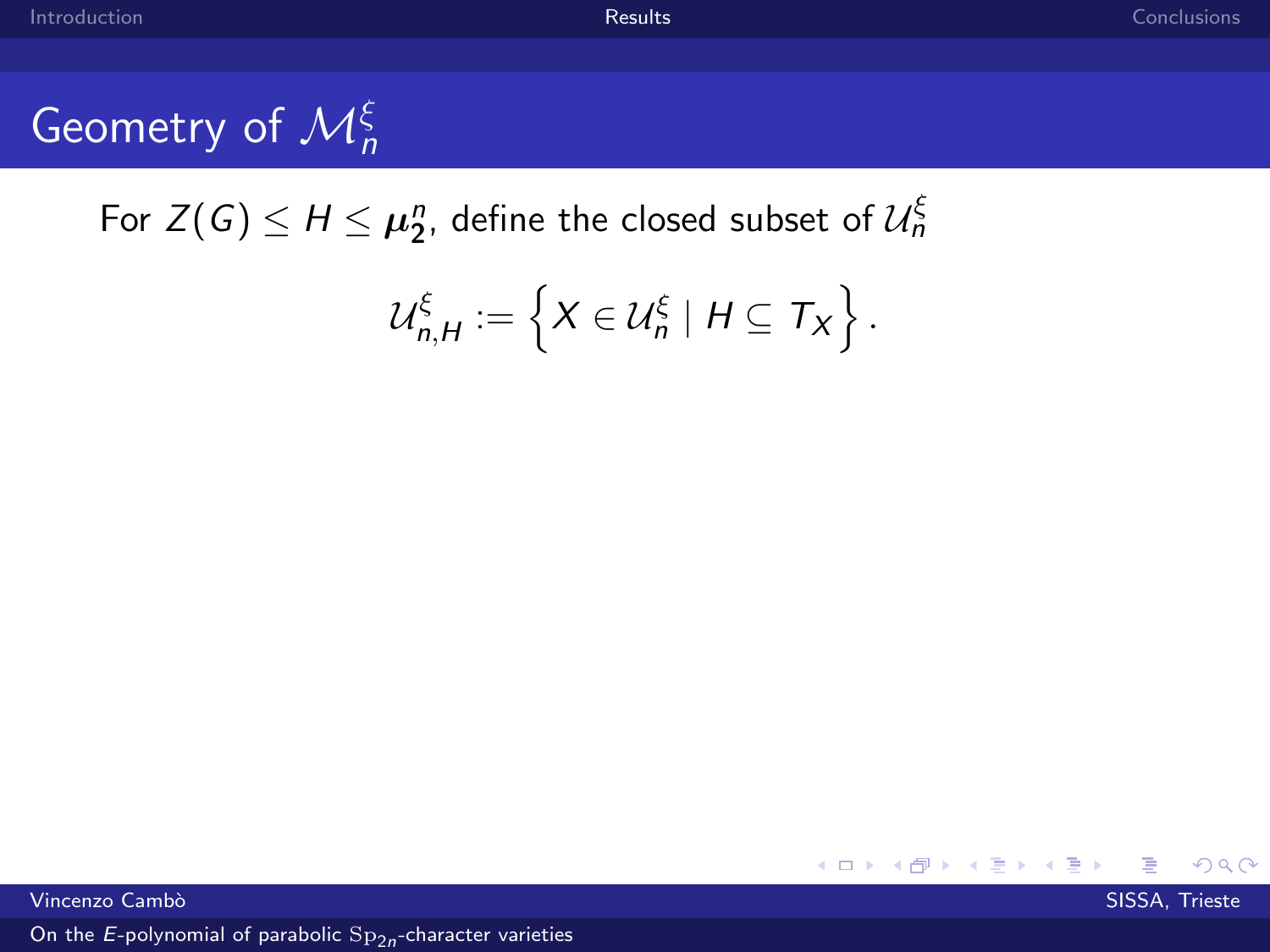## Geometry of  $\mathcal{M}^{\xi}_{n}$

For  $Z(G) \leq H \leq \mu_2^n$ , define the closed subset of  $\mathcal{U}_n^\xi$ 

$$
\mathcal{U}_{n,H}^{\xi} := \left\{ X \in \mathcal{U}_n^{\xi} \mid H \subseteq T_X \right\}.
$$

#### Proposition

There exists a well defined partition  $\lambda = (\lambda_1, \dots, \lambda_l) \vdash n$ , depending on H, such that

$$
\mathcal{U}_{n,H}^{\xi} \cong \prod_{i=1}^{I} \mathcal{U}_{\lambda_i}^{\xi_i}
$$

K ロ ⊁ K 個 ≯ K 差 ⊁ K

where the  $\xi_i$ 's are generic elements.

Vincenzo Cambò in controllato della controllato della controllato della controllato della controllato SISSA, Trieste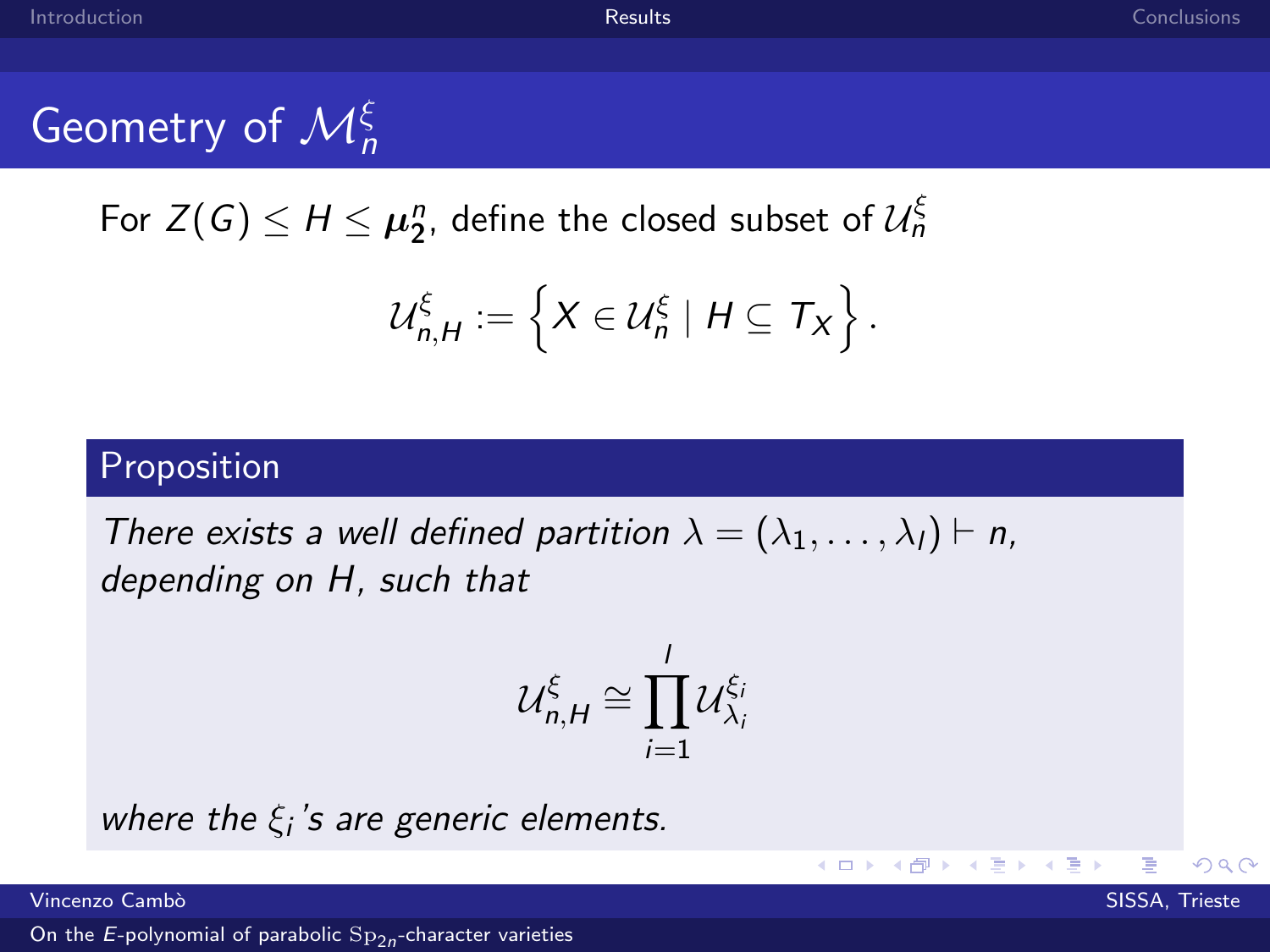### Main Theorem

Denote  $q := xy$ 

**K ロ ト K 御 ト K 君 ト K 君 ト**  $299$ €

Vincenzo Camb`o SISSA, Trieste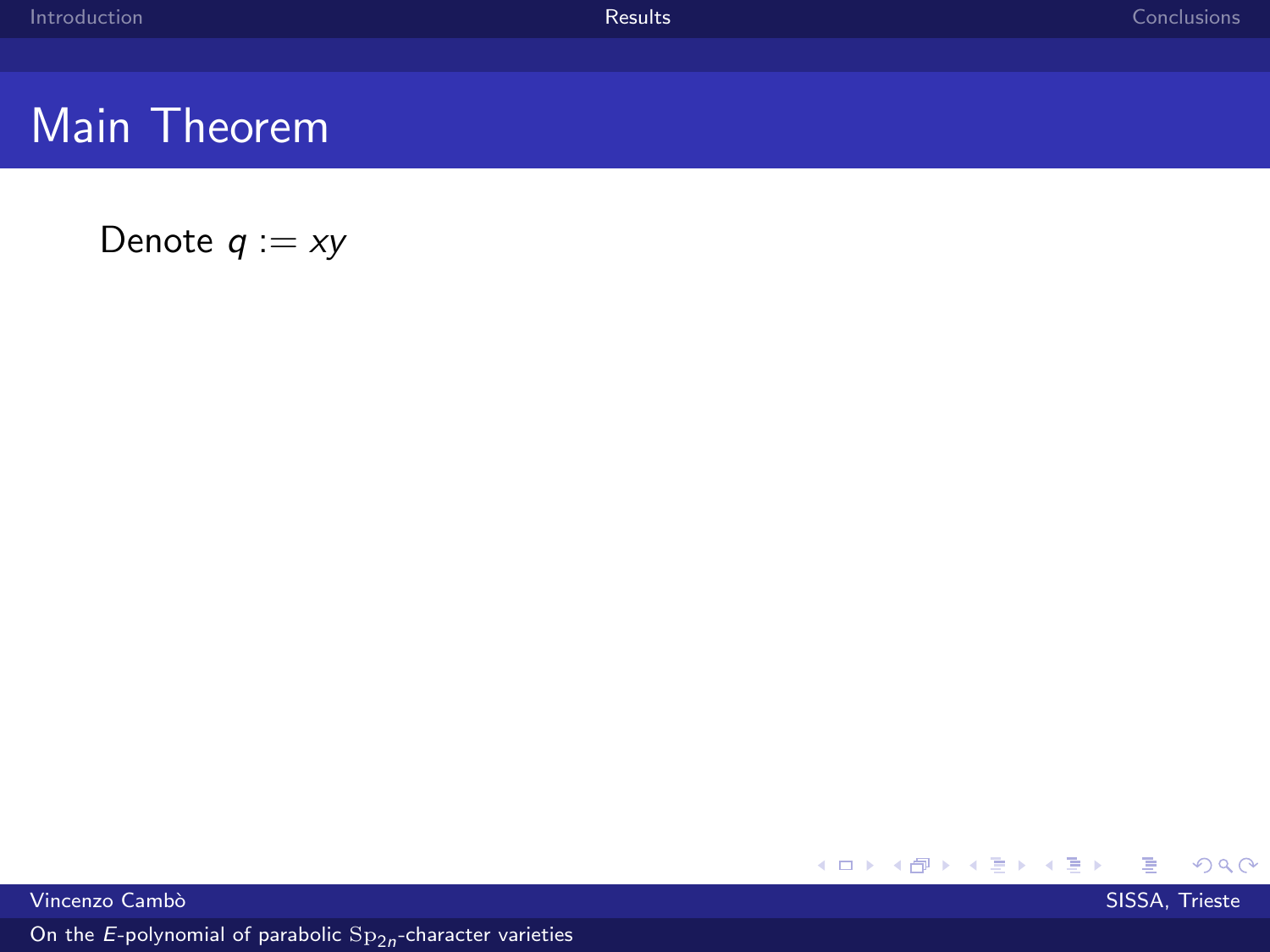### Main Theorem

Denote  $q := xy$ 

#### Theorem

The E-polynomial of  $\mathcal{M}_n^{\xi}$  satisfies

$$
E\left(\mathcal{M}_n^{\xi};q\right)=\frac{1}{\left(q-1\right)^n}\sum_{\tau}\left(H_{\tau}(q)\right)^{2g-1}C_{\tau}.
$$

**Vincenzo Cambò** SISSA, Trieste, a componente del componente del componente del segueixa en el segueixa en el su

∍

 $299$ 

K ロ ▶ K 御 ▶ K 君 ▶ K 君 ▶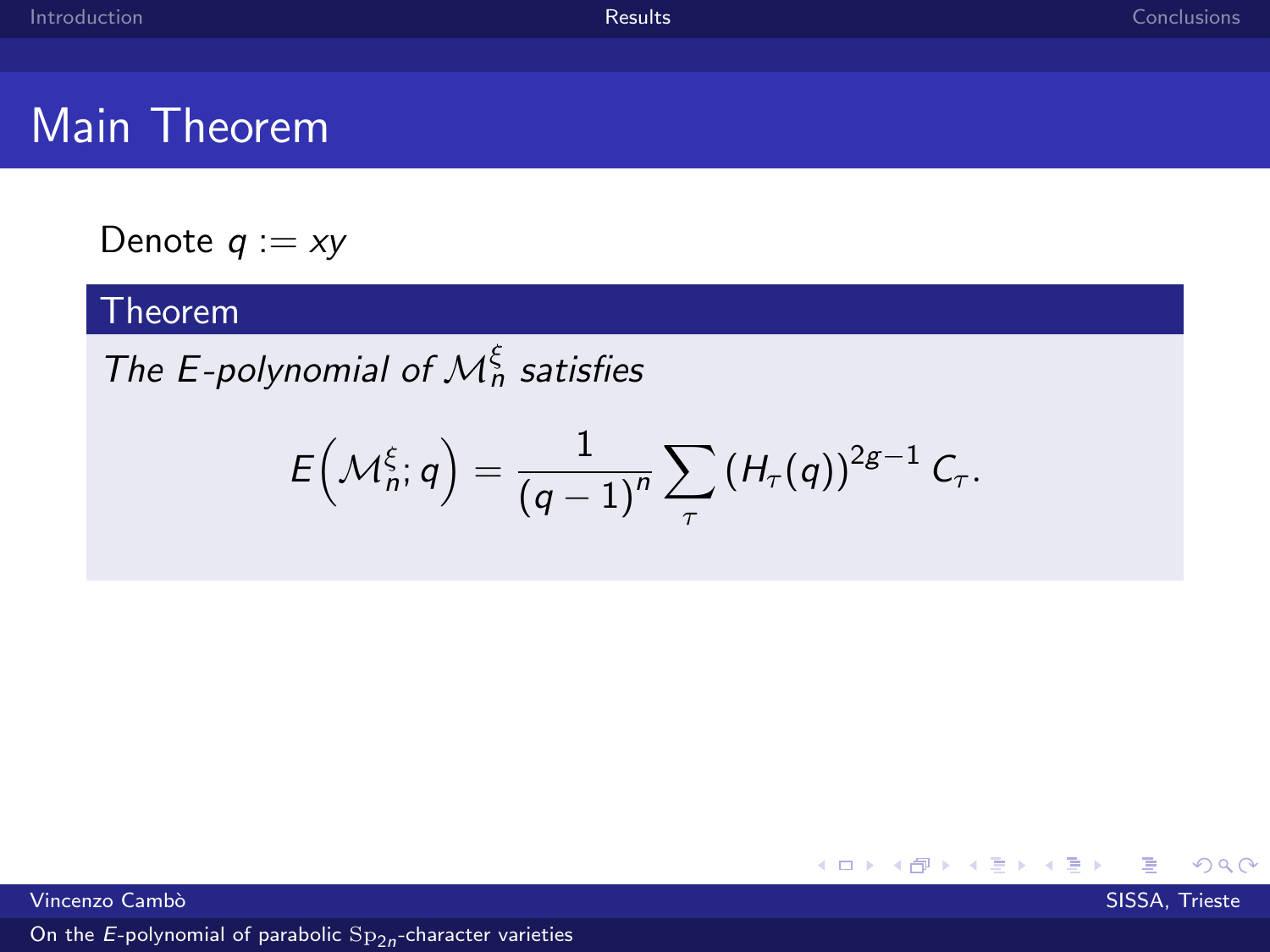K ロ ▶ K 御 ▶ K 君 ▶ K 君 ▶

∍

 $\Omega$ 

### Main Theorem

Denote  $q := xy$ 

#### Theorem

The E-polynomial of  $\mathcal{M}_n^{\xi}$  satisfies

$$
E\left(\mathcal{M}_n^{\xi};q\right)=\frac{1}{\left(q-1\right)^n}\sum_{\tau}\left(H_{\tau}(q)\right)^{2g-1}C_{\tau}.
$$

Explicitly:

 $H_{\tau}(q) \in \mathbb{Z}[q]$  and  $C_{\tau} \in \mathbb{Z}$ .

Vincenzo Cambò in controllato della controllato della controllato della controllato della controllato SISSA, Trieste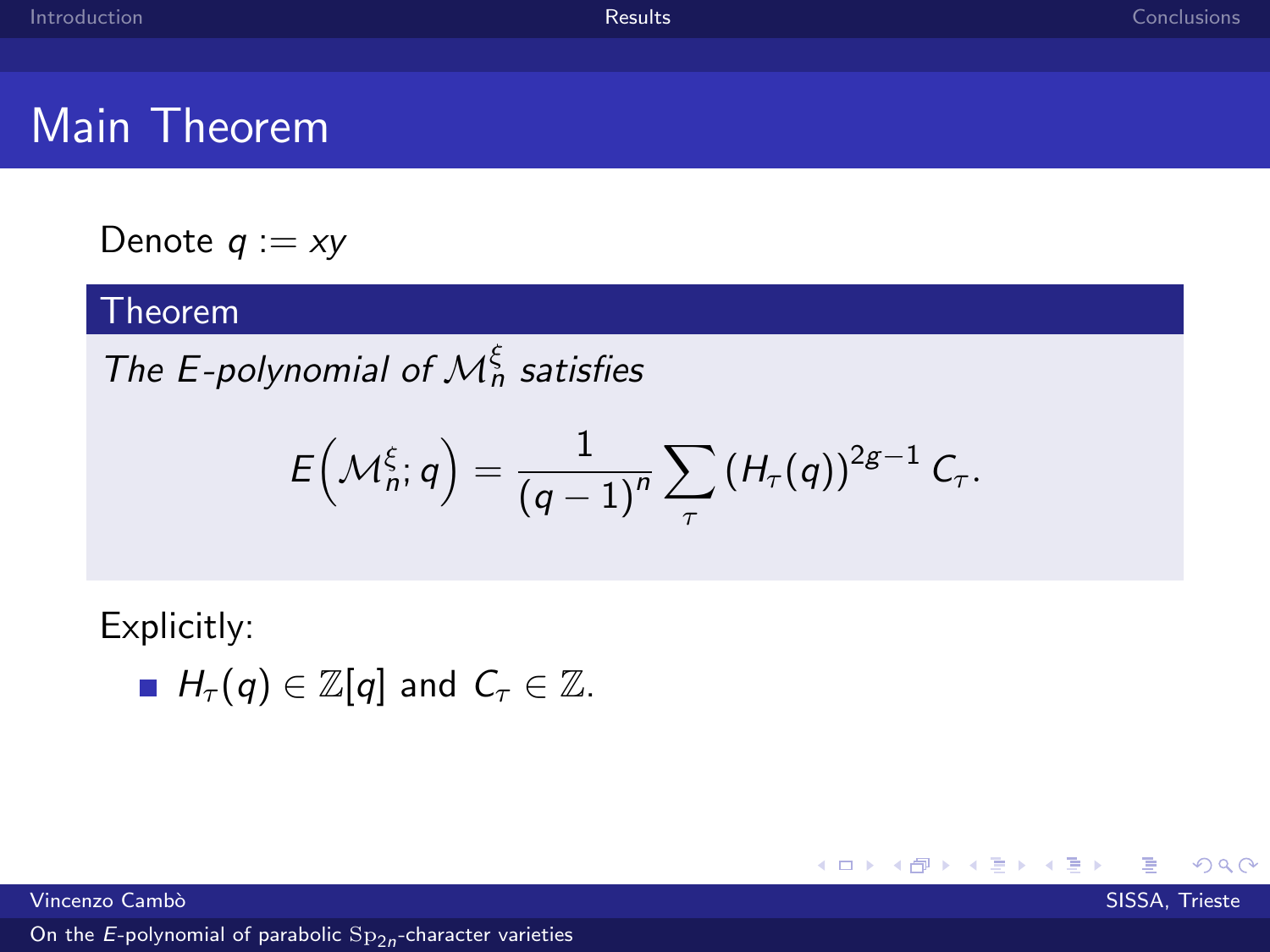メロメ メ御 メメ きょくきょう

Ε

 $299$ 

### Main Theorem

Denote  $q := xy$ 

#### Theorem

The E-polynomial of  $\mathcal{M}_n^{\xi}$  satisfies

$$
E\left(\mathcal{M}_n^{\xi};q\right)=\frac{1}{\left(q-1\right)^n}\sum_{\tau}\left(H_{\tau}(q)\right)^{2g-1}C_{\tau}.
$$

Explicitly:

$$
H_{\tau}(q) \in \mathbb{Z}[q] \text{ and } C_{\tau} \in \mathbb{Z}.
$$

 $(q-1)^n$  divides  $H_{\tau}(q)$ .

Vincenzo Cambò in controllato della controllato della controllato della controllato della controllato SISSA, Trieste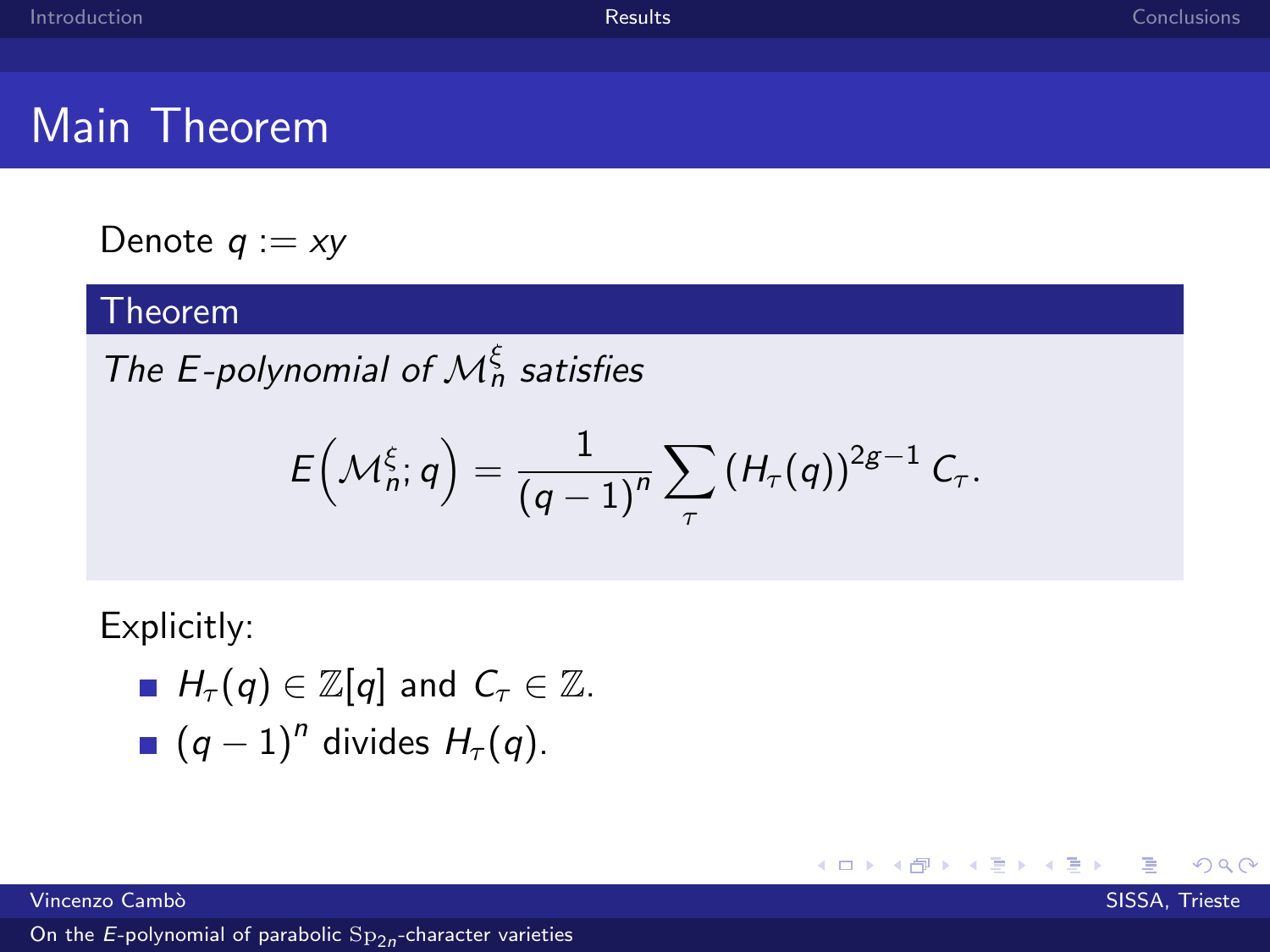$209$ 

### Main Theorem

Denote  $q := xy$ 

#### Theorem

The E-polynomial of  $\mathcal{M}_n^{\xi}$  satisfies

$$
E\left(\mathcal{M}_n^{\xi};q\right)=\frac{1}{\left(q-1\right)^n}\sum_{\tau}\left(H_{\tau}(q)\right)^{2g-1}C_{\tau}.
$$

メロメ メタメ メミメ メ

Explicitly:

- $H_{\tau}(q) \in \mathbb{Z}[q]$  and  $C_{\tau} \in \mathbb{Z}$ .
	- $(q-1)^n$  divides  $H_{\tau}(q)$ .
- $\blacksquare$  The range of the summation only depends on n.

Vincenzo Cambò in controllato della controllato della controllato della controllato della controllato SISSA, Trieste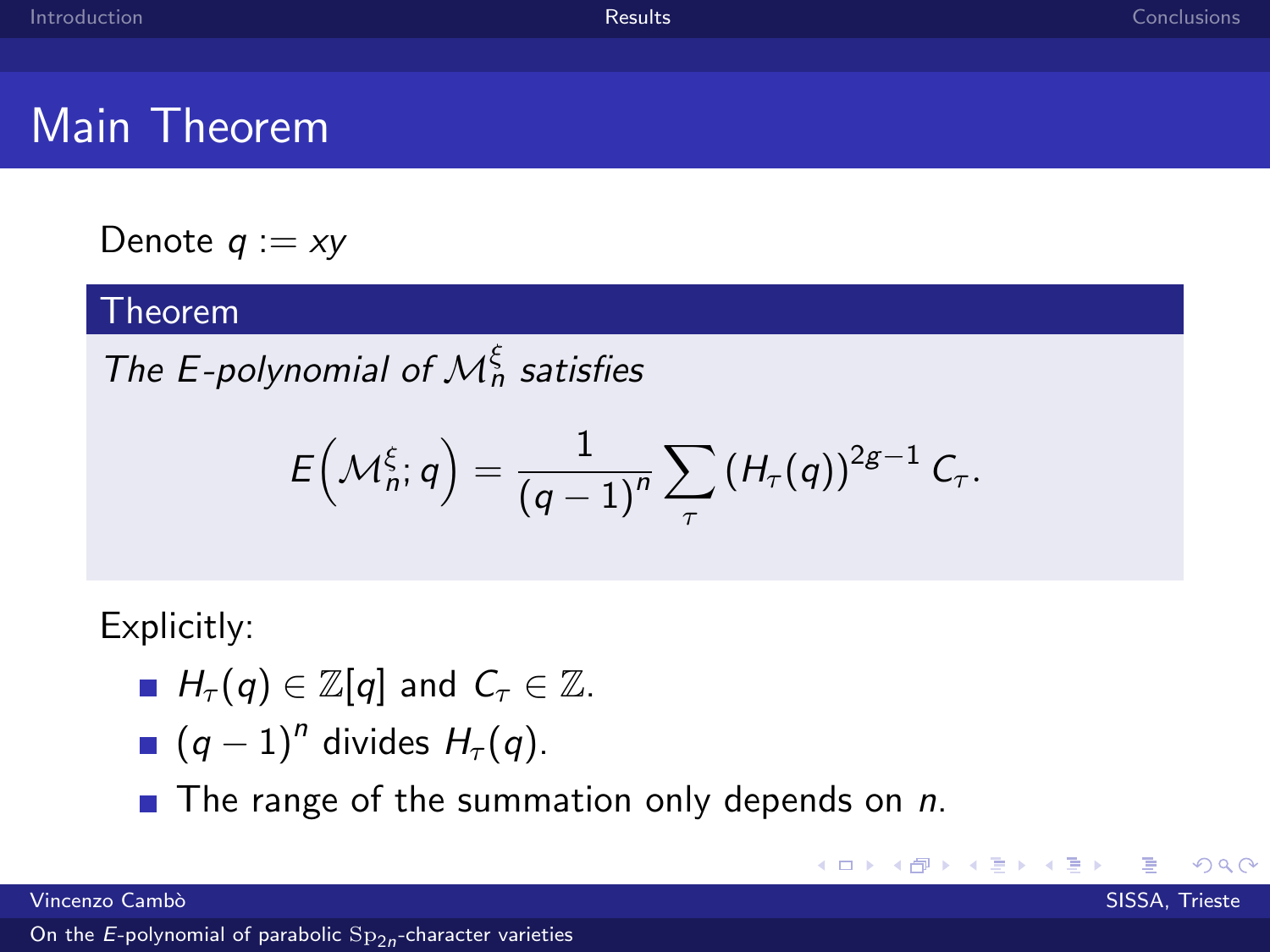## Topology of  $\mathcal{M}^{\xi}_{n}$

#### **Corollary**

The E-polynomial of  $\mathcal{M}_n^{\xi}$  is palindromic and monic. In particular,  $\mathcal{M}^{\xi}_n$  is connected.

 $\Omega$ 

**≮ロト ⊀ 御 ▶ ⊀ 君 ▶**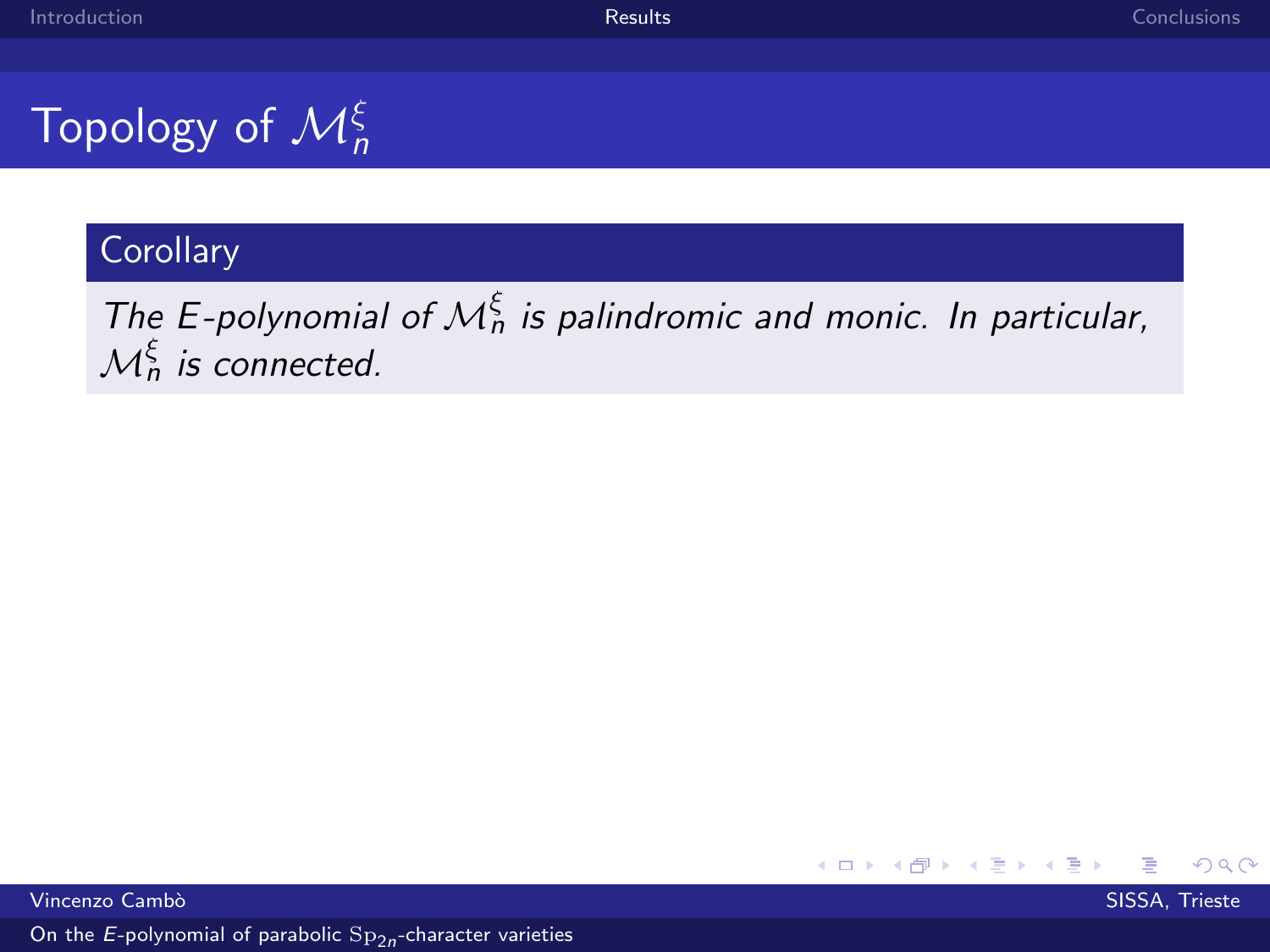## Topology of  $\mathcal{M}^{\xi}_{n}$

#### **Corollary**

The E-polynomial of  $\mathcal{M}_n^{\xi}$  is palindromic and monic. In particular,  $\mathcal{M}^{\xi}_n$  is connected.

#### **Corollary**

The Euler characteristic  $\chi\bigl({\cal M}^\xi_n\bigr)$  of  ${\cal M}^\xi_n$  vanishes for  $g\gneq 1$ . For  $g = 1$ , we have

Vincenzo Cambò in controllato della controllato della controllato della controllato della controllato SISSA, Trieste

 $\Omega$ 

**K ロ ▶ K @ ▶ K**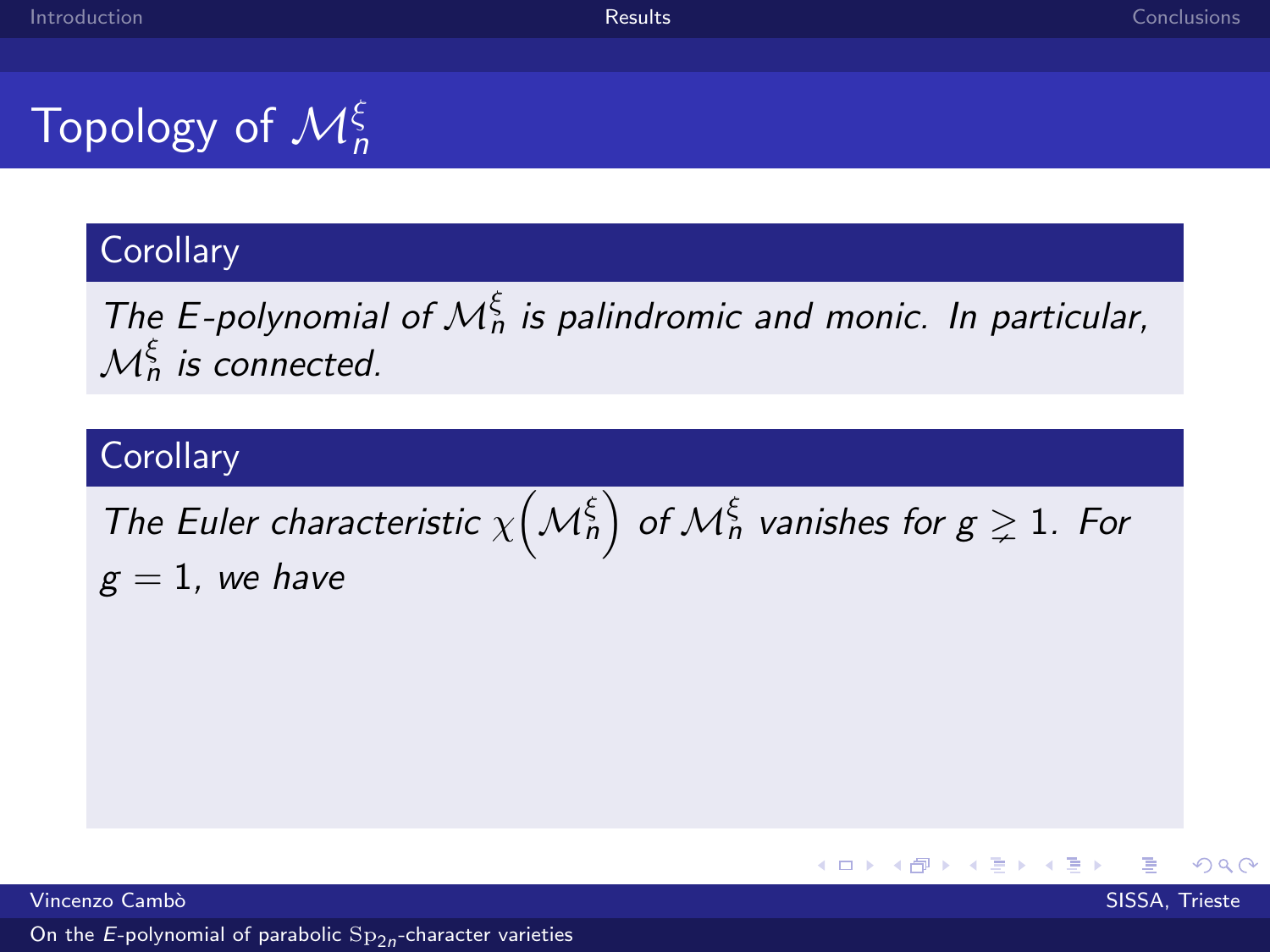## Topology of  $\mathcal{M}^{\xi}_{n}$

#### **Corollary**

The E-polynomial of  $\mathcal{M}_n^{\xi}$  is palindromic and monic. In particular,  $\mathcal{M}^{\xi}_n$  is connected.

#### **Corollary**

The Euler characteristic  $\chi\bigl({\cal M}^\xi_n\bigr)$  of  ${\cal M}^\xi_n$  vanishes for  $g\gneq 1$ . For  $g = 1$ , we have

$$
\sum_{n\geq 0}\frac{\chi\left(\mathcal{M}_n^{\xi}\right)}{2^n n!}T^n=\prod_{k\geq 1}\frac{1}{\left(1-\mathcal{T}^k\right)^3}=1+3\,\mathcal{T}+\cdots.
$$

**K ロ ▶ K @ ▶ K** 

Vincenzo Cambò in controllato della controllato della controllato della controllato della controllato SISSA, Trieste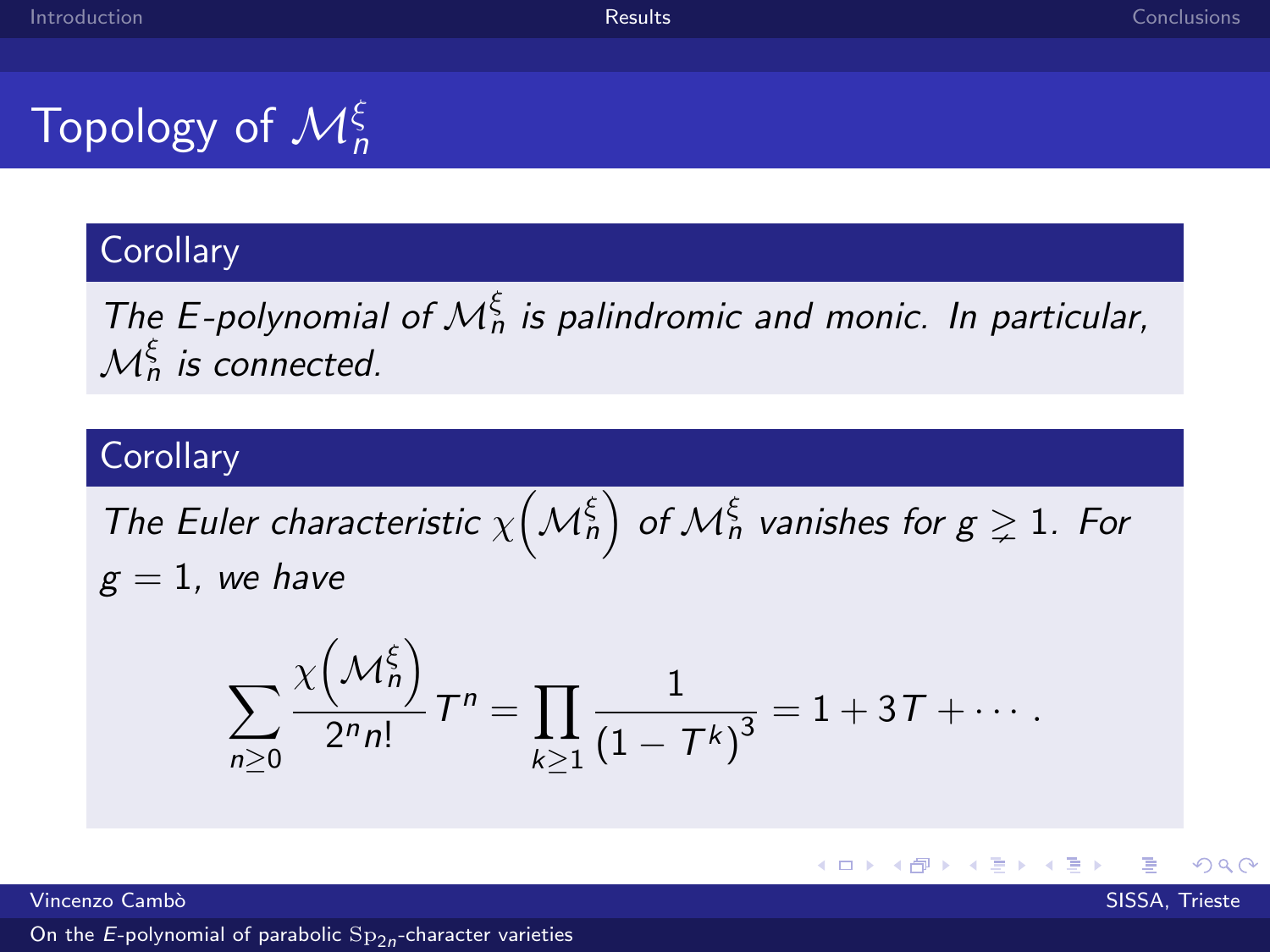#### Example

For  $n = 1$ , the *E*-polynomial looks like:

$$
E\left(\mathcal{M}_1^\xi;q\right)
$$

**K ロ ト K 御 ト K 君 ト K 君 ト** 目  $299$ Vincenzo Camb`o SISSA, Trieste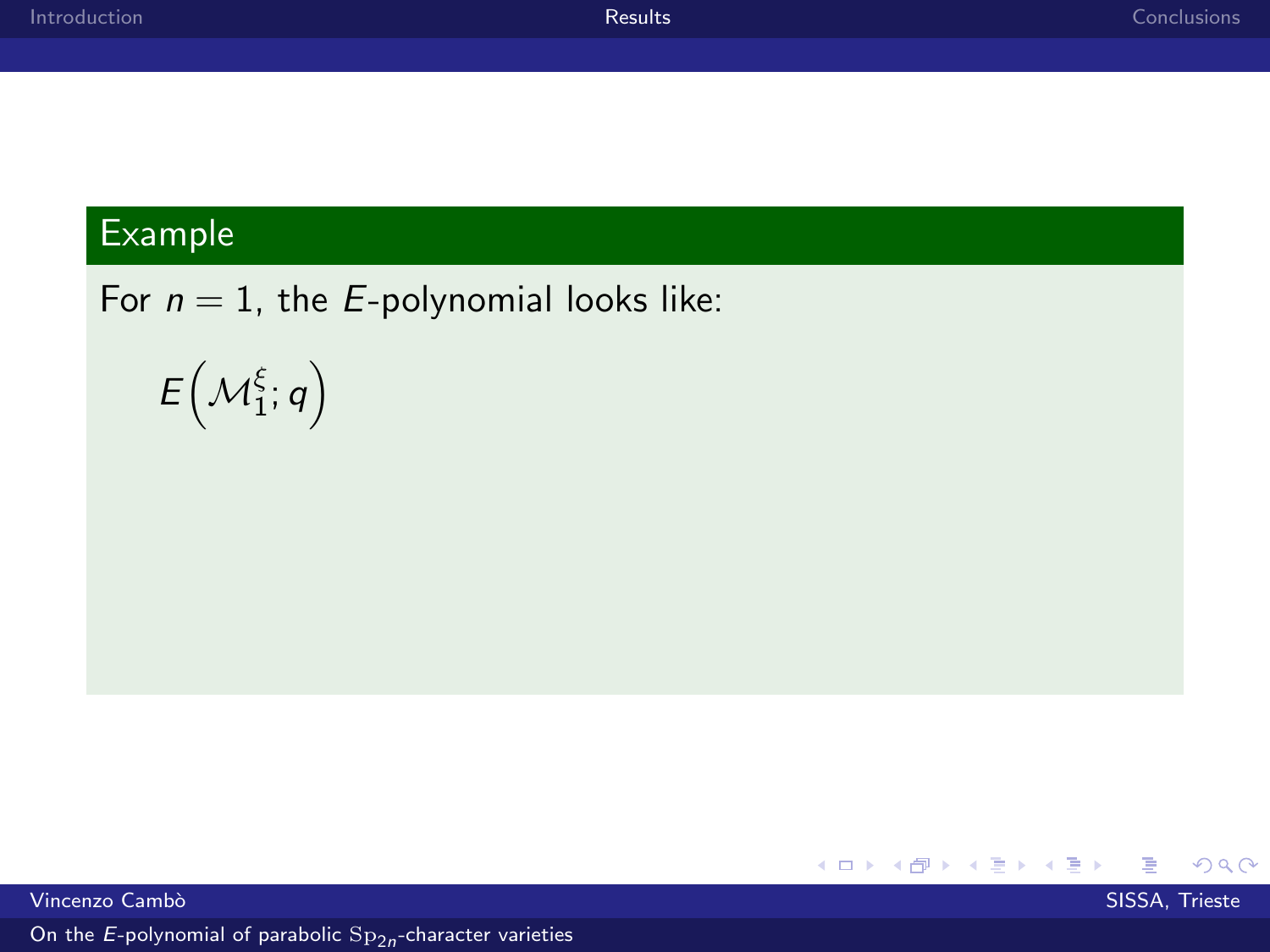$299$ 

目

メロメ メ都 メメ きょ メ きょ

#### Example

For  $n = 1$ , the *E*-polynomial looks like:

$$
\begin{aligned} E\Bigl({\cal M}_1^\xi;q\Bigr)=&\left(q^3-q\right)^{2g-2}\left(q^2+q\right)+\left(q^2-1\right)^{2g-2}(q+1)\\&+(2^{2g}-2)\left(q^2-q\right)^{2g-2}q.\end{aligned}
$$

Vincenzo Cambò a comunicazione di controllato di controllato di controllato di controllato di SISSA, Trieste d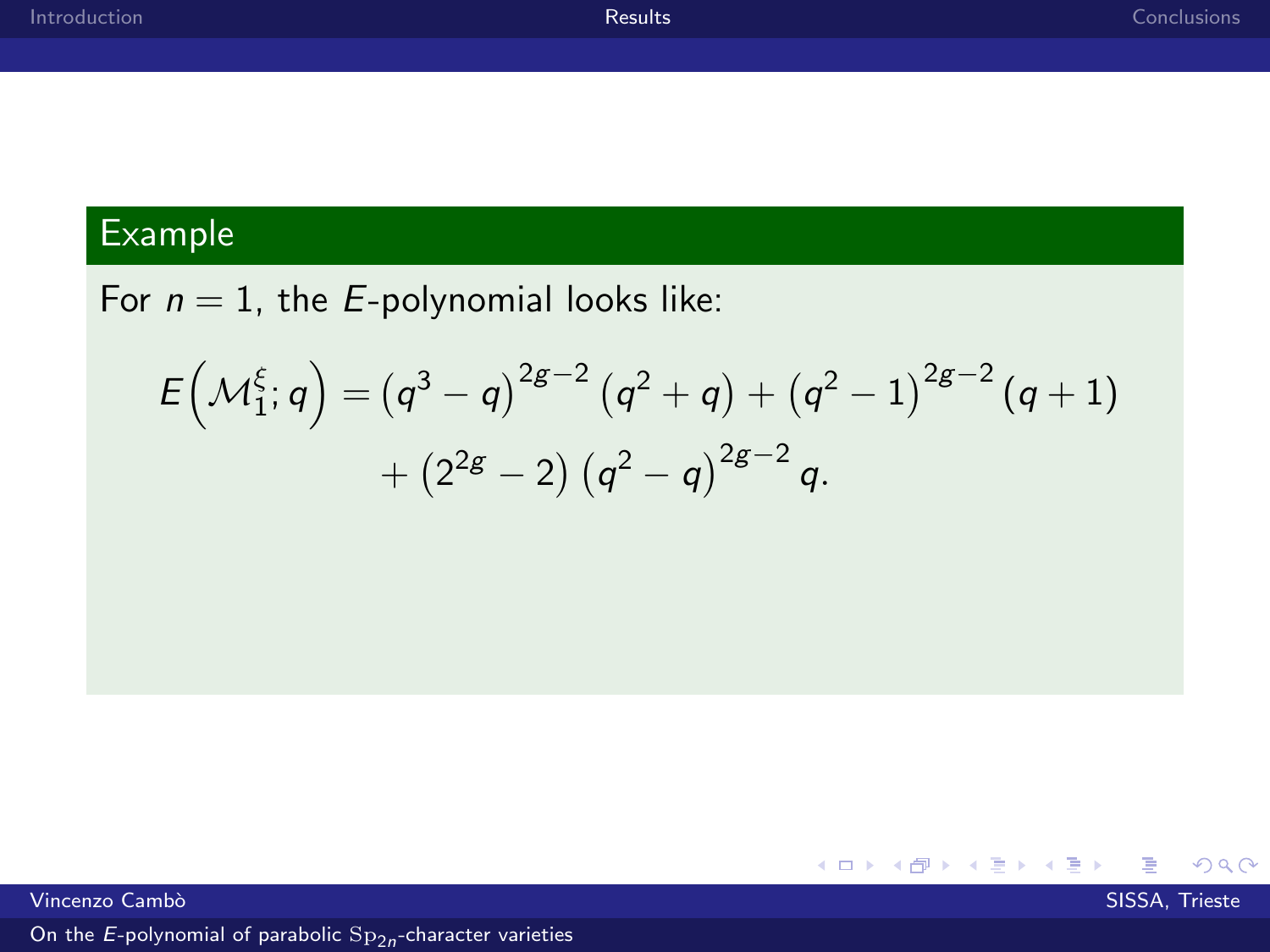$299$ 

目

#### Example

For  $n = 1$ , the *E*-polynomial looks like:

$$
E(\mathcal{M}_{1}^{\xi}; q) = (q^{3} - q)^{2g - 2} (q^{2} + q) + (q^{2} - 1)^{2g - 2} (q + 1) + (2^{2g} - 2) (q^{2} - q)^{2g - 2} q.
$$

$$
\chi(\mathcal{M}_{1}^{\xi}) = E(\mathcal{M}_{1}^{\xi}; 1) = \begin{cases} 6 & \text{if } g = 1 \\ 0 & \text{if } g \ge 1 \end{cases}
$$

**K ロ ト K 御 ト K 君 ト K 君 ト** 

Vincenzo Cambò a comunicazione di controllato di controllato di controllato di controllato di SISSA, Trieste d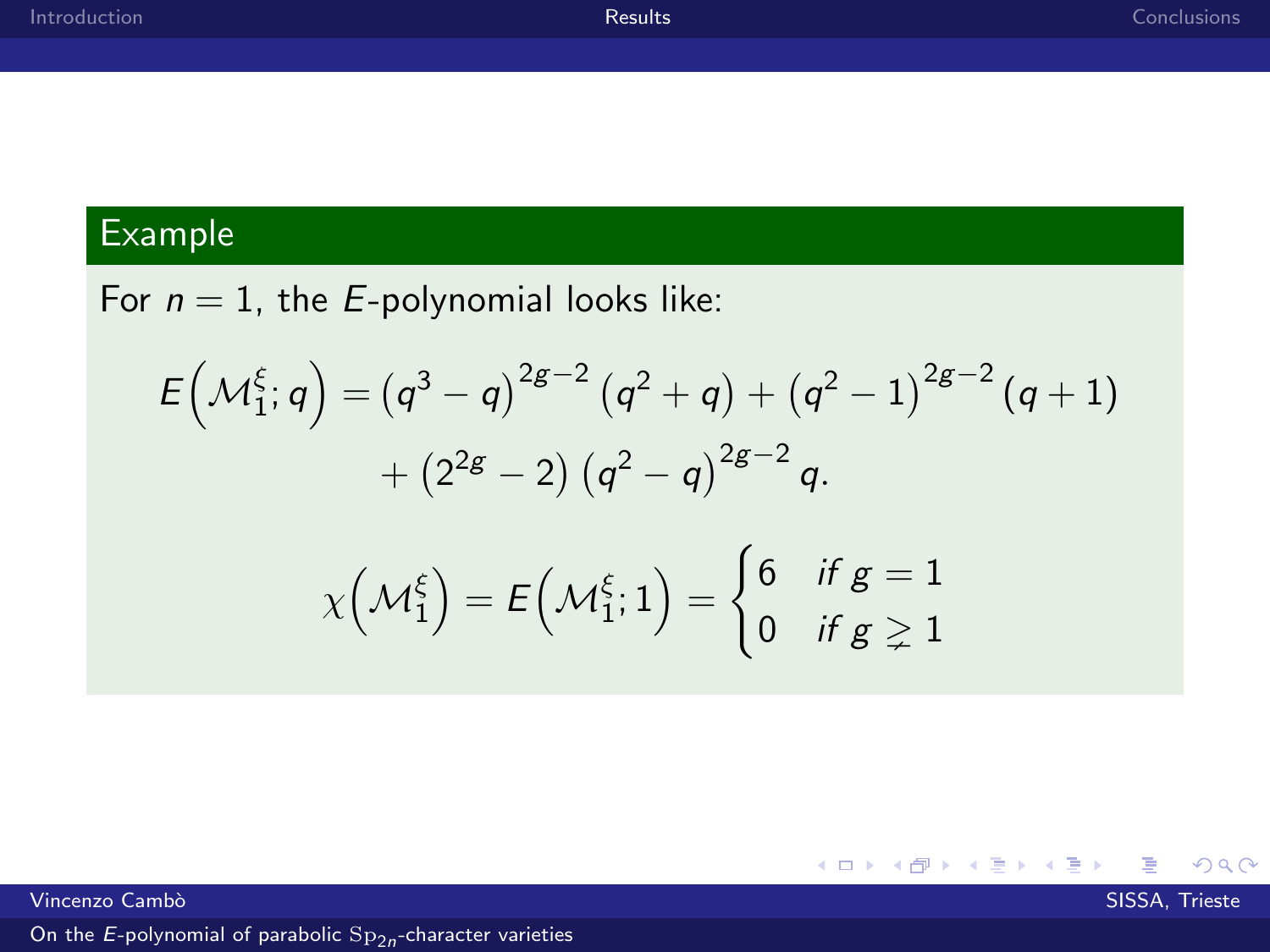## Computation of  $E(M_n^{\xi};q)$

By additive property of the  $E$ -polynomial w.r.t. stratifications, we have

Vincenzo Cambò in controllato della controllato della controllato della controllato della controllato SISSA, Trieste

 $\Omega$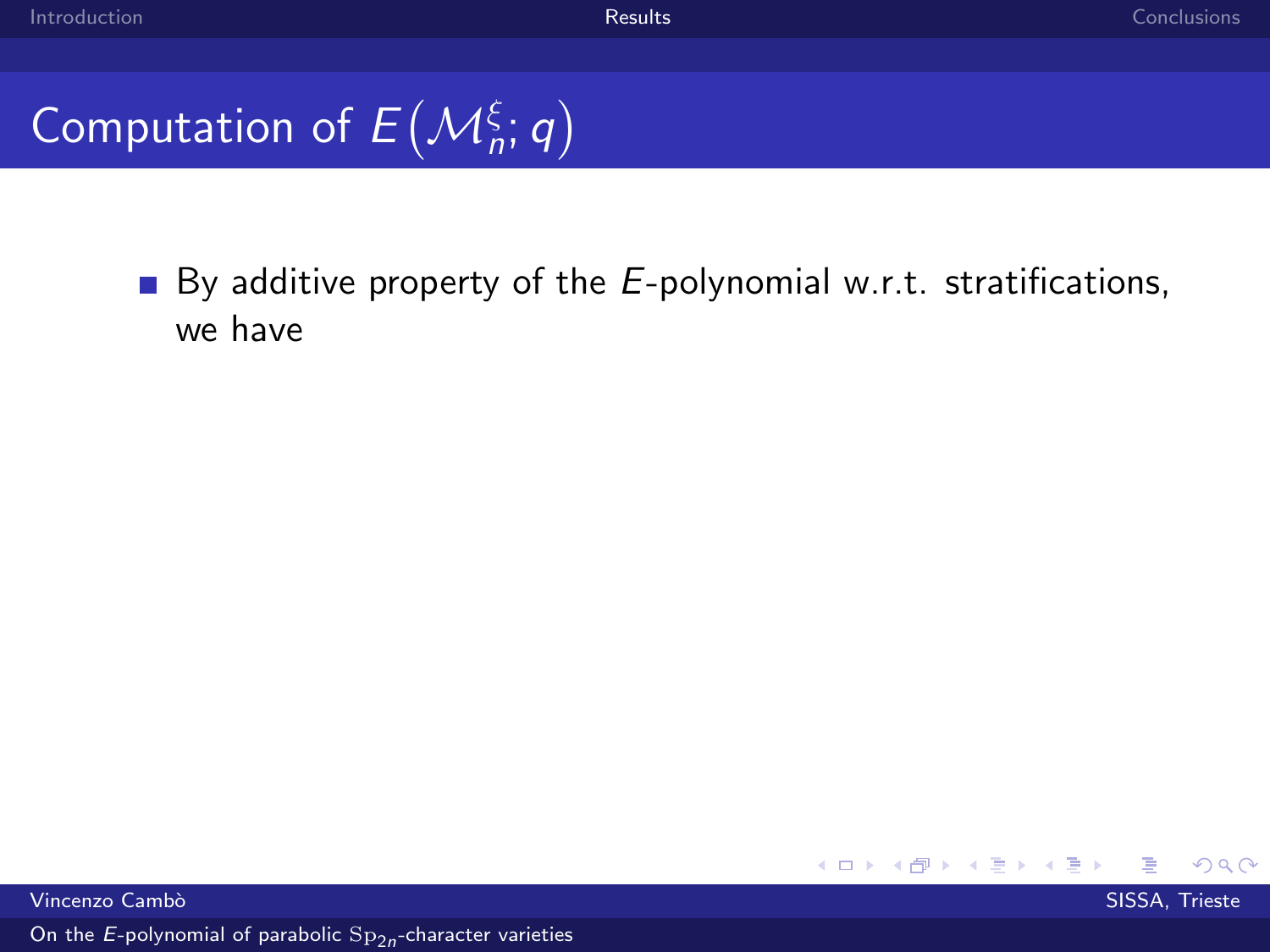## Computation of  $E(M_n^{\xi};q)$

By additive property of the  $E$ -polynomial w.r.t. stratifications, we have

$$
E\left(\mathcal{M}_n^{\xi};q\right)=\sum_{Z(G)\leq H\leq \mu_2^n}E\left(\widetilde{\mathcal{M}}_{n,H}^{\xi};q\right).
$$

Vincenzo Cambò in controllato della controllato della controllato della controllato della controllato SISSA, Trieste

 $\Omega$ 

メロメ メタメ メミメ メ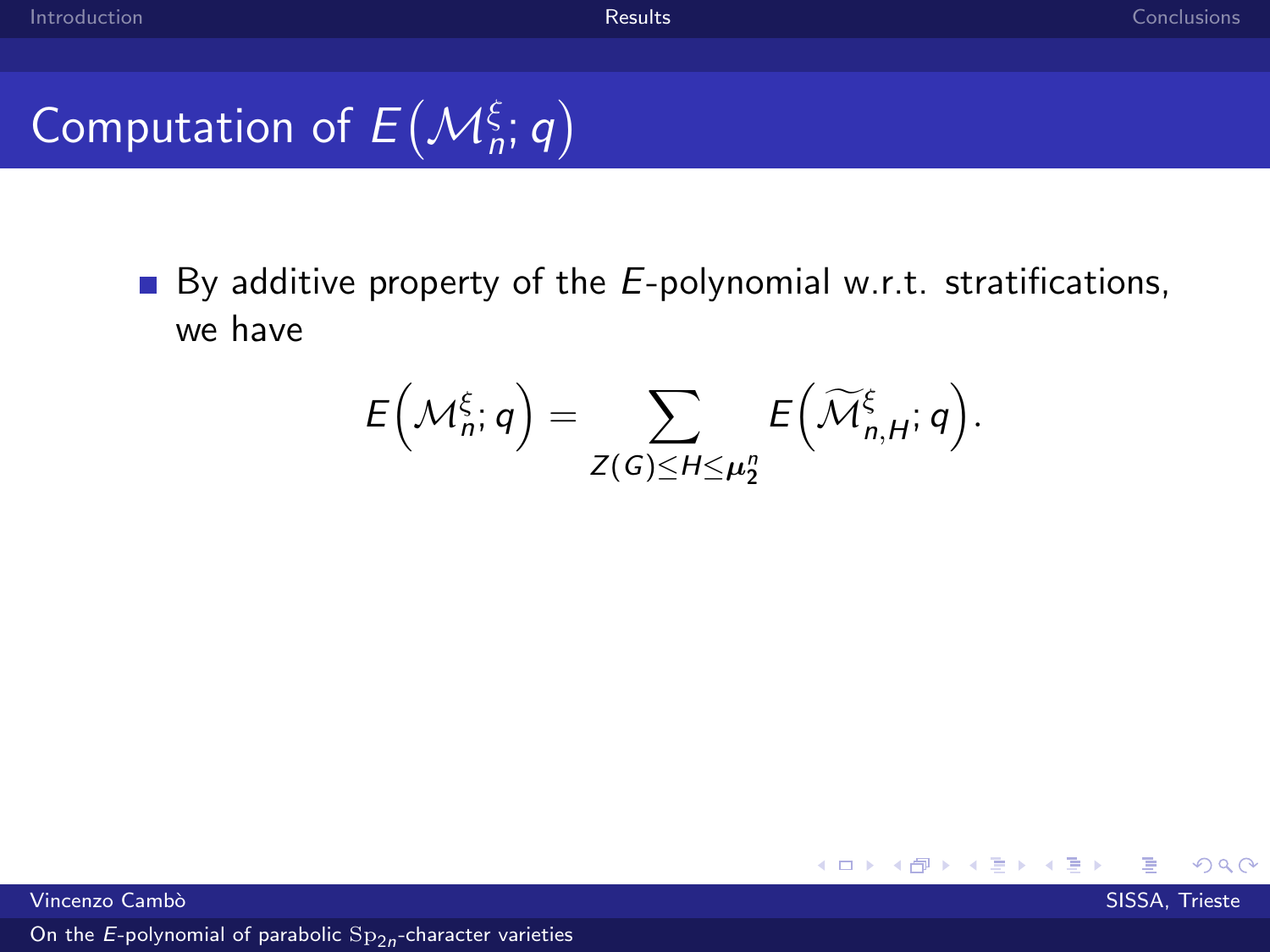$299$ 

Computation of 
$$
E(M_n^{\xi}; q)
$$

By additive property of the  $E$ -polynomial w.r.t. stratifications, we have

$$
E\left(\mathcal{M}_n^{\xi};q\right)=\sum_{Z(G)\leq H\leq \mu_2^n}E\left(\widetilde{\mathcal{M}}_{n,H}^{\xi};q\right).
$$

メロメ メ都 メメ きょ メモメ

• Define 
$$
\widetilde{N}_{n,H}^{\xi}(q) := \left| \widetilde{\mathcal{U}}_{n,H}^{\xi}(\mathbb{F}_q) \right|.
$$

Vincenzo Cambò in controllato della controllato della controllato della controllato della controllato SISSA, Trieste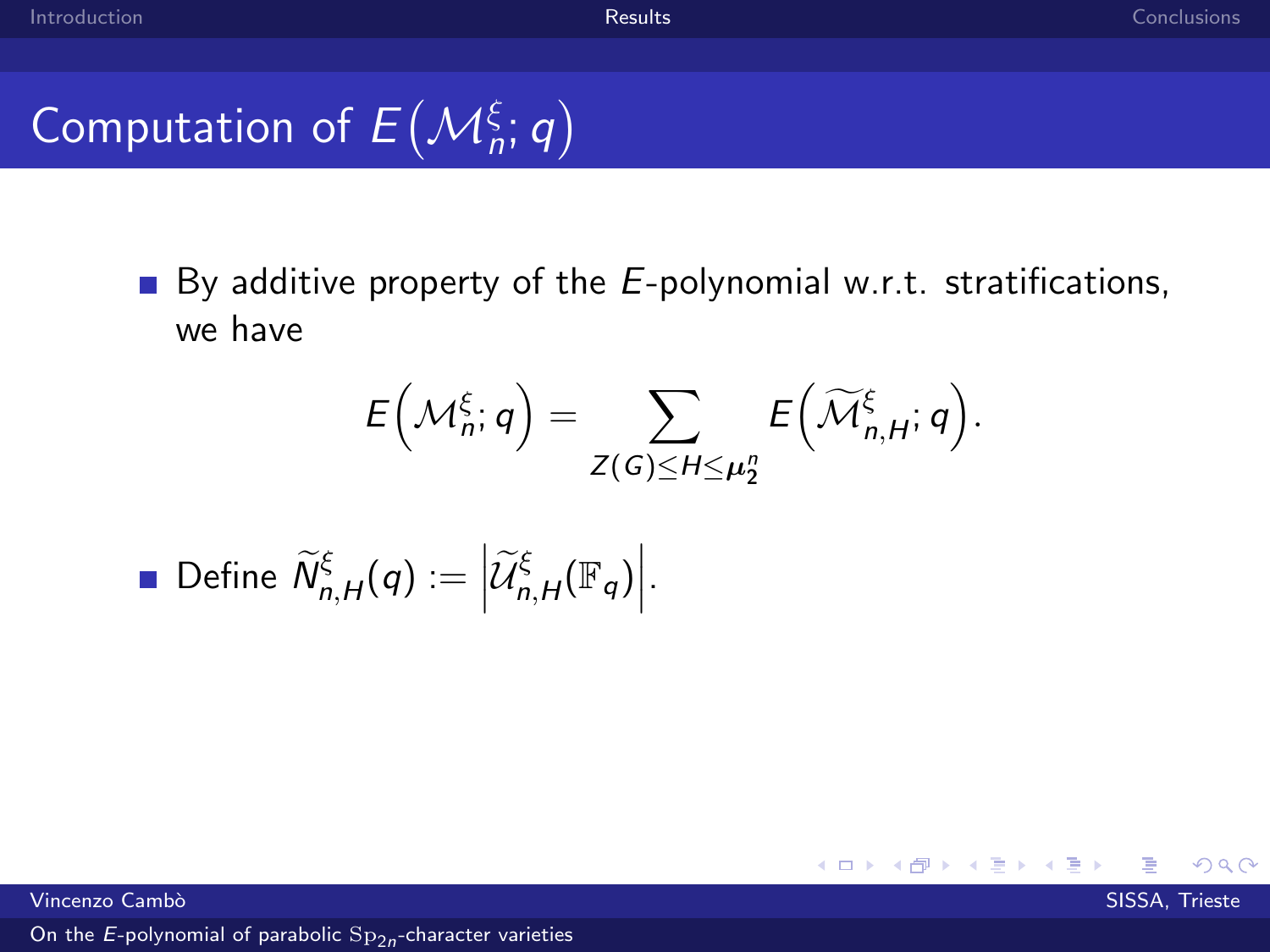$299$ 

Computation of 
$$
E(M_n^{\xi}; q)
$$

By additive property of the  $E$ -polynomial w.r.t. stratifications, we have

$$
E\left(\mathcal{M}_n^{\xi};q\right)=\sum_{Z(G)\leq H\leq \mu_2^n}E\left(\widetilde{\mathcal{M}}_{n,H}^{\xi};q\right).
$$

• Define 
$$
\widetilde{N}_{n,H}^{\xi}(q) := \left| \widetilde{\mathcal{U}}_{n,H}^{\xi}(\mathbb{F}_q) \right|
$$
. Then

$$
E\left(\widetilde{\mathcal{M}}_{n,H}^{\xi};q\right)=\frac{\widetilde{N}_{n,H}^{\xi}(q)}{(q-1)^n}.
$$

メロメ メ御メ メモメ メモメ

Vincenzo Cambò in compostante a compostante a compostante a compostante a compostante a SISSA, Trieste a SISSA, Trieste a compostante a compostante a compostante a compostante a compostante a compostante a compostante a co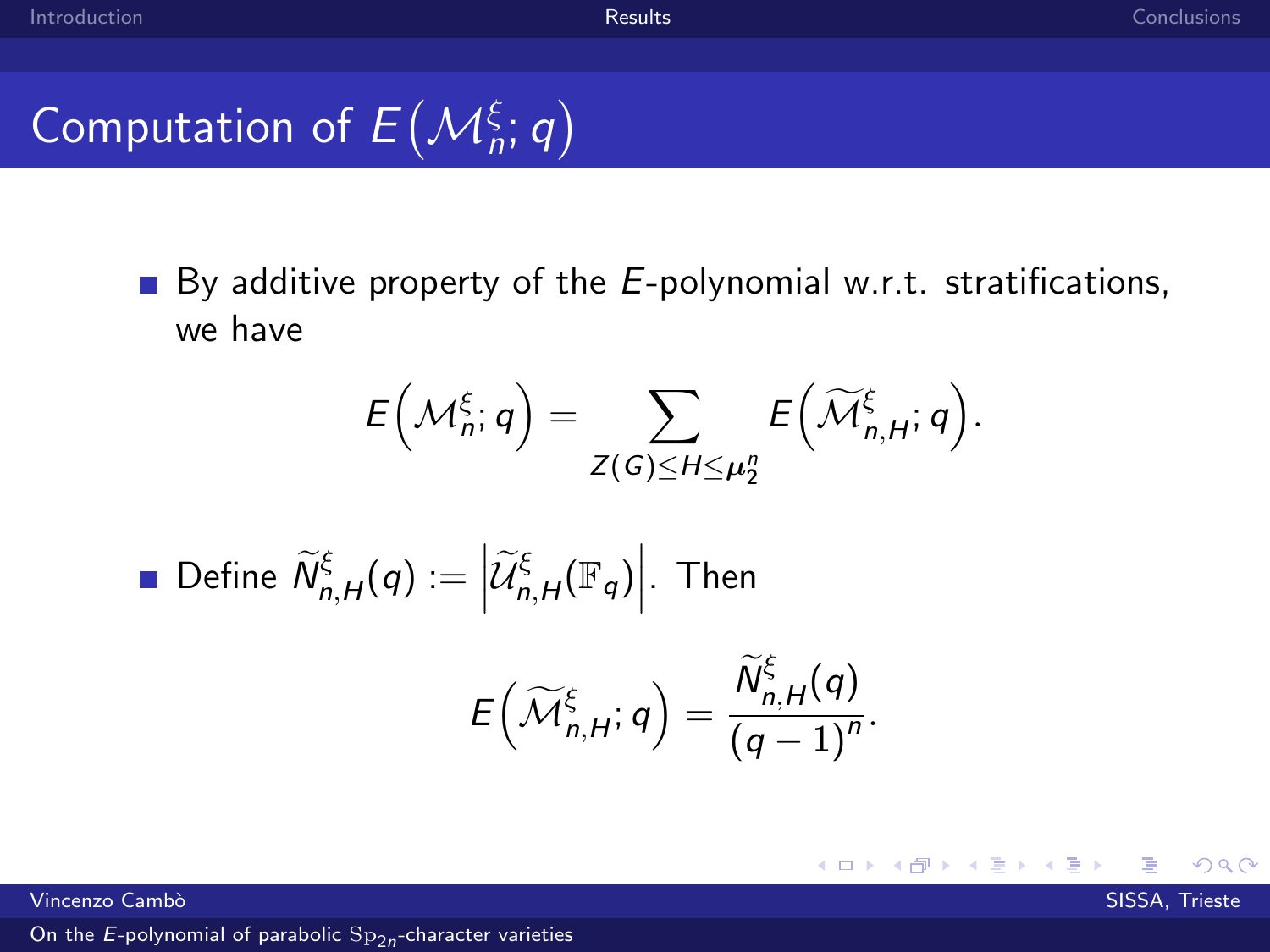## Computation of  $E(M_n^{\xi};q)$

• Define 
$$
N_{n,H}^{\xi}(q) := \left| \mathcal{U}_{n,H}^{\xi}(\mathbb{F}_q) \right|
$$
.

K ロ ▶ K 御 ▶ K 君 ▶ K 君 ▶  $299$ 目

vincenzo Cambò a comunicazione di controllato di controllato di controllato di controllato di SISSA, Trieste d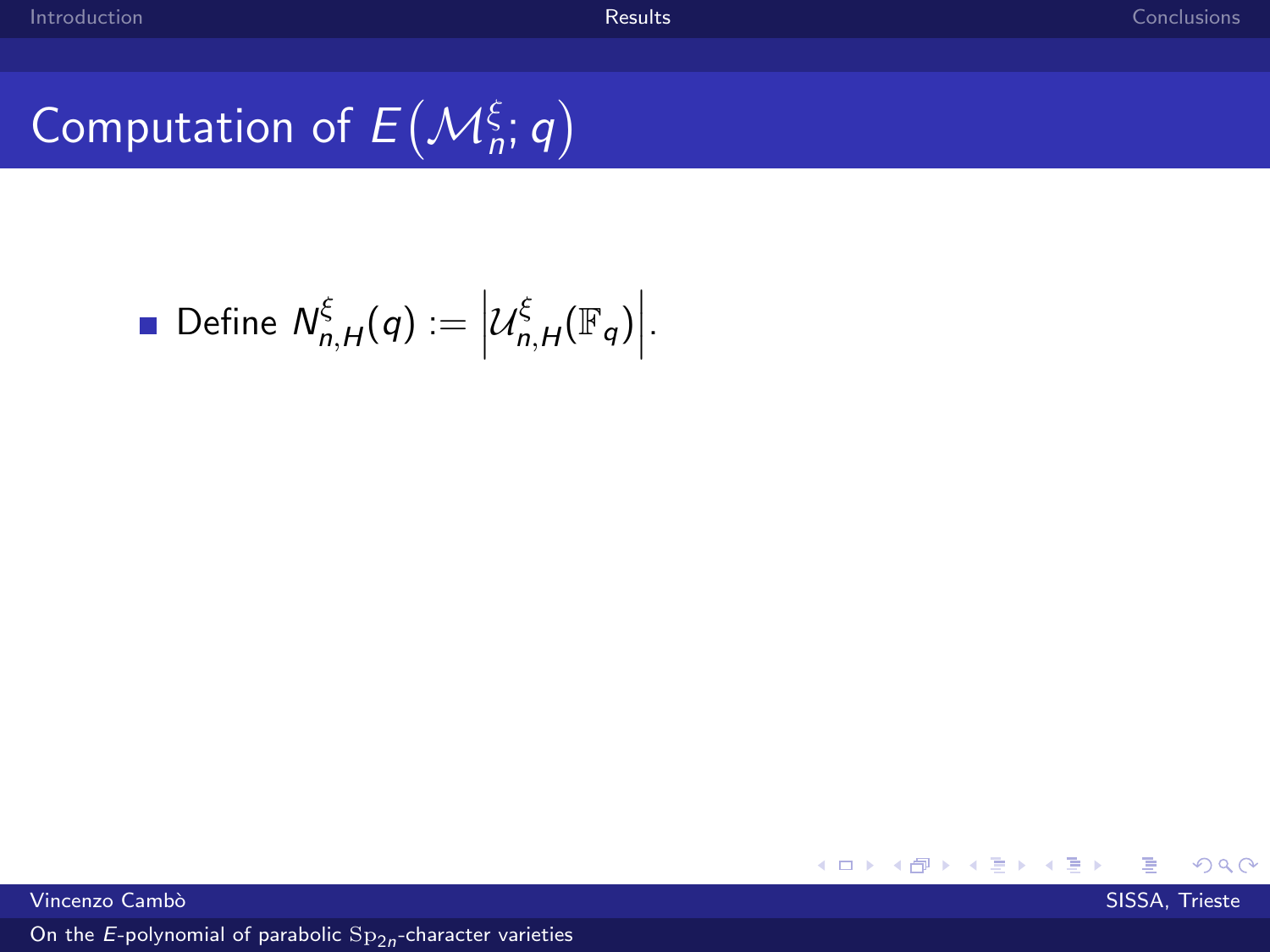## Computation of  $E(M_n^{\xi};q)$

Define 
$$
N_{n,H}^{\xi}(q) := \left| \mathcal{U}_{n,H}^{\xi}(\mathbb{F}_q) \right|
$$
. Then

\n
$$
N_{n,H}^{\xi}(q) = \sum_{H \leq S \leq \mu_2^n} \widetilde{N}_{n,S}^{\xi}(q)
$$

メロメ メタメ メミメ メミメ  $299$ ≣

Vincenzo Cambò a comunicazione di controllato di controllato di controllato di controllato di SISSA, Trieste d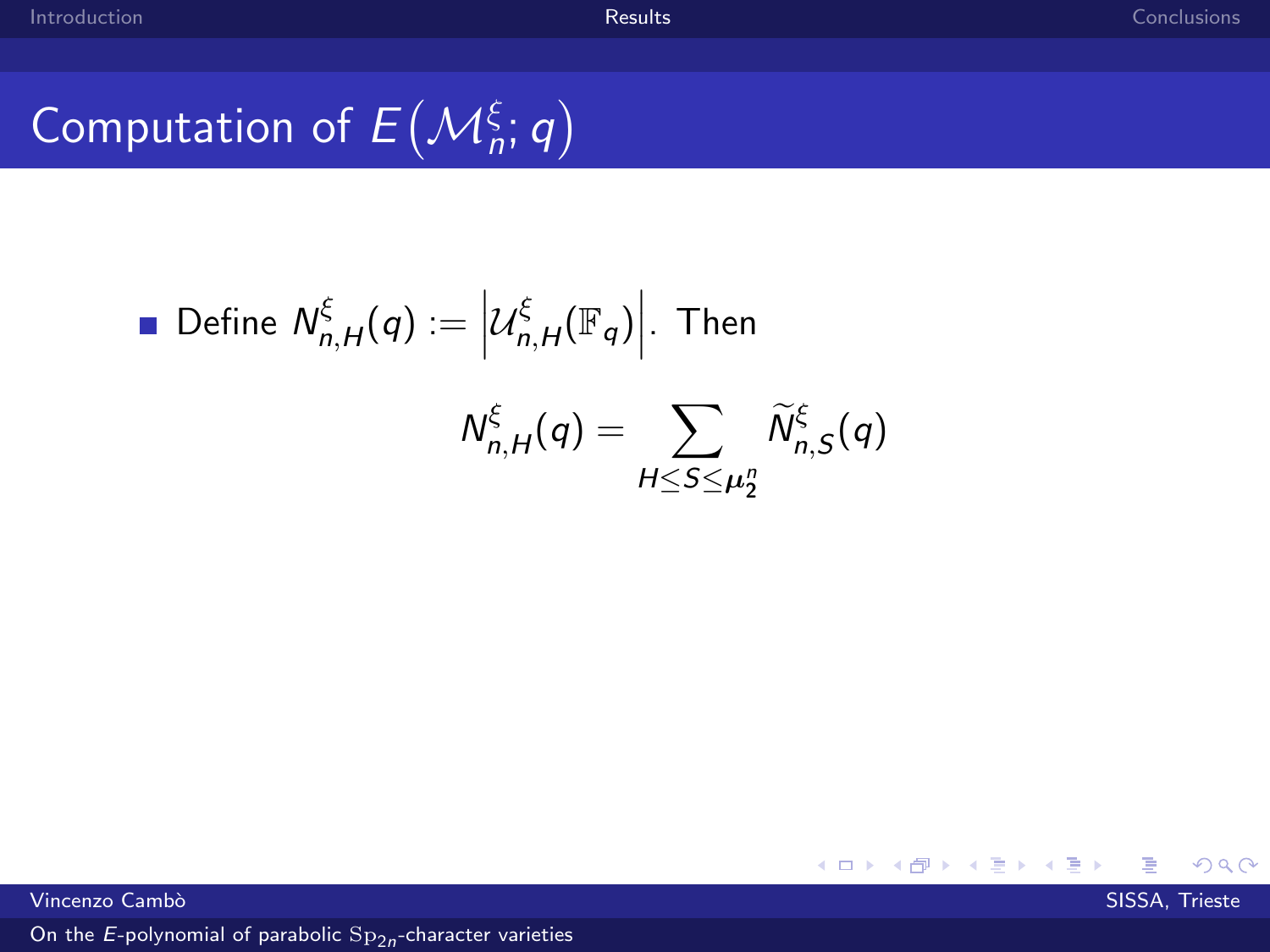T.

 $299$ 

≣

メロメ メタメ メミメ メミメ

## Computation of  $E(M_n^{\xi};q)$

Define 
$$
N_{n,H}^{\xi}(q) := |U_{n,H}^{\xi}(\mathbb{F}_q)|
$$
. Then  
\n
$$
N_{n,H}^{\xi}(q) = \sum_{H \leq S \leq \mu_2^n} \widetilde{N}_{n,S}^{\xi}(q)
$$
\n
$$
\stackrel{M,I}{\Rightarrow} \widetilde{N}_{n,H}^{\xi}(q) = \sum_{H \leq S \leq \mu_2^n} \mu(H, S) N_{n,S}^{\xi}(q)
$$

Vincenzo Camb`o SISSA, Trieste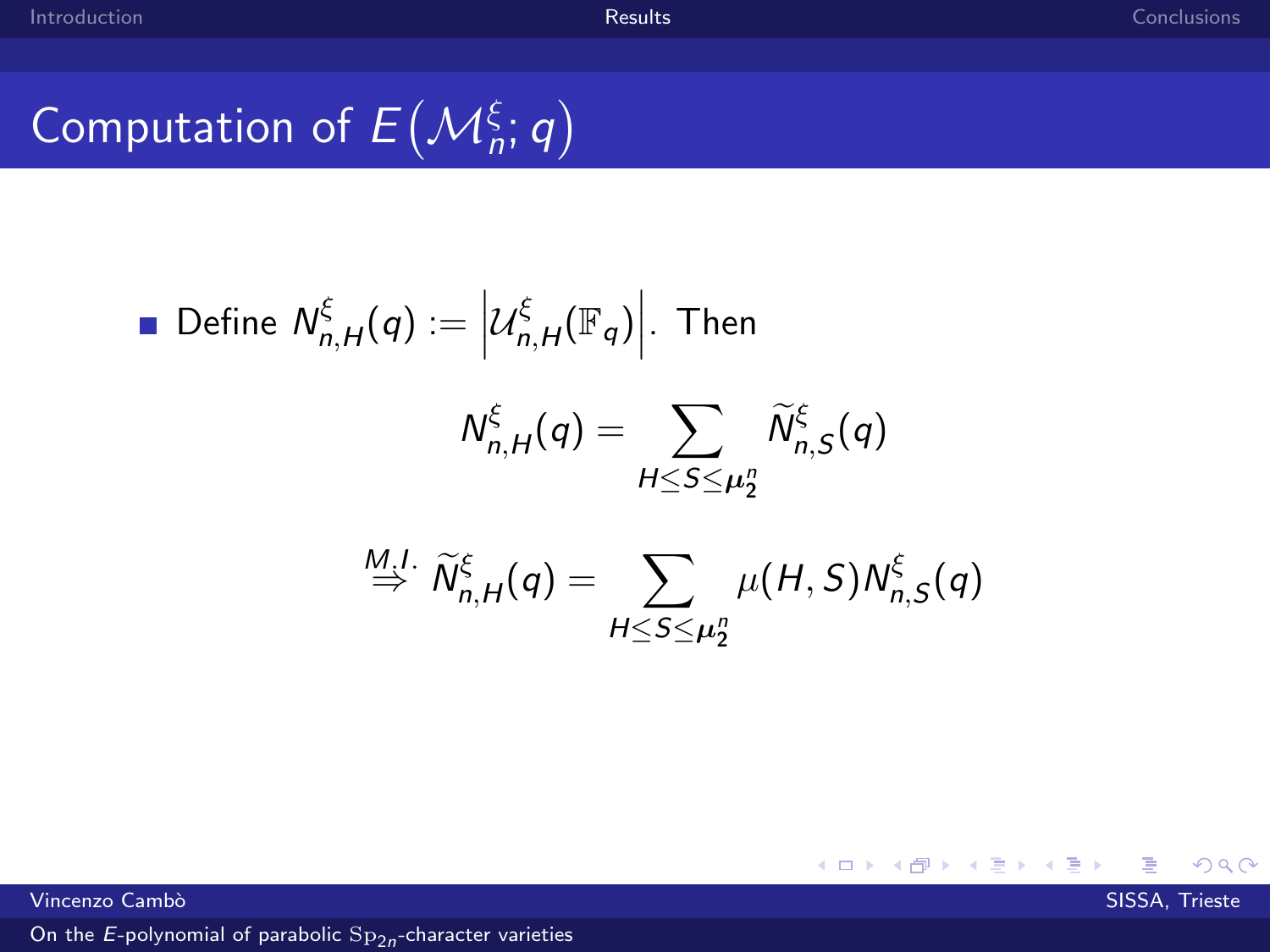$209$ 

## Computation of  $E(M_n^{\xi};q)$

Define 
$$
N_{n,H}^{\xi}(q) := \left| \mathcal{U}_{n,H}^{\xi}(\mathbb{F}_q) \right|
$$
. Then

\n
$$
N_{n,H}^{\xi}(q) = \sum_{H \leq S \leq \mu_2^n} \widetilde{N}_{n,S}^{\xi}(q)
$$
\n
$$
\xrightarrow{M,H} \widetilde{N}_{n,H}^{\xi}(q) = \sum_{H \leq S \leq \mu_2^n} \mu(H, S) N_{n,S}^{\xi}(q)
$$

 $(\mu$  is the Möbius function of the poset of subgroups of  $\mu_2^n$ ).

メロメ メタメ メミメ メ

Vincenzo Cambò in compostante a compostante a compostante a compostante a compostante a SISSA, Trieste a SISSA, Trieste a compostante a compostante a compostante a compostante a compostante a compostante a compostante a co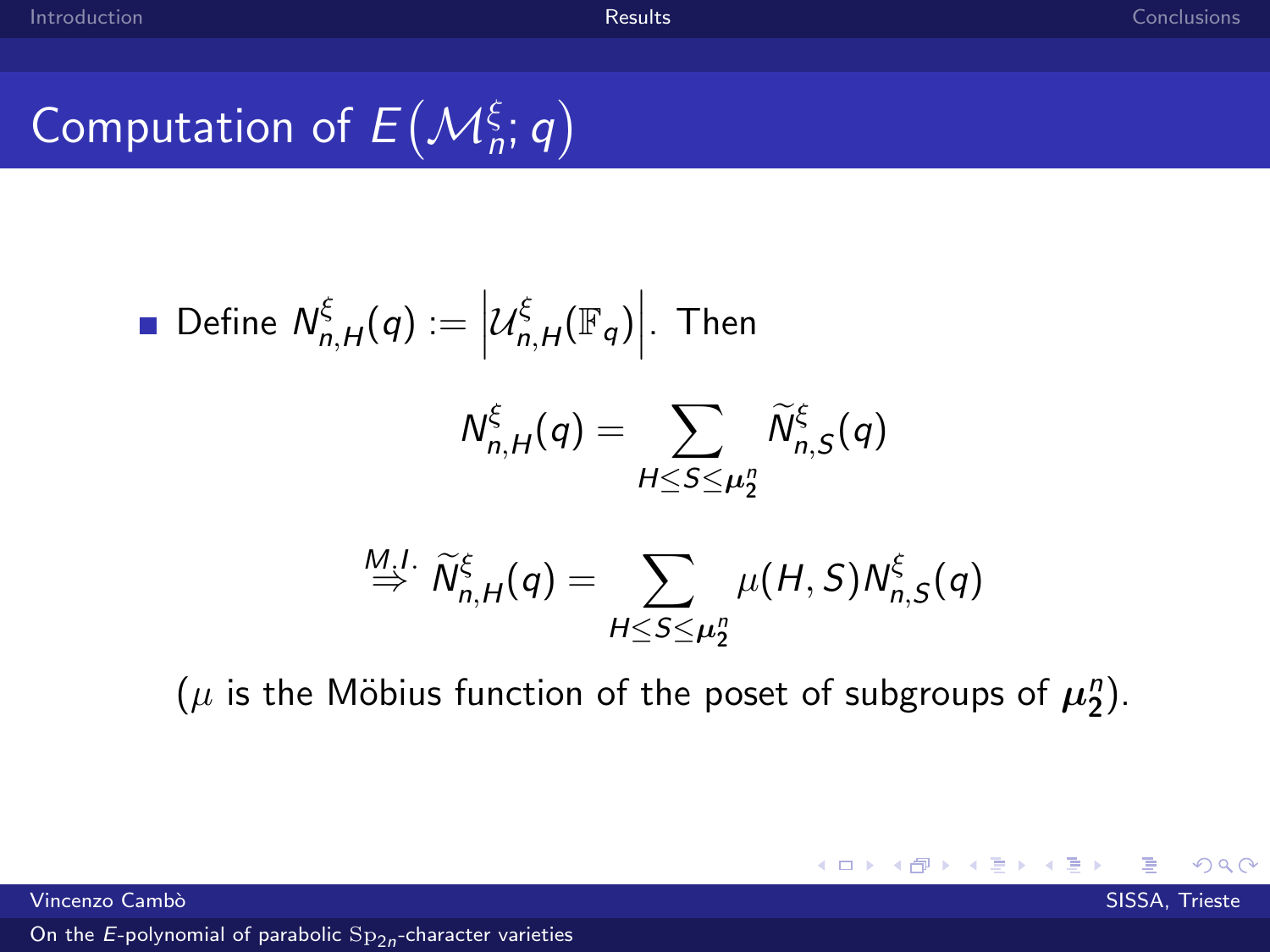## Computation of  $E(M_n^{\xi};q)$

• Define 
$$
N_n^{\xi}(q) := |U_n^{\xi}(\mathbb{F}_q)|
$$
.



Vincenzo Camb`o SISSA, Trieste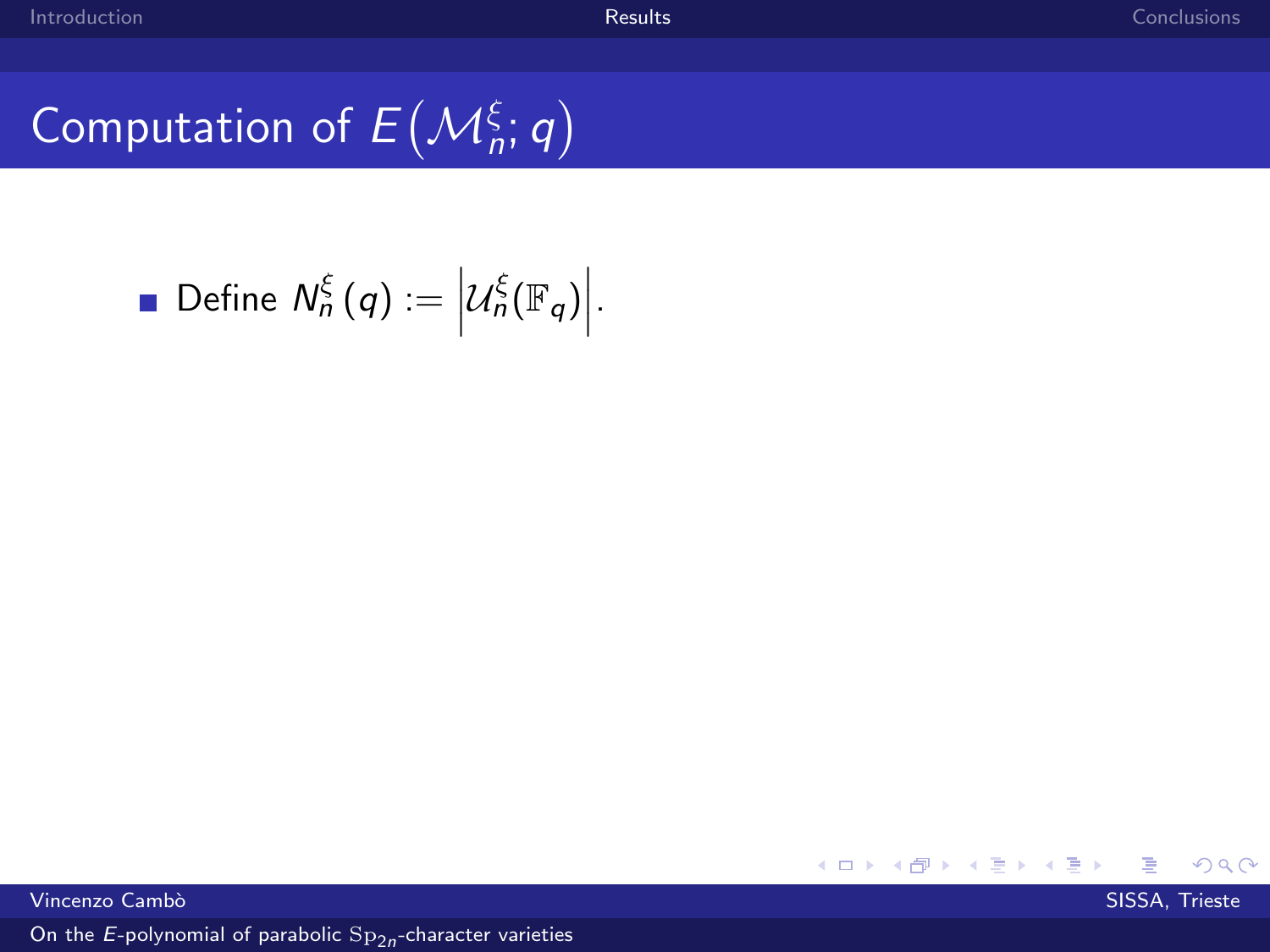## Computation of  $E(M_n^{\xi};q)$

Define  $N_n^{\xi}(q) :=$  $\mathcal{U}^{\xi}_n(\mathbb{F}_q)\Big|$ . Then, by previous Proposition, we have ξ

$$
N_{n,S}^{\xi}(q)=\prod_i N_{\lambda_i}^{\xi_i}(q)
$$

Vincenzo Cambò in compostante a compostante a compostante a compostante a compostante a SISSA, Trieste a SISSA, Trieste a compostante a compostante a compostante a compostante a compostante a compostante a compostante a co

 $\Omega$ 

メロメ メ御き メミメメミド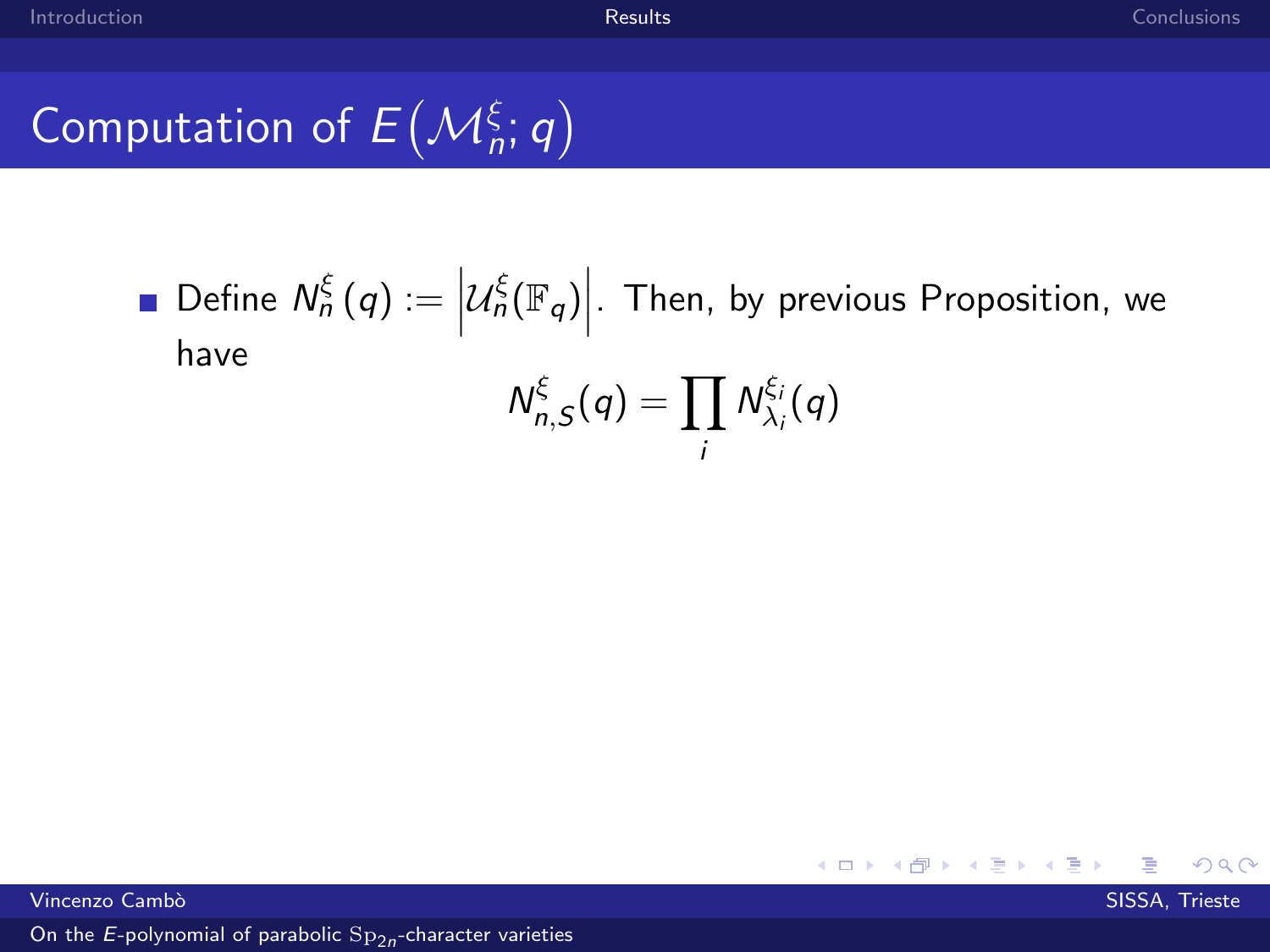## Computation of  $E(M_n^{\xi};q)$

Define  $N_n^{\xi}(q) :=$  $\mathcal{U}^{\xi}_n(\mathbb{F}_q)\Big|$ . Then, by previous Proposition, we have ξ ξi

$$
N_{n,S}^{\xi}(q)=\prod_i N_{\lambda_i}^{\xi_i}(q)
$$

メロメ メ御 メメ きょくきょう

We reduce to compute  $\frac{1}{(q-1)^n} \mathsf{N}_n^\xi(q)$  for any  $n \in \mathbb{N}$  and any generic ξ.

Vincenzo Cambò in compostante a compostante a compostante a compostante a compostante a SISSA, Trieste a SISSA, Trieste a compostante a compostante a compostante a compostante a compostante a compostante a compostante a co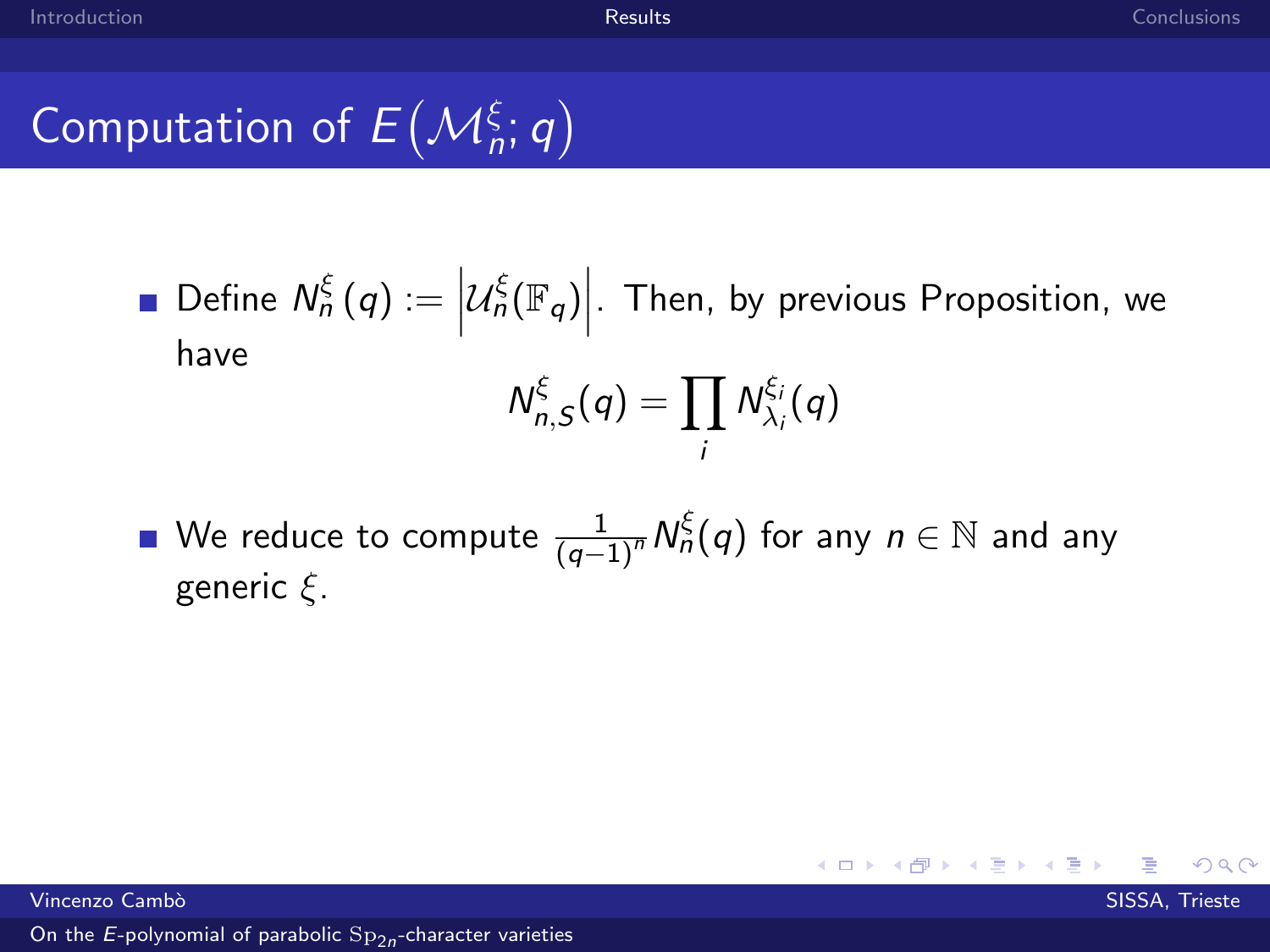## Computation of  $E(M_n^{\xi};q)$

Define  $N_n^{\xi}(q) :=$  $\mathcal{U}^{\xi}_n(\mathbb{F}_q)\Big|$ . Then, by previous Proposition, we have ξ ξi

$$
N_{n,S}^{\xi}(q)=\prod_i N_{\lambda_i}^{\xi_i}(q)
$$

We reduce to compute  $\frac{1}{(q-1)^n} \mathsf{N}_n^\xi(q)$  for any  $n \in \mathbb{N}$  and any generic  $\xi$ . Eventually, it turns out that

$$
E\left(\mathcal{M}_n^{\xi};q\right)=\frac{1}{\left(q-1\right)^n}N_n^{\xi}(q)
$$

メロメ メ御 メメ きょうくきょう

Vincenzo Cambò in compostante a compostante a compostante a compostante a compostante a SISSA, Trieste a SISSA, Trieste a compostante a compostante a compostante a compostante a compostante a compostante a compostante a co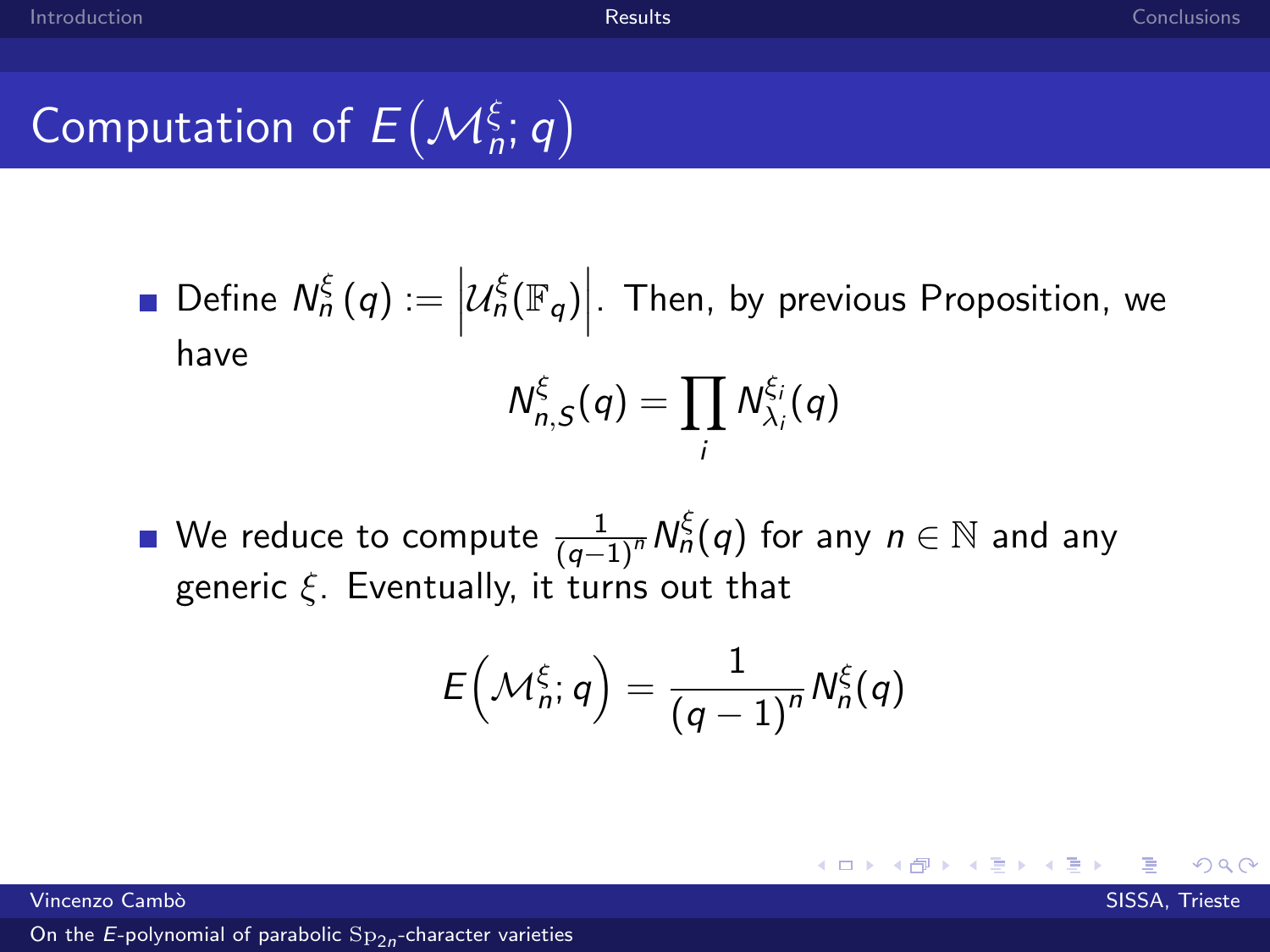## Computation of  $E(M_n^{\xi};q)$

Frobenius formula:

$$
\frac{1}{(q-1)^n}N_n^{\xi}(q)=\frac{1}{(q-1)^n}\sum_{\chi\in\operatorname{Irr}(\operatorname{Sp}_{2n}(\mathbb{F}_q))}\chi(\xi)\left(\frac{|\operatorname{Sp}_{2n}(\mathbb{F}_q)|}{\chi(1)}\right)^{2g-1}.
$$

Vincenzo Cambò in compostante a compostante a compostante a compostante a compostante a SISSA, Trieste a SISSA, Trieste a compostante a compostante a compostante a compostante a compostante a compostante a compostante a co

 $299$ 

メロメ メ都 メメ きょ メモメ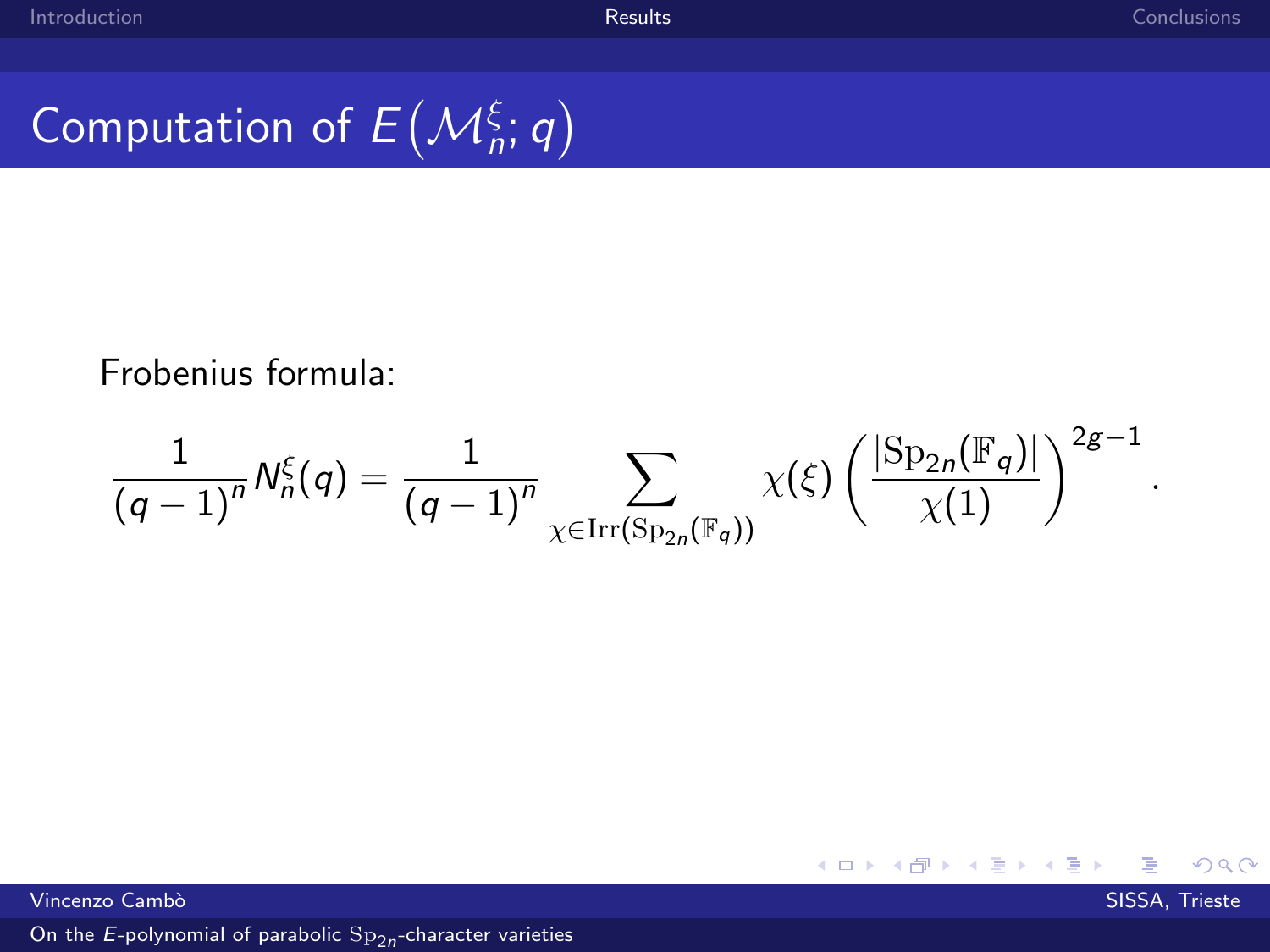$QQ$ 

## Computation of  $E(M_n^{\xi};q)$

Frobenius formula:

$$
\frac{1}{(q-1)^n}N_n^{\xi}(q)=\frac{1}{(q-1)^n}\sum_{\chi\in\operatorname{Irr}(\operatorname{Sp}_{2n}(\mathbb{F}_q))}\chi(\xi)\left(\frac{|\operatorname{Sp}_{2n}(\mathbb{F}_q)|}{\chi(1)}\right)^{2g-1}.
$$

メロトメ部 トメミドメ

Here,  $\mathbb{F}_q$  is a finite field such that  $\text{Sp}_{2n}(\mathbb{F}_q)$  admits  $\xi$ .

Vincenzo Cambò in compostante a compostante a compostante a compostante a compostante a SISSA, Trieste a SISSA, Trieste a compostante a compostante a compostante a compostante a compostante a compostante a compostante a co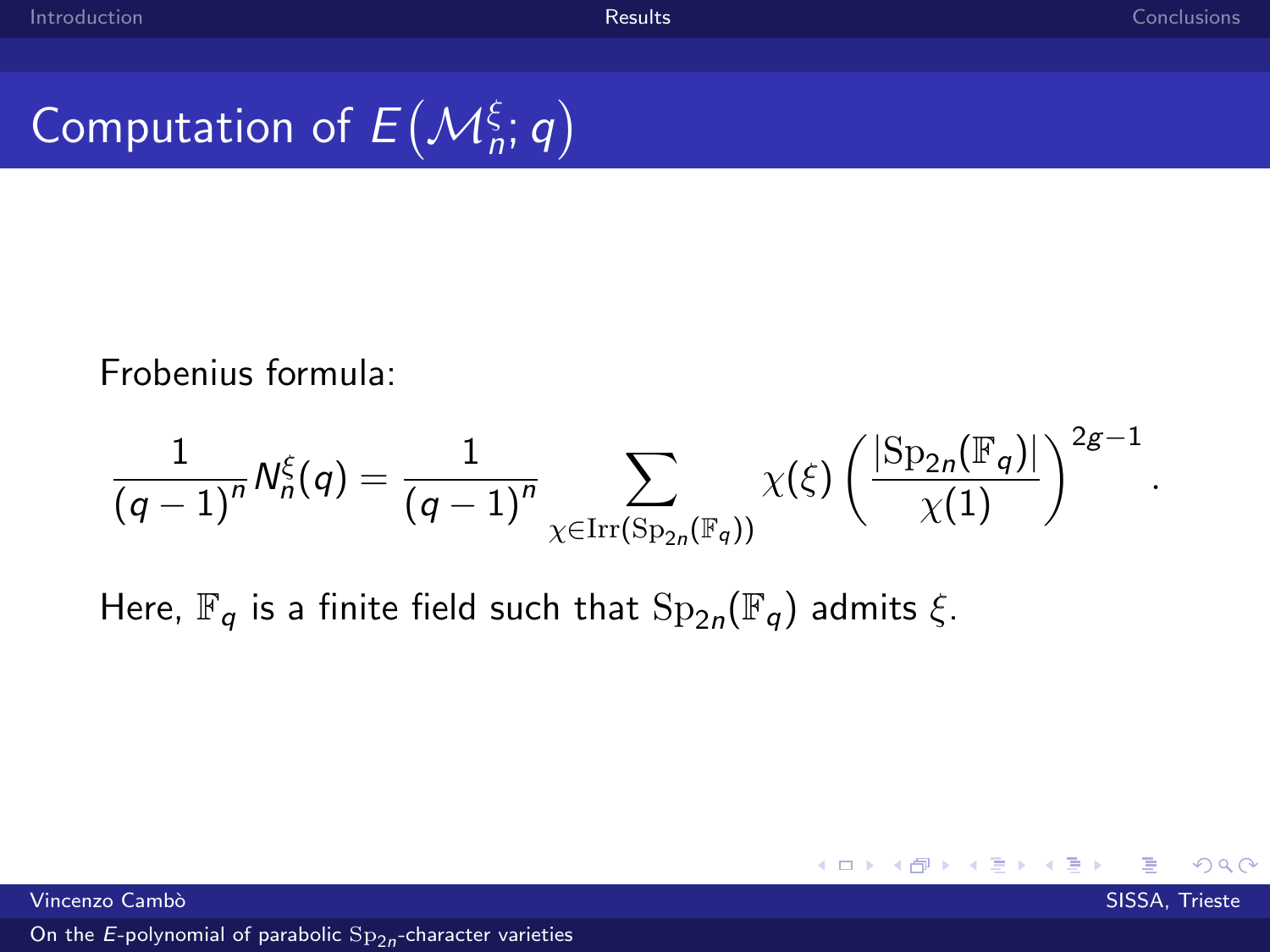### <span id="page-60-0"></span>Final comments

 $E\bigl(\mathcal{M}_n^\xi;q\bigr)$  does not depend on the choice of the generic  $\xi$ , so actually we have computed the  $E$ -polynomial of a very large family of  $\mathrm{Sp}_{2n}$ -character varieties.

Vincenzo Cambò in compostante a compostante a compostante a compostante a compostante a SISSA, Trieste a SISSA, Trieste a compostante a compostante a compostante a compostante a compostante a compostante a compostante a co

 $\Omega$ 

**≮ロト ⊀ 倒 ト ⊀ き ト**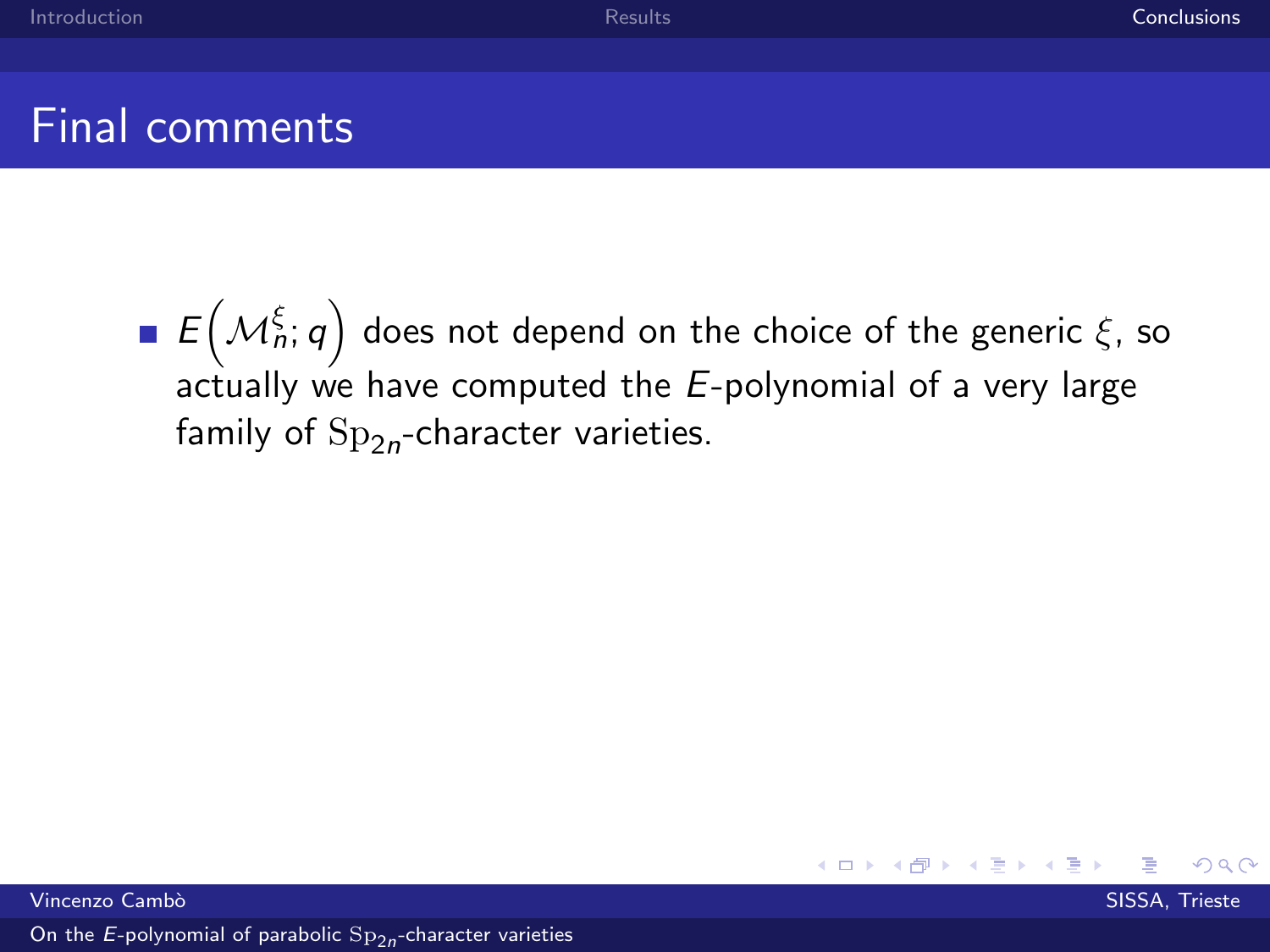### Final comments

- $E\bigl(\mathcal{M}_n^\xi;q\bigr)$  does not depend on the choice of the generic  $\xi$ , so actually we have computed the  $E$ -polynomial of a very large family of  $\mathrm{Sp}_{2n}$ -character varieties.
- The order of the abelianization of  ${\rm Sp}_{2n}(\mathbb{F}_q)$  counts connected components of  $\mathcal{M}^\xi_n$ . This seems to be a more general phenomenon, occuring for character varieties defined over simple algebraic group.

**K ロ ⊁ K 伊 ⊁ K ミ ⊁**